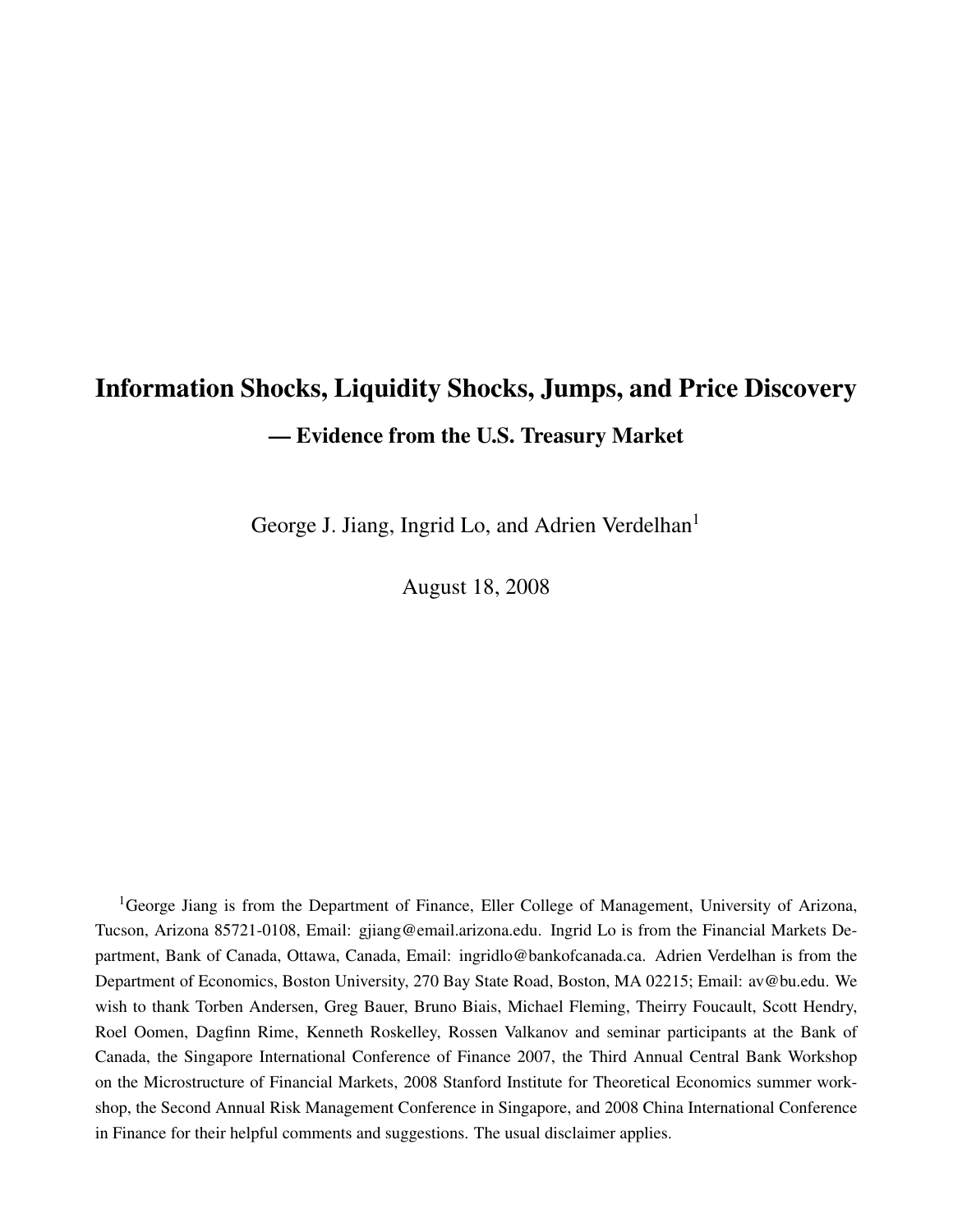# Information Shocks, Liquidity Shocks, Jumps, and Price Discovery — Evidence from the U.S. Treasury Market

# Abstract

We examine large price changes, known as *jumps*, in the U.S. Treasury market. Using recently developed statistical tools, we identify price jumps in the 2-, 3-, 5-, 10-year notes and 30-year bond during the period of 2005-2006. Our results show that jumps mostly occur during pre-scheduled macroeconomic announcements. Nevertheless, announcement surprises have limited power in explaining bond price jumps. Our analysis shows that pre-announcement liquidity shocks have significant predictive power for price jumps in the U.S. Treasury market even after controlling for the effect of information shocks. Compared to announcements with no jumps, jumps at announcements are often preceded by a more significant increase of volatility, more dramatic widening of the bid-ask spread, and a more significant drop in market depth. Finally, we present evidence that jumps serve as a dramatic form of price discovery, and that post-jump order flow has less impact on bond prices.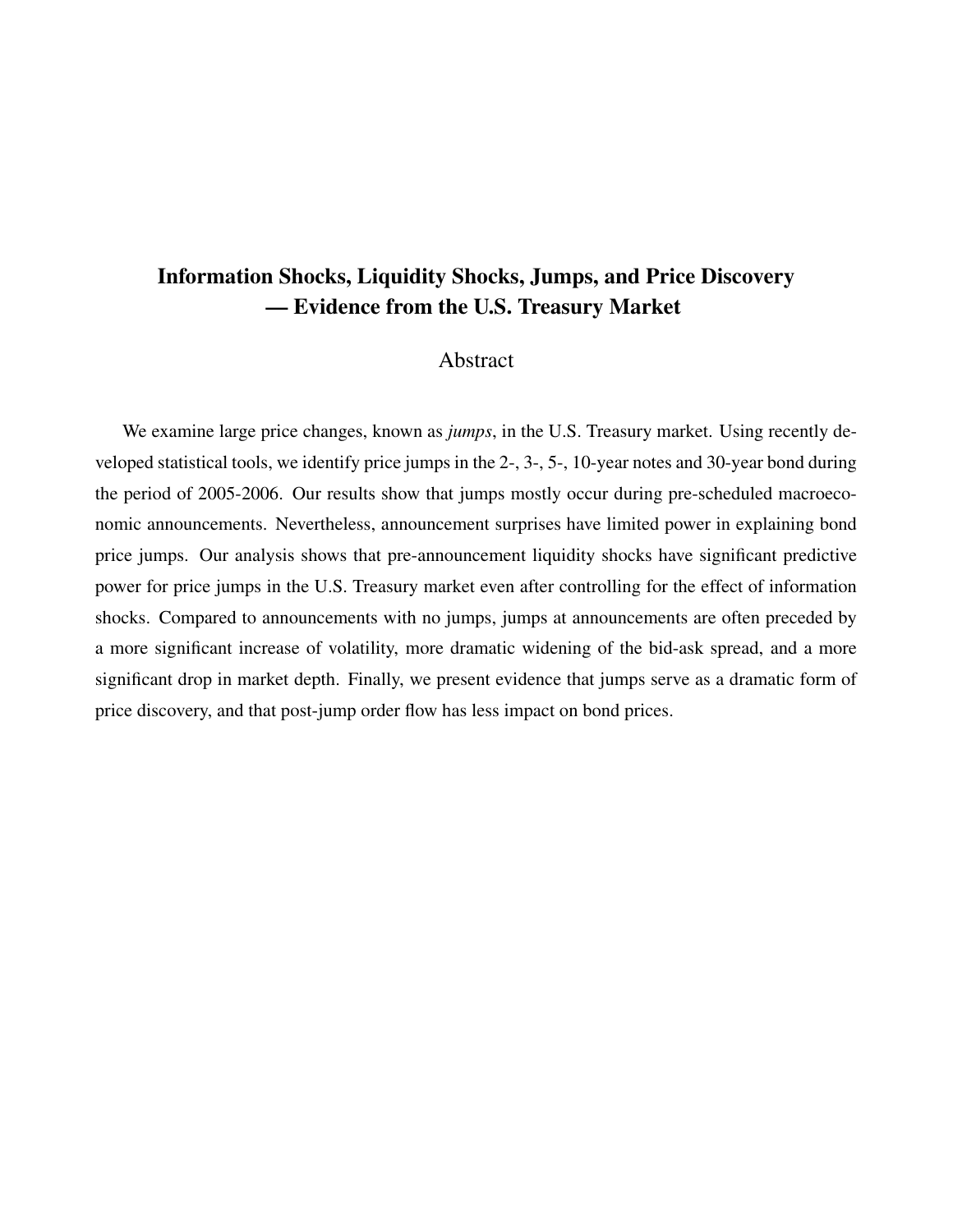# I. Introduction

Recent studies provide strong empirical evidence that interest rates contain "surprise elements" or jumps.<sup>1</sup> It is well-known that compared to continuous price changes, jumps have distinctly different implications for risk management, portfolio allocation, as well as valuation of derivative securities. Thus, it is important to understand the magnitude of jump risk in the U.S. Treasury market, what drives jumps in bond prices, and how the market behaves prior to and post significantly large price changes. In this paper, we identify jumps in the U.S. Treasury bond prices using recently developed statistical tools. The data used in our study is obtained from the BrokerTec electronic trading platform and contains around-the-clock trades and quotes for the on-the-run 2-year, 3-year, 5-year, and 10-year notes and 30-year bond.<sup>2</sup> Based on 5-minute data over the period of 2005-2006, we identify 60 out of 477 trading days where the 2-year note experiences jumps in prices. On 8 of these 60 days, the 2-year note has multiple jumps in prices. The largest jumps in price are 0.24% on the upside and -0.17% on the downside (compared to an average 5-minute return standard deviation of 0.006%). Price jumps on longer maturity bonds are of larger magnitude. For example, the largest positive and negative jumps in price for the 10-year note are 0.70% and -0.64%, while those for the 30-year bond are 2.13 % and -3.55% respectively.

A natural question then is what causes these large jumps in bond prices? With identified intraday price jumps of U.S. Treasury securities, we first examine to what extent jumps are attributed to macroeconomic news announcements and then further examine whether jumps are also attributed to other market variables, such as market depth and liquidity shocks, etc. In this aspect, our study is different from existing literature that examines the effect of macroeconomic news announcements on bond prices. For instance, Fleming and Remolona (1999) examine a two-stage adjustment process for prices,

<sup>&</sup>lt;sup>1</sup>There is now a growing body of literature that explicitly incorporates jumps in modeling the term structure dynamics of interest rate. For example, Das (2002) extends the Vasicek (1977) model to a jump-diffusion model and shows that incorporating jumps captures many empirical features of the Fed Funds rate that can not be explained by the continuous diffusion models. Johannes (2004) finds significant evidence for the presence of jumps in the 3-month Treasury bill rate. Piazzesi (2001, 2005) models the Fed's target rate as a jump process.

<sup>2</sup>During our sample period, the BrokerTec electronic trading platform accounts for about 60% of trading activity for these securities.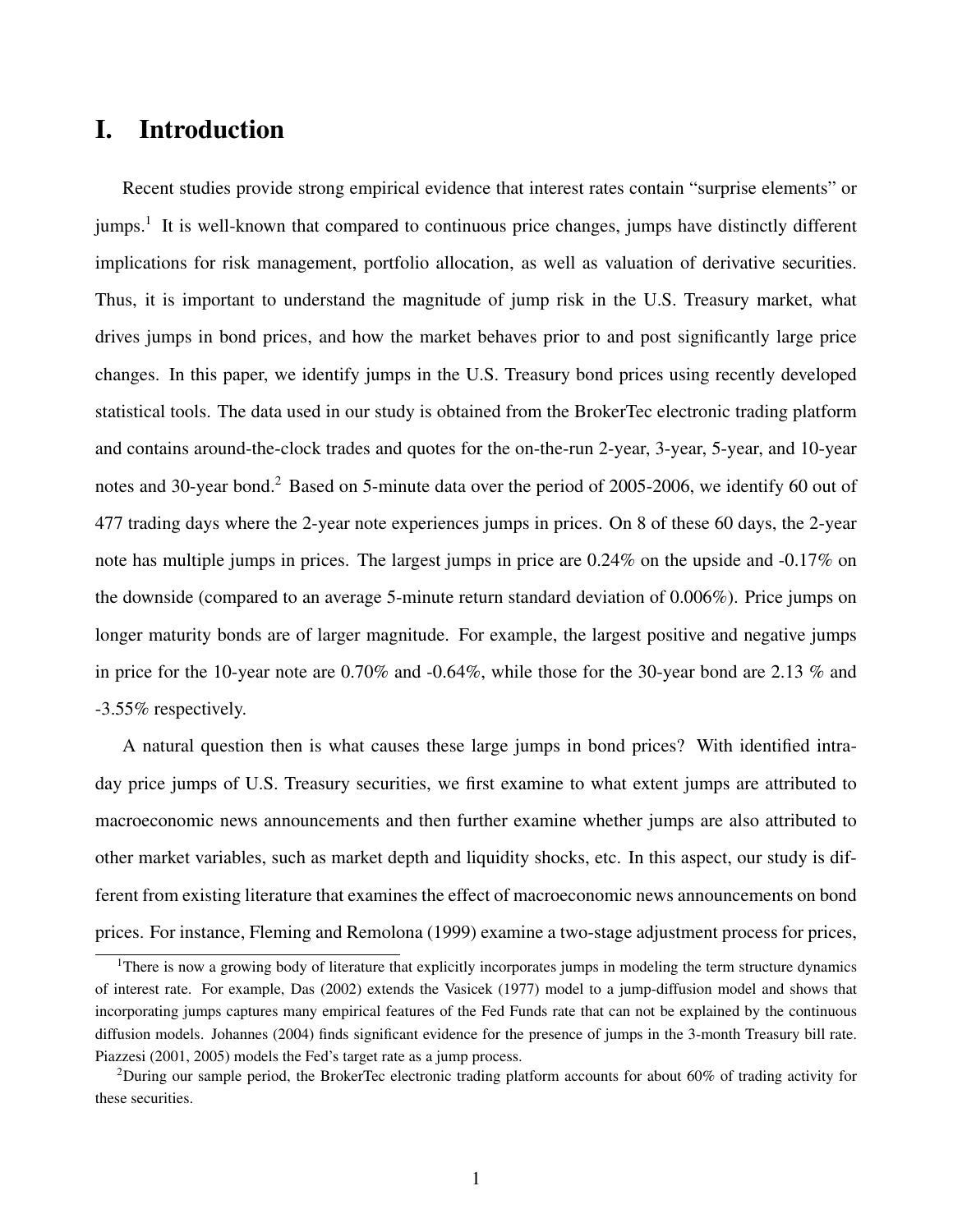trading volume, and bid-ask spreads in the U.S. Treasury market in response to the arrival of public news announcement. Balduzzi, Elton and Green (2001) use intraday data to investigate the effects of scheduled macroeconomic announcements on bond prices, trading volume, and bid-ask spreads. Green (2004) further studies the impact of trading on government bond prices surrounding the release of macroeconomic news and finds a significant increase in the informational role of trading following economic announcement. Pasquariello and Vega (2007) analyze the role of private and public information in the U.S. Treasury bond price discovery process by studying the response of bond yields to order flow and real-time U.S. macroeconomic news. Huang, Cai, and Wang (2002) examine the trading behavior of primary dealers in the 5-year Treasury note interdealer broker market, and show that trading frequency is affected by both private and public information. Extending the above studies, Menkveld, Sarkar and van der Wel (2008) examine the effect of macroeconomic announcements on the 30-year U.S. Treasury bond futures market activities. Brandt, Kavajecz, and Underwood (2007) examine the price discovery in the futures market and its interaction with cash market. The approach of our study is similar to that of Fleming and Remolona (1997) with a focus on large changes in bond prices.<sup>3</sup>

Overall, we find that a large number of jumps occur during pre-scheduled macroeconomic news announcements. For example, nearly 90% of jumps in the 2-year note prices occur within a 10-minute window of pre-scheduled news announcement time. One advantage of our approach is that, by identifying jumps first we are able to search for potentially related news/events. In our analysis, we identify an extensive list of pre-scheduled macroeconomic news/events as potential causes of bond price jumps. The list includes major news announcements widely considered in existing literature as well as some news announcements that have been considered less important and thus largely omitted in previous studies. For instance, among the list of macroeconomic news announcements, we identify the following news associated with the largest number of jumps: Initial Jobless Claims, Consumer Price Index, Change in Nonfarm Payroll, Retail Sales, Producer Price Index, Consumer Confidence, and ISM index. Our results also show that jumps coincide with several news announcements, e.g., the NY Empire State Index (a regional economic indicator published by the Federal Reserve Bank of New York), that, to our

<sup>&</sup>lt;sup>3</sup>Fleming and Remolona (1997) examine the twenty-five largest price changes in the on-the-run 5-year U.S. Treasury note from August 1993 to August 1994 and find that they are all associated with news announcements.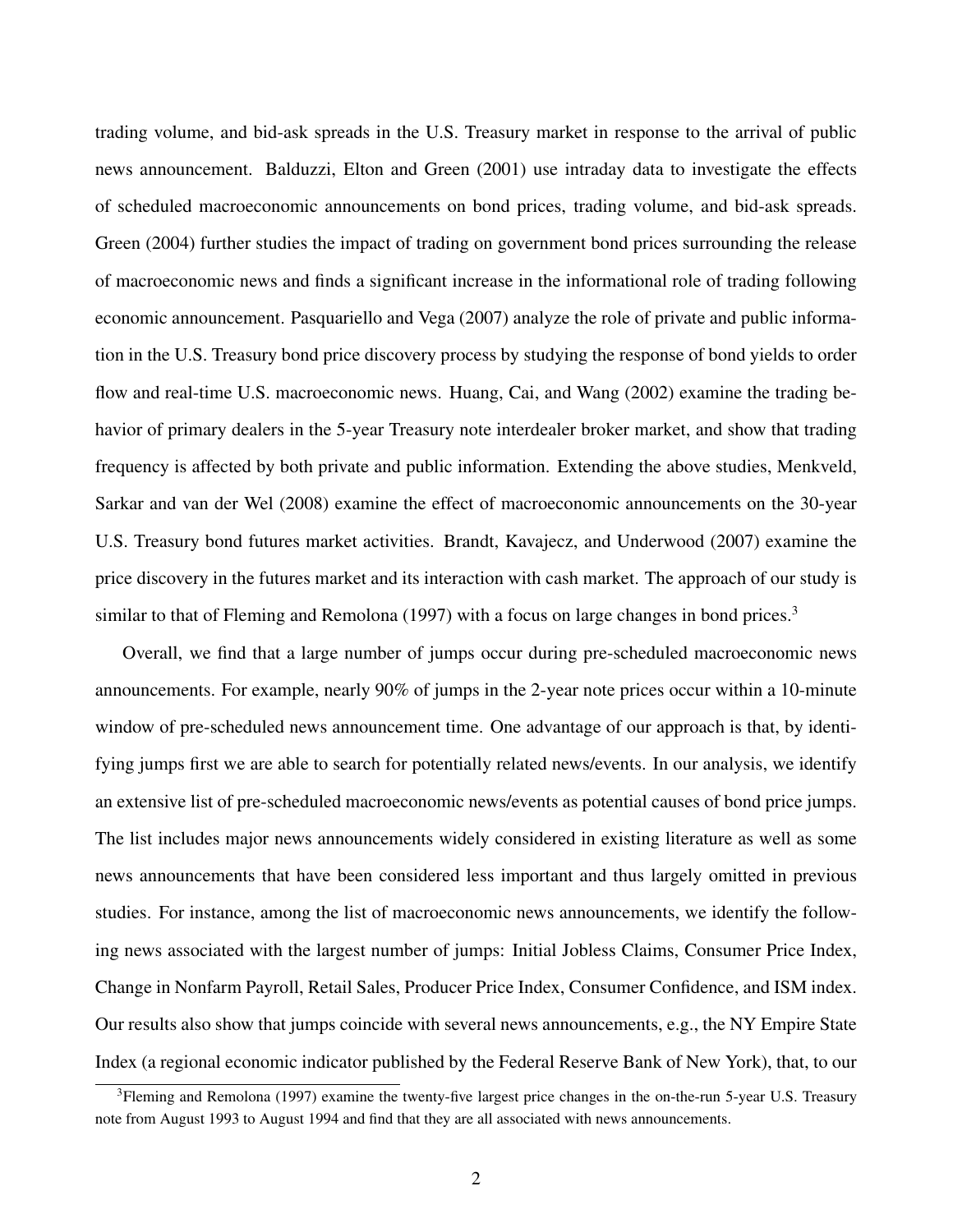knowledge, have not been included in existing studies.

While we provide evidence that a majority of jumps occur during pre-scheduled news announcements, further analysis shows that information shocks, as measured by news announcement surprises,<sup>4</sup> have limited power in explaining jumps in bond prices. We find that pre-announcement liquidity shocks also play an important role in bond price jumps. One advantage of the BrokerTec data is that it contains not only information on transaction and market quotes but also information of the entire limit order book. This allows us to examine market activity and liquidity conditions around jumps. In our analysis, we use several measures constructed from the BrokerTec data to capture different aspects of market liquidity. They include the bid-ask spread, trading volume, and various measures of market depth calculated from the order book. Similar to Fleming and Remolona (1999), we document styled pre-announcement effects in the U.S. Treasury market. In particular, there is in general widening of the bid-ask spread and a sharp drop in both depth at the best quotes and overall market depth in anticipation of news announcement. More importantly, we find that there is a significantly higher return volatility and a significantly larger liquidity shock during the pre-announcement period on days with bond price jumps than those without.

To examine the explanatory power of information shocks versus liquidity shocks for jumps in bond prices, we perform double sorts on information shocks and liquidity shocks. The results show that firstly, pre-announcement liquidity shocks, in particular shocks to the bid-ask spread and shocks to overall market depth, are positively correlated with jumps in bond prices. Secondly, consistent with existing studies by, e.g., Fleming and Remolona (1999), Balduzzi, Elton and Green (2001), Green (2004), we document a significantly positive relation between announcement surprises and subsequent absolute 5-minute bond returns. Third and most interestingly, when there are significant liquidity shocks prior to news announcements, there is no longer a simple monotonic relation between announcement surprises and jumps. Specifically, when there is a significant increase of the bid-ask spread or a significant drop in market depth, jumps occur regardless of the magnitude of announcement surprises. These findings

<sup>4</sup>Following existing literature, we measure announcement surprises using the difference between the one-week ahead survey and the actual announcements. The survey data offers a measure of market expectations for certain macroeconomic news, and thus measures of both expected and unexpected components in the announcement.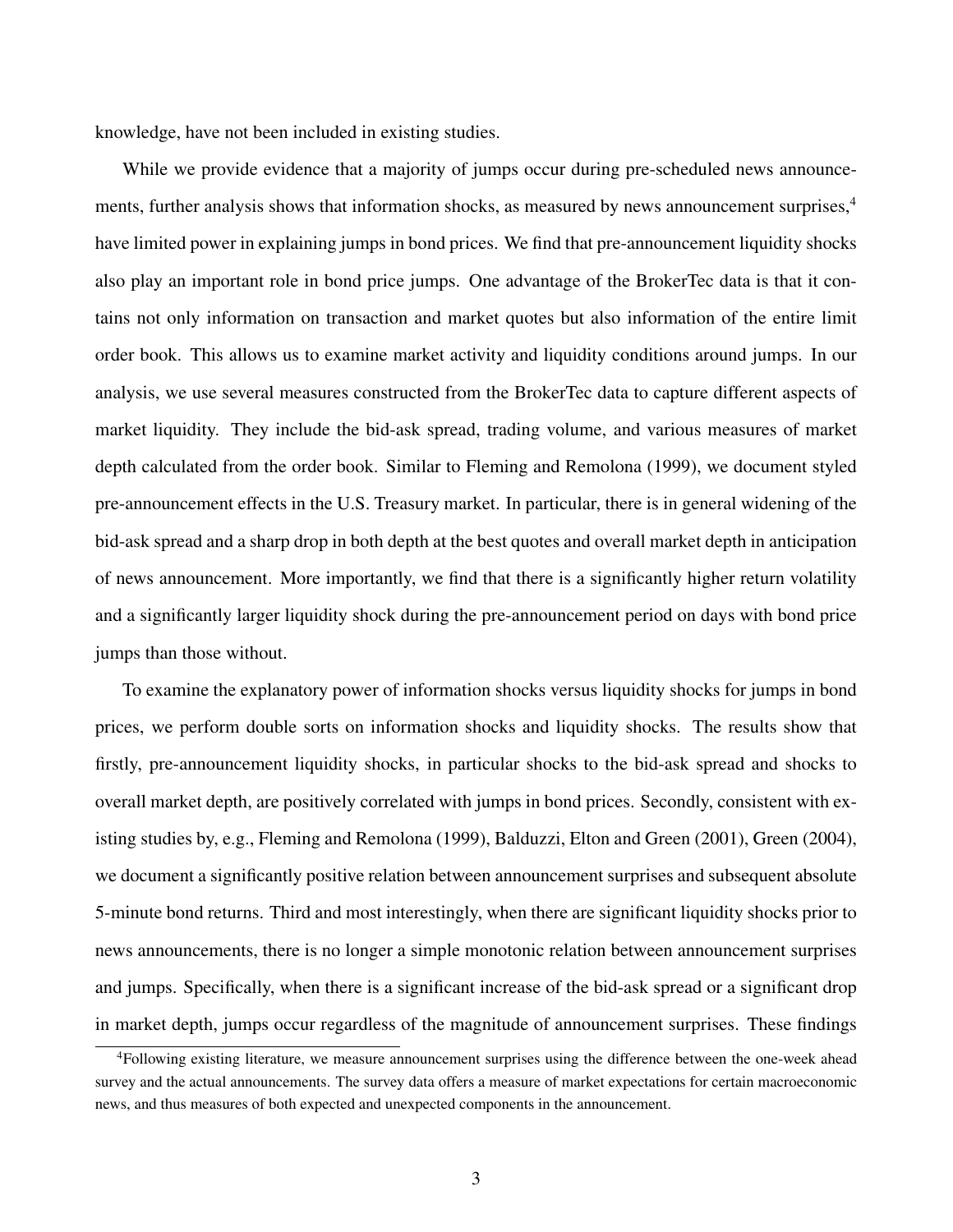suggest that pre-announcement liquidity shocks play an important role in bond price jumps in the U.S. Treasury market.

Since liquidity shocks can be due to pure imbalance of market orders or order withdrawal as a result of information uncertainty, we specify and estimate a Probit model to further examine the interaction between liquidity shocks and announcement surprises. The estimation results further confirm that liquidity shocks have significant predictive power for jump frequency. Interestingly, even after we explicitly control for the effect of announcement surprises, liquidity shocks remain significant in predicting jumps. In other words, the predictive power of liquidity shocks for upcoming jumps is not subsumed by information contained in announcement surprises. The findings suggest that liquidity shocks contribute to jumps beyond the effect of unexpected information shocks.

Finally, we examine the post-jump price discovery process of the U.S. Treasury market. The analysis is closely related to recent studies that examine the information content of order flow around announcements. Green (2004) finds that order flow has a higher information content on announcement days in the 5-year Treasury note relative to non-announcement days. Menkveld, Sarkar and van der Wel (2008) provide similar findings for the 30-year Treasury bond futures. Brandt and Kavajecz (2004) find that order flow imbalances account for up to 26% of the day-to-day variation in yields on days without major macroeconomic announcements and the effect of order flow on yields is strongest when liquidity is low. These studies focus on comparing the informational role of order flow on announcement days versus non-announcement days. We extend these studies and examine the effect of jumps on the price discovery process. Our results show that order flow imbalance has significantly less impact on bond prices after jumps at the announcement compared to the case where there is no jump at the announcement. Moreover, as post-jump time horizon extends, from 15-minute to 60-minute, the price impact of order flow tends to increase. We note that the lessened informational role for order flow during the 15-minute interval after a jump is accompanied by a surge of trading volume. Therefore, the lesser informational role of order flow is not due to a lack of trading or stagnant price discovery. Taken together, the results suggest that jumps serve as a dramatic form of price discovery and post-jump order flow tends to have less informational role.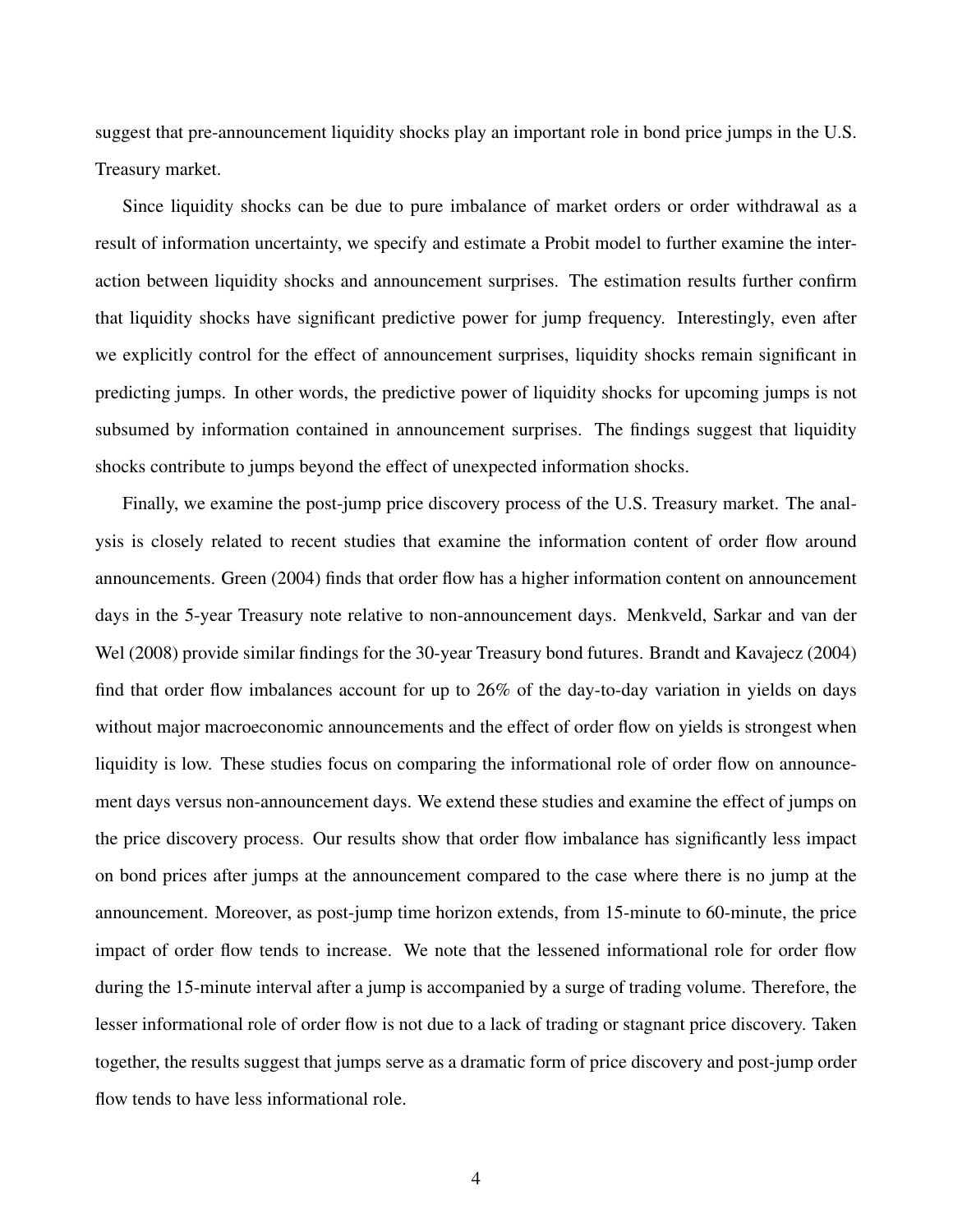The rest of the paper proceeds as follows. Section II describes the data and jump test. Section III presents empirical results of identified price jumps in the U.S. Treasury market, and market activities around jumps. Section IV examines the role of liquidity shocks in bond price jumps as well as postjump price discovery process. Section V concludes.

# II. Data and Methodology

#### A. Data

The U.S. Treasury securities data are obtained from BrokerTec, an interdealer electronic trading platform in the secondary wholesale U.S. Treasury securities market. Since 2003, the majority of secondary trading has gone through electronic platforms with over 95% of active issue treasury occurring on electronic platforms.<sup>5</sup> Two platforms dominate the U.S. treasuries market: BrokerTec and E-speed. BrokerTec has a market share of 60-65% on the active issues and is more active in the trading of 2-year, 3-year, 5-year and 10-year Treasury notes. The data also include the 30-year bond, although E-speed has a larger market share for this maturity. There has been a strong growth in trading volume on the BrokerTec platform in recent years. The average daily trading volume of all maturities goes up from \$30.9 billion in 2003, \$53.0 billion in 2004, \$80.2 billion in 2005, to \$103.4 billion in 2006. The BrokerTec platform functions as a limit order book. Traders can submit limit orders, i.e., orders that specify both price and quantity posted on the book, or they can submit marketable limit orders, i.e., orders with a better price than or equal to the best price on the opposite side of the market, to ensure immediate execution. Limit order submitters can post "iceburg" orders, where only part of their order are visible to the market and the remaining part is hidden. All orders on the book except the hidden part of the orders are observed by market participants. The orders remain in the market until matched, deleted, inactivated, loss of connectivity, or market close. The market operates more than 22 hours a day from Monday to Friday. After the market closes at 5:30 p.m. (EST), it opens again at 7:00 p.m. (EST). The data set contains the tick-by-tick observations of transactions, order submissions and or-

<sup>5</sup>See "Speech to the Bond Market Association", December 8, 2004 by Michael Spencer, founder and chief executive of ICAP, one of the world's largest interdealer broker.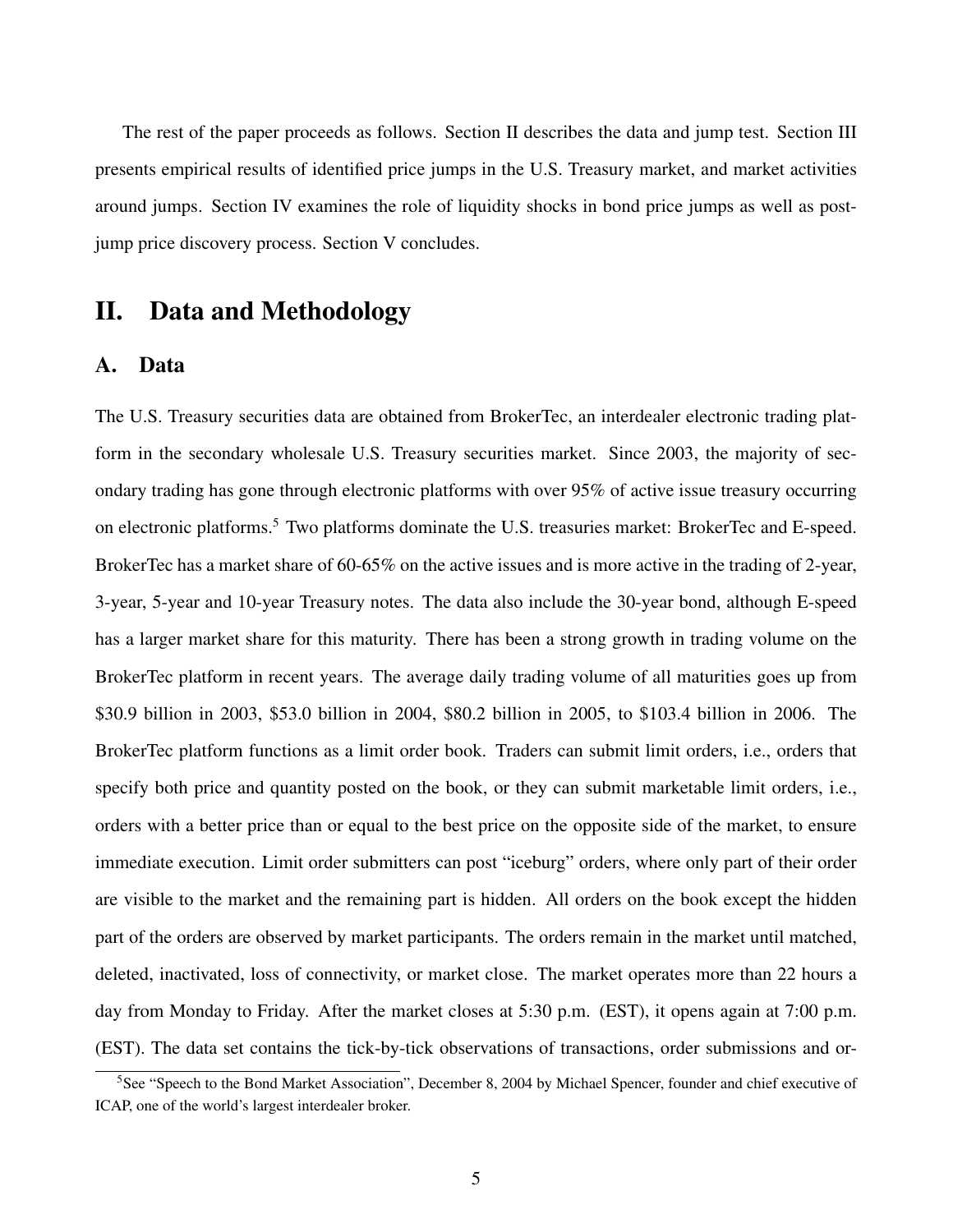der cancellations. It includes the time stamp of the observations, the quote, the quantity entered and deleted, the side of the market and, in the case of a transaction, an aggressor indicator.

We use data from 7:30 a.m. EST to 5:00 p.m. EST since trading is more active during this time interval. This interval also contains all pre-scheduled U.S. news announcements, and it provides us with 9.5 hours of trading and 114 five-minute return observations each day. The choice of working on five-minute returns follows Fleming and Remolona (1999), Balduzzi, Elton and Green (2001), and others. Since liquidity has changed drastically over time, we restrict our sample period to the most recent years, i.e., from January 2, 2005 to December 29, 2006. Days with early closing before public holidays are also excluded as liquidity is typically low for these days. The dataset consists of over 465.5 million observations and 10.9 million transactions.

Table I provides descriptive statistics of the data. Since the order book contains the price schedule on both sides of the market, there are multiple ways to measure liquidity. We compute and report the bid-ask spread, daily trading volume (in \$billions), trading duration (in seconds), daily return volatility, depth at the best quote, depth of the entire book, and hidden depth. Spread is defined both in relative terms and in ticks. Relative spread is defined as

relative spread = (best bid price – best ask price)/mid-quote 
$$
(1)
$$

and measured at the end of each 5-minute interval and averaged over the trading day. Tick spread is also measured at the end of each 5-minute interval and averaged over the trading day. As mentioned in Fleming and Mizrach (2008), the tick size differs for different maturities. The tick size of the 2-year, 3-year and 5-year note is 1/128, whereas that of the 10-year note and 30-year bond is 1/64. Daily return volatility is calculated as the square-root of the sum of squared log mid-quote difference sampled at 5-minute intervals

return volatility = 
$$
\left(\sum_{i=1}^{114} (\ln p_i - \ln p_{i-1})^2\right)^{1/2}
$$
 (2)

where the mid-quote is defined as  $p_i = (best bid price + best ask price)/2$ . The average (hidden) depth (in millions) at the best bid/ask is the total (hidden) observed depth at the best price on both the bid and ask side of the market measured at the end of each 5-minute interval and averaged over the trading day. The average depth and average hidden depth in the entire order book are defined similarly.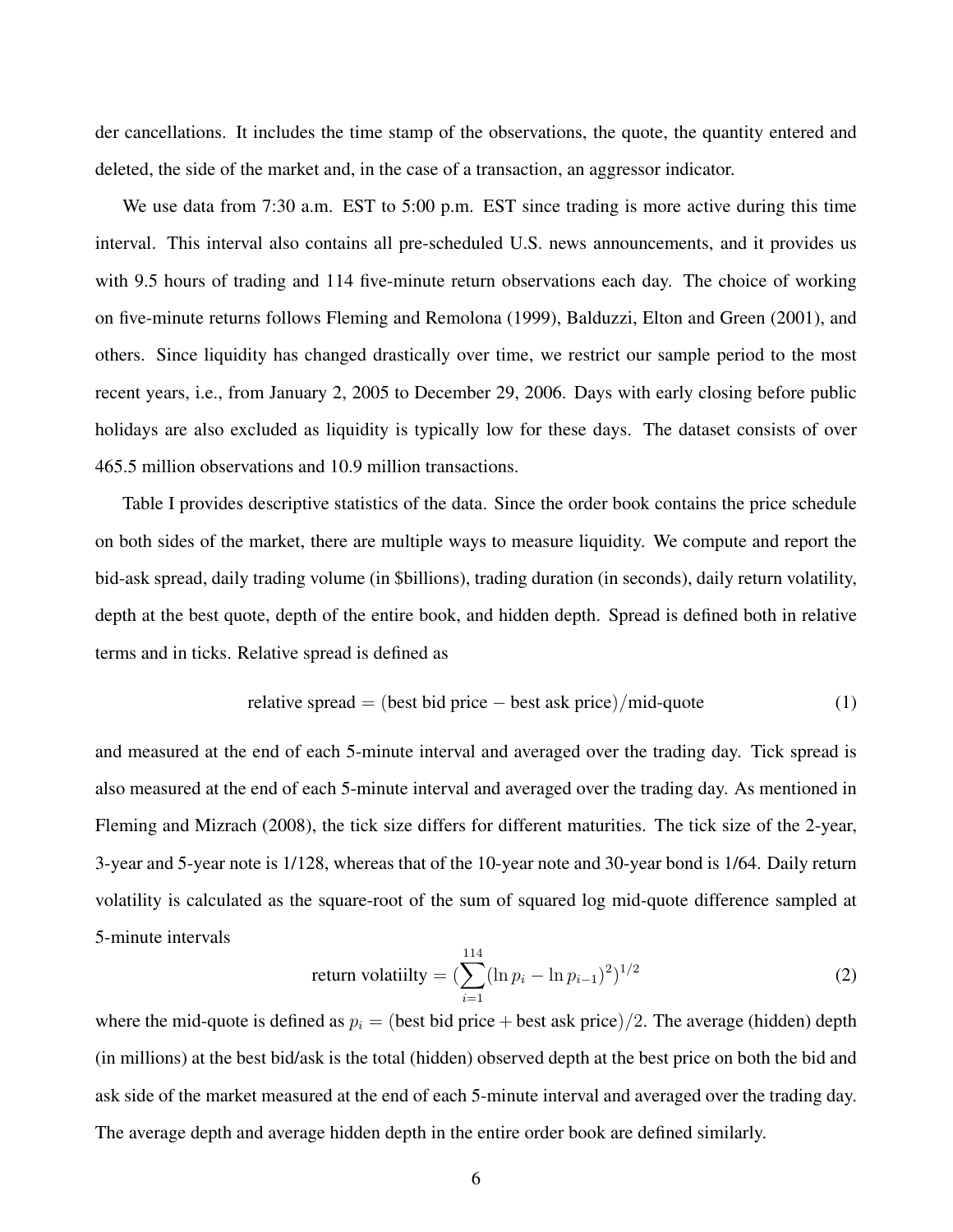BrokerTec is a highly liquid platform over our sample period from 2005 to 2006. As shown in Table I, relative spread is smallest for the 2-year note with a sample mean of less than 0.0083% among the actively traded securities, followed by the 5-year note (0.0119%) and 10-year note (0.0179%). The tick spread is consistent with the relative spread. Trading volume is heaviest for the 2-year note (\$27.45 billion per day), followed by the 5-year note (\$24.69 billion per day), and 10-year note (\$22.76 billion per day). In terms of trading duration, the 10-year note is most frequently traded, with an average duration of 6.59 seconds. This is closely followed by the 5-year note at 6.74 seconds. The trading duration of the most heavily traded 2-year note is on average 15.99 seconds. The result suggests that the average trade size is larger for the 2-year note than the 5-year and the 10-year note.

Return volatility is generally increasing with maturity. The trend seems related to where the depth accumulates on the order book. The mode of depth for the 2-year note locates closest to the best price, on average around 1.18 ticks away from the best price on both sides of the market. As maturity increases, depth mode locates further away from the best price: 1.25 ticks for the 3-year note, 1.67 ticks for the 5-year note, 1.53 ticks for the 10-year note, and 2.68 ticks for the 30-year bond. Thus normal price movements are more likely to be restricted by depth aggregated at the mode. The finding is consistent with Kavajecz and Odders-White (2004) in the equity market where accumulation of depth at a price level restricts the range of normal price changes.

The 2-year note has the deepest book both at the best price (\$637.72 million) and entire book (\$5,122 million). Hidden depth is low in general: hidden orders at the best price consist of less than 5% of the observed depth at the best price for the 2-year, 5-year, and 10-year notes.

Figure 1 presents the intra-day activities in the 2-year note. The intraday patterns for other bonds are similar and thus not reported for brevity. Consistent with the findings in Fleming (1997), trading volume peaks first in the 8:30 to 10:00 EST interval and goes up again from 13:00 to 14:00 EST. These two intervals overlap with major macroeconomic announcements. Trading duration shows the reverse pattern of trading volume. The time between transactions is longer at the end of the day, averaging over 40 seconds. At the most hectic interval from 8:30 to 9:00 EST, there are on average fewer than 5 seconds between transactions. Relative spread is higher at the beginning (before 8:30 EST)) and the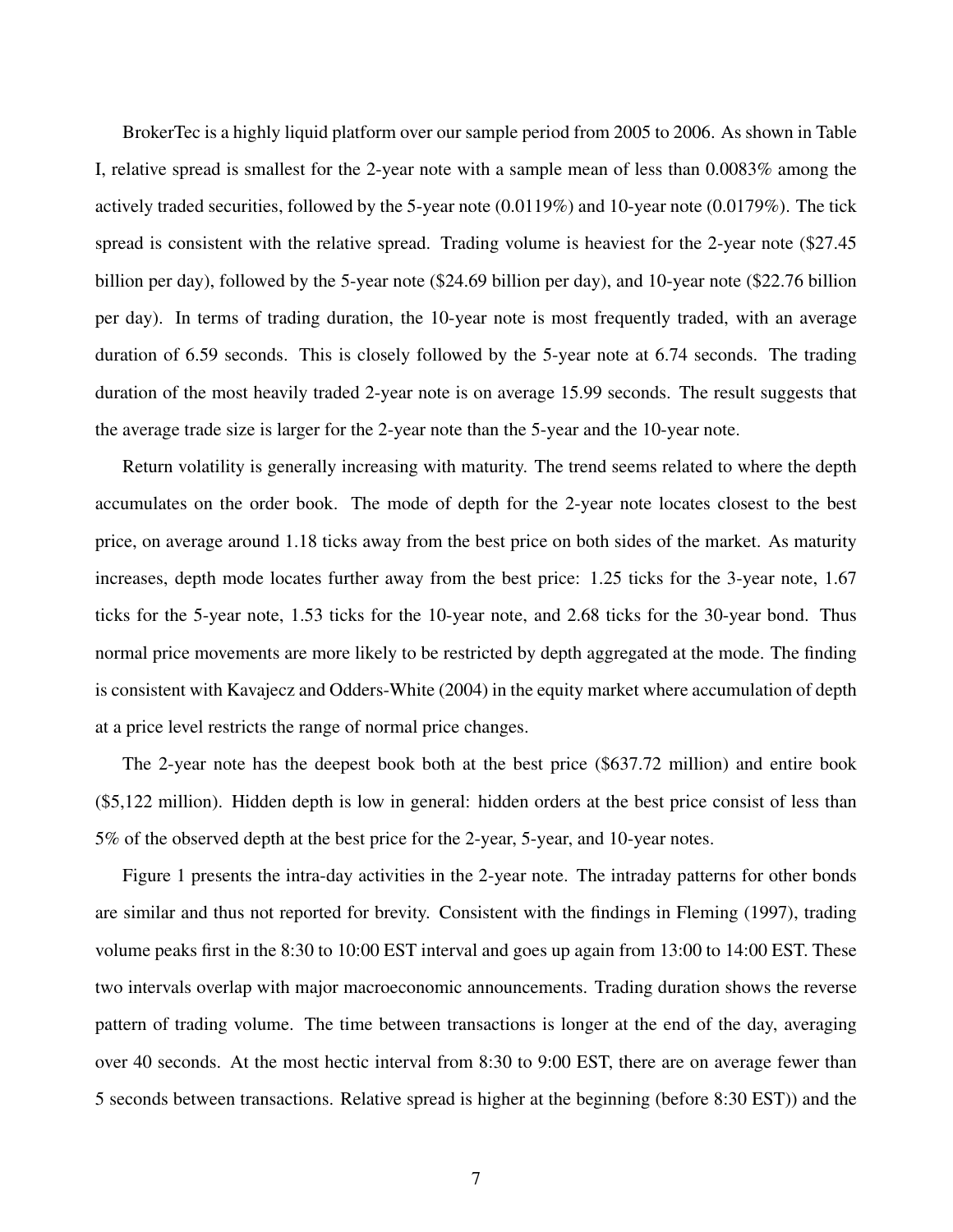end of the trading day (after 16:00 EST). The depth at the best price is thinner before 8:30 EST and after 15:00 EST. For the rest of the day, the book is on average over \$600 millions. The level of hidden depth is higher at noon and it goes up again after 15:00 EST. This finding suggests that market participants hide more of their orders when there is less total depth in the market.

Data on macroeconomic news announcements and the survey of market participants comes from Bloomberg and Briefing.com economic calendar. We cover an extensive list of announcements and include both announcements used in previous literature and announcements where jumps are detected. To ensure the list of announcements is comprehensive, we start with the 25 announcements from Pasquariello and Vega (2007). We then check whether the timing of each jump coincides with any other announcements using information from the Briefing.com economic calendar, which features a comprehensive list of pre-scheduled announcements. This way, we include 7 additional economic announcements: FOMC minutes, ISM service, NY Empire State Index, Chicago PMI, Existing Home Sales, Philadelphia Fed Index, and ADP National Employment report. In addition to pre-scheduled news announcement, we also collect the auction result release times for 2-year, 3-year, 5-year and 10-year notes. Lastly, we collect the release of the testimony of Semiannual Monetary Policy Report and Economic Outlook. The full list of announcements can be found in Table II. Following Balduzzi, Elton and Green (2001) and Andersen Bollerslev, Diebold and Vega (2007), the standardized announcement surprise is defined as

$$
S_{kt} = \frac{A_{kt} - E_{kt}}{\hat{\sigma_k}}
$$
\n(3)

where  $A_{kt}$  is the actual announcement,  $E_{kt}$  is the median forecast for news k on day t, and  $\hat{\sigma_k}$  is the standard deviation of  $A_{kt} - E_{kt}$ ,  $t = 1, 2, \cdots, T$ .

# B. Statistical Tests of Jumps

A number of statistical tests have been proposed in recent literature to detect whether there are jumps in asset prices. For instance, Aït-Sahalia (2002) exploits the restrictions on the transition density of diffusion processes to assess the likelihood of jumps. Carr and Wu (2003) make use of the decay of the time value of an option with respect to the option's maturity. Barndorff-Nielsen and Shephard (2004,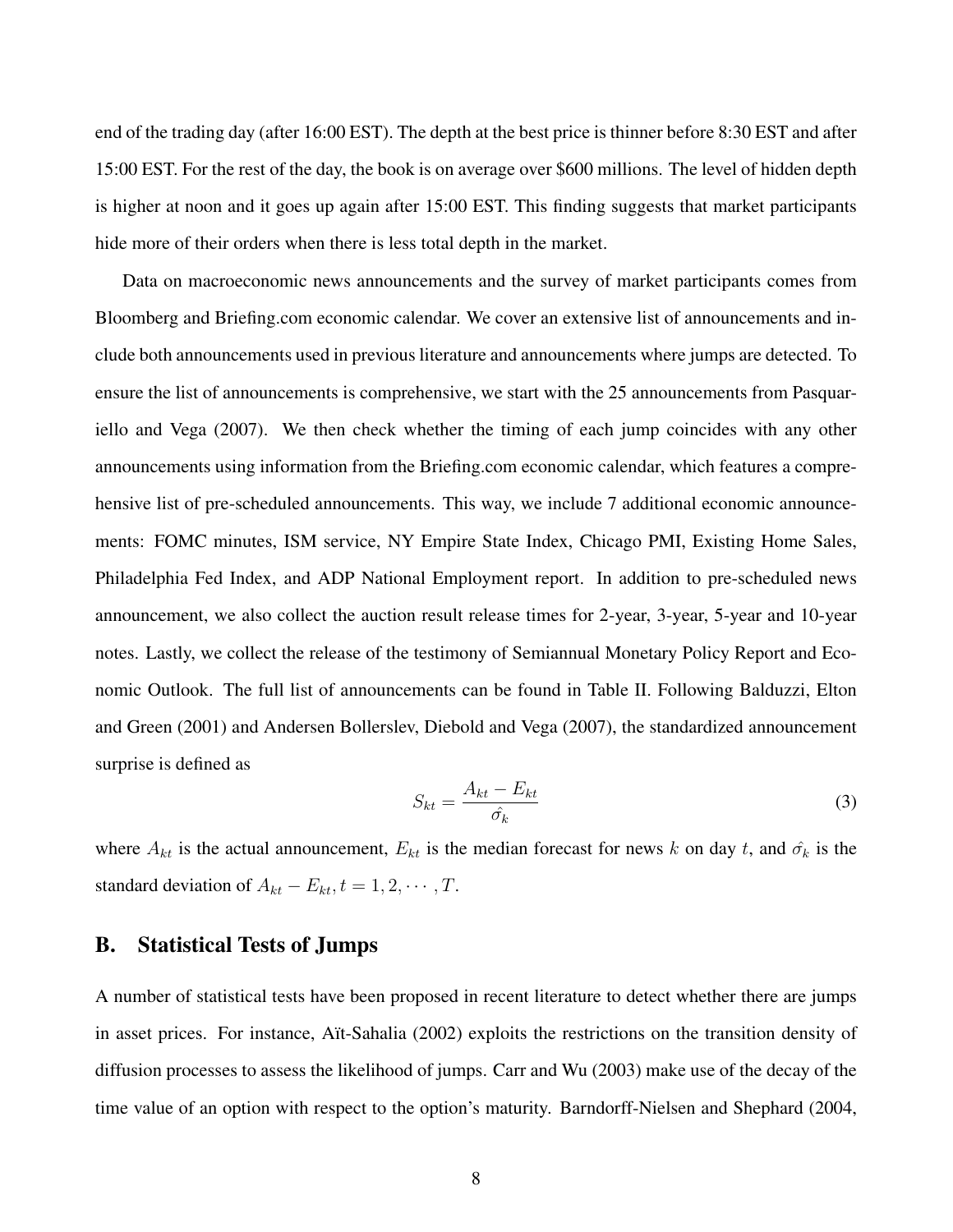2006) propose a bi-power variation (BPV) measure to separate the jump variance and diffusive variance. Lee and Mykland (2007) exploit the properties of BPV and develop a rolling-based nonparametric test of jumps. Aït-Sahalia and Jacod (2007) propose a family of statistical tests of jumps using power variations of returns. Jiang and Oomen (2008) propose a jump test based on the idea of "variance swap" and explicitly take into account market microstructure noise.

In this study, we employ two of the aforementioned jump tests, namely, the "bi-power variation" (hereafter BPV) approach and the "variance swap" (hereafter SWV) approach. Both tests are developed using high frequency data to test for the presence of jumps during a particular time period, e.g., a day. In addition, both BPV and SWV jump tests are developed in a model-free framework and apply to a very general asset price process specified as follows:

$$
dS_t/S_t = \mu_t dt + \sqrt{V_t} dW_t + \left(\exp\left(J_t\right) - 1\right) dq_t.
$$
\n(4)

where  $\mu_t$  is the instantaneous drift,  $V_t$  is the instantaneous variance when there is no random jump,  $W_t$  is a standard Brownian motion,  $q_t$  is a counting process with finite instantaneous intensity  $\lambda_t$  (0  $\leq$  $\lambda_t < \infty$ ), and  $J_t$  is the random jump. Note that for the process specified in (4), there are no particular structures imposed on the drift term, the diffusive volatility component, or jump component.<sup>6</sup>

Throughout the paper, we assume that bond prices are observed at regular time intervals  $\delta = 1/N$ over the period  $[0, 1]$ . The conventional realized variance  $(RV)$  is defined as:

$$
RV_N = \sum_{i=1}^N r_{\delta,i}^2,
$$

where  $r_{\delta,j} = \ln(S_{j\delta}/S_{(j-1)\delta})$ . It is well known (see, e.g., Jacod and Shiryaev (1987), Andersen, Bollerslev, Diebold, and Labys (2003)) that plim  $N\rightarrow\infty$  $RV_N = V_{(0,1)} +$  $r<sup>1</sup>$  $\int_0^1 J_u^2 dq_u$ , where  $V_{(0,1)} \equiv$  $r<sup>1</sup>$  $\int_0^1 V_u du$ . In words,  $RV$  is a consistent estimator of the total variance, including both the continuous diffusive component and the discontinuous jump component.

<sup>&</sup>lt;sup>6</sup>Technically, the process in Eq. (4) represents a general semi-martingale process in the probability space  $(\Omega, \mathcal{F}, P)$  with an information filtration  $(\mathcal{F}_t) = {\mathcal{F}_t : t \geq 0}$ . As a result, the demeaned asset price process is a local martingale and can be decomposed canonically into two orthogonal components: a purely continuous martingale and a purely discontinuous martingale, see Theorem 4.18 in Jacod and Shiryaev (2003).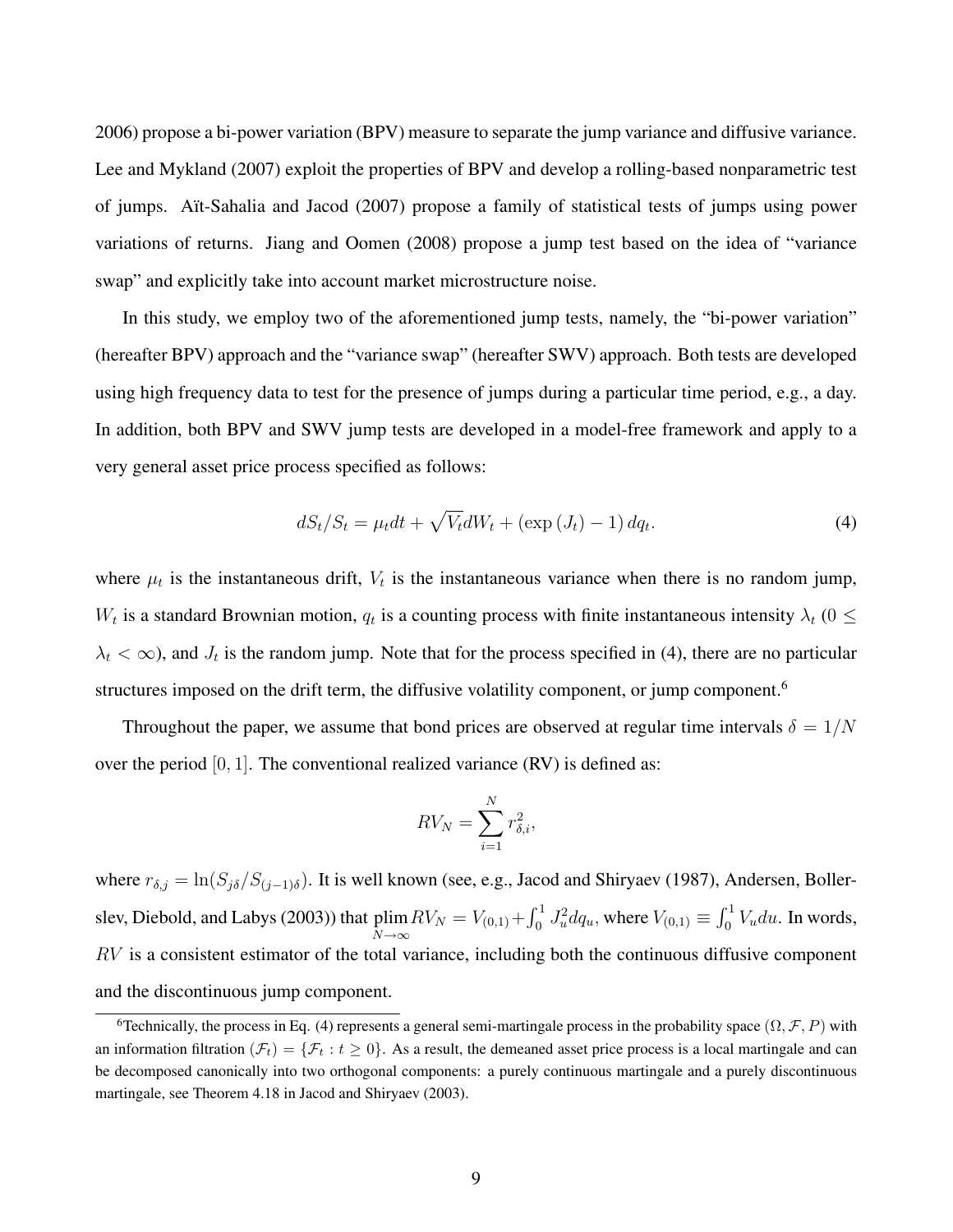The bi-power variation (BPV) measure defined in normalized form is given by:

$$
BPV_N = \frac{1}{\mu_1^2} \sum_{i=1}^{N-1} |r_{\delta,i+1}| |r_{\delta,i}|,
$$

where  $\mu_p = 2^{p/2} \Gamma((p+1)/2) / \sqrt{2}$  $\overline{\pi}$  for  $p > 0$ . Barndorff-Nielsen and Shephard (2004) show that plim  $N\rightarrow\infty$  $BPV_N = V_{(0,1)}$ , i.e., the BPV captures the diffusive variance component. Based on the difference between RV and BPV, Barndorff-Nielsen and Shephard (2006) propose the following jump test:

$$
\frac{V_{(0,1)}\sqrt{N}}{\sqrt{\Omega_{BPV}}} \left(1 - \frac{BPV_N}{RV_N}\right) \stackrel{d}{\longrightarrow} \mathcal{N}(0,1).
$$
\n(5)

where  $\Omega_{BPV} = (\pi^2/4 + \pi - 5)Q_{(0,1)}$  and  $Q_{(0,1)} =$  $r<sup>1</sup>$  $\int_0^1 V_u^2 du.$ 

The "variance swap" jump test developed in Jiang and Oomen (2008) is based on an intuition long established in the finance literature: in the continuous-time limit, the difference between simple return and log return equals one half of the instantaneous variance. To see this, a direct application of Itô's lemma to the price process in Eq. (4) leads to:

$$
d\ln S_t = (\mu_t - \lambda_t \eta_t - \frac{1}{2}V_t)dt + \sqrt{V_t}dW_t + J_t dq_t,
$$
\n(6)

Taking the difference between Eq.  $(6)$  and Eq.  $(4)$ , and integrating over  $[0, 1]$ , we have:

$$
2\int_0^1 (dS_t/S_t - d\ln S_t) = V_{(0,1)} + 2\int_0^1 (\exp(J_t) - J_t - 1) \, dq_t.
$$
 (7)

It is clear that when there are no jumps, the left hand side captures the realized variance of asset returns. This idea has been explored in the "variance swap" literature. Specifically, Neuberger (1994) proposes a strategy to perfectly replicate "variance swap" by dynamically trading on "log-price" contracts. However, when there are jumps in the price process, this replication strategy fails, and the gain/loss of the replication strategy is a function of jumps.

Based on the discretized version of the left-hand side of Eq. (7), Jiang and Oomen (2008) constructs "variance swap" measure:

$$
SWV_N = 2\sum_{j=1}^N (R_{\delta,j} - r_{\delta,j}) = 2\sum_{j=1}^N R_{\delta,j} - 2\ln(S_1/S_0),
$$
\n(8)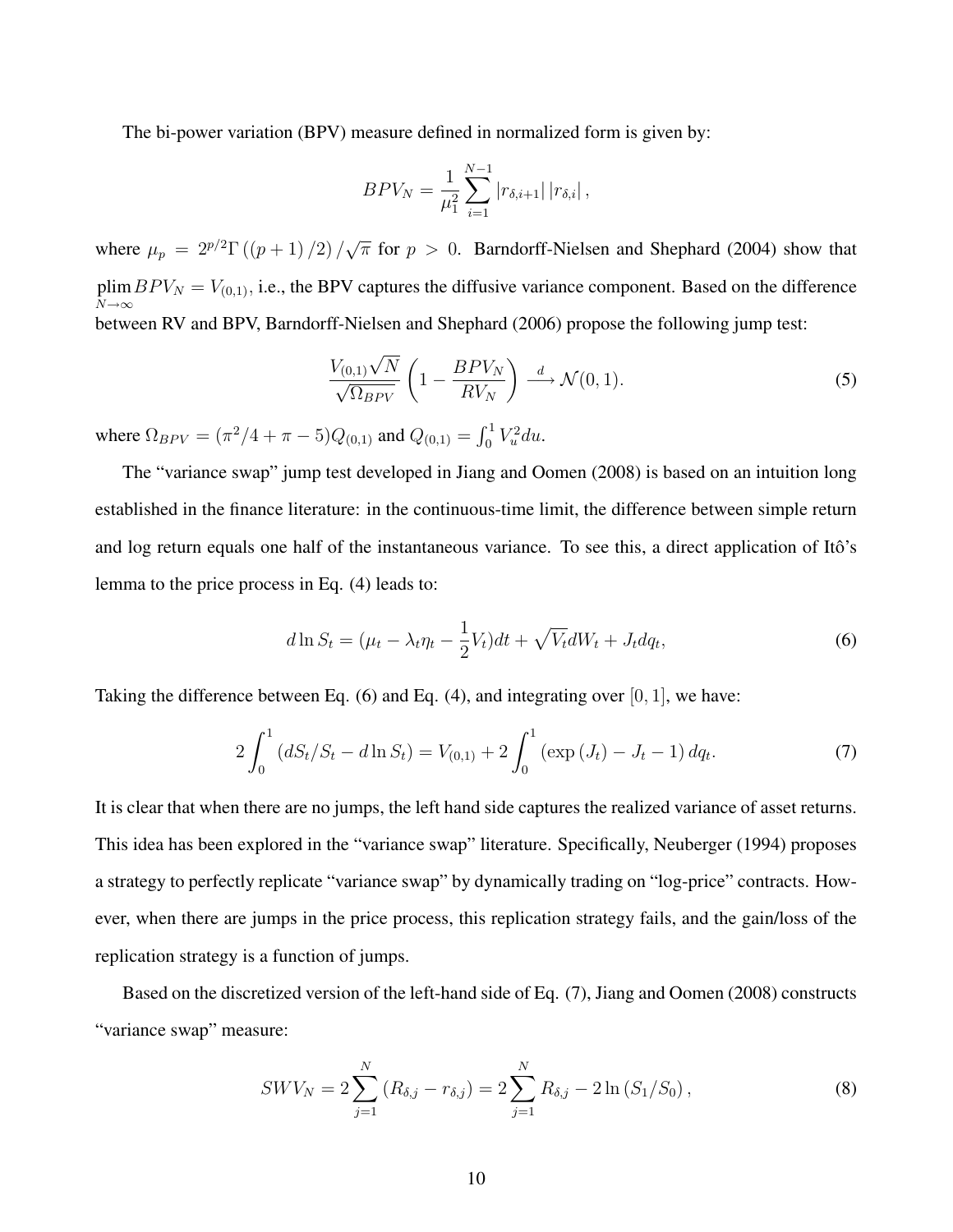where  $R_{\delta,j} = (S_{j\delta} - S_{(j-1)\delta})/S_{(j-1)\delta}$ . Based on the difference between RV and SWV, the "variance" swap" jump test is proposed as follows:

$$
\frac{V_{(0,1)}N}{\sqrt{\Omega_{SWV}}} \left(1 - \frac{RV_N}{SWV_N}\right) \stackrel{d}{\longrightarrow} \mathcal{N}(0,1)
$$
\n(9)

where  $\Omega_{SWV} = \frac{1}{9}$  $\frac{1}{9}\mu_6 X_{(0,1)}$  and  $X_{(0,1)} =$  $r^T$  $\int_0^T V_u^3 du.$ 

Simulations performed in Jiang and Oomen (2008) show the "bi-power variation" and "variance swap" tests have similar finite sample properties in size but different finite sample properties in power. Both tests tend to over-reject the null hypothesis of no jumps. In general, the SWV test has more power in detecting infrequent large jumps while the BPV test can pick up frequent small jumps. Thus, we combine both tests in our empirical analysis for more desirable finite sample properties.<sup>7</sup> In addition, simulations in Lee and Mykland (2007) show that the SWV test and their proposed approach share similar powers of identifying jumps in most common settings.

When the test statistics of both BPV and SWV approaches are significant (at the 1% critical level), we reject the null hypothesis of no jumps. We then follow a sequential approach to identify jump returns. As acknowledged in the literature, pinpointing exactly which return is a jump is a difficult task. This is because volatility is time-varying and clustered, and returns of the largest magnitude are not necessarily jumps. In this paper, we propose a sequential approach to identify jump returns during a day. Details of the procedure are given in Appendix A. In a concurrent study, Andersen, Bollerslev, Federiksen, and Nielsen (2007) propose a similar procedure for identifying intraday jump returns. In addition, as noted earlier, since high frequency intraday returns are used, the data is likely subject to significant market microstructure effects. In both jump testing and jump return identification, we take into account potential market microstructure effects. Specifically, in the first step we allow for measurement error (i.e. asset price is observed with noise) in the SWV test, whereas in the second step we take into account discrete price changes due to tick-size and bid-ask spread. Details can be found in Appendix A.

<sup>&</sup>lt;sup>7</sup>Simulations in Huang and Tauchen (2005) for the BPV test and Jiang and Oomen (2008) for the SWV test show that among various versions of test statistics, the ratio tests of both approaches have the best finite sample performance. As a result, our empirical analysis is based on the ratio tests. As detailed in Jiang and Oomen (2008), the feasible BPV and SWV tests are obtained by consistent and robust estimators of  $V_{(0,1)}$ ,  $\Omega_{BPV}$ , and  $\Omega_{SWV}$ .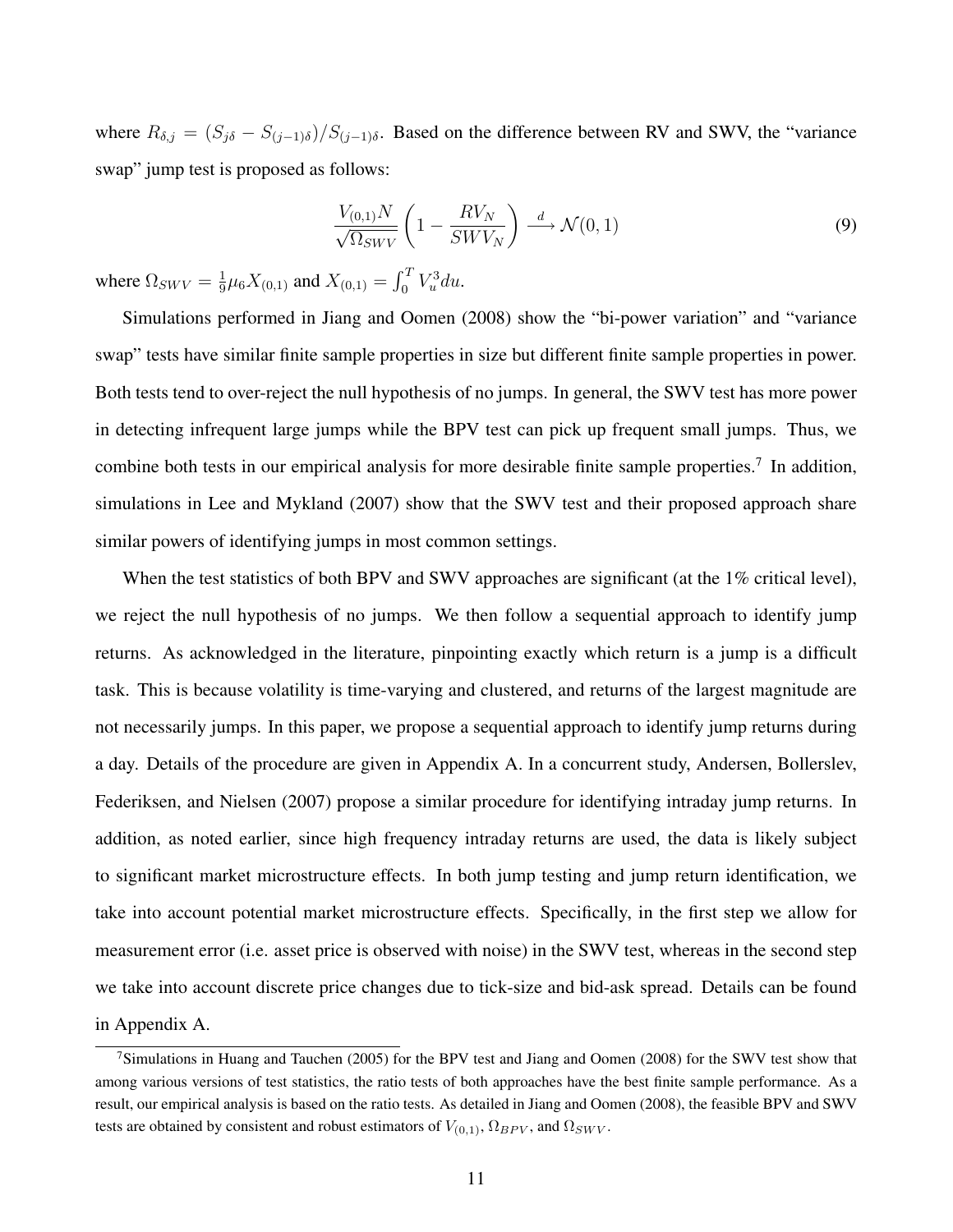We evaluate the performance of jump tests using simulations. Each "day" we simulate the sample path of a jump-diffusion process with stochastic volatility, and then implement the jump tests. We examine the size and power of the BPV test, the SWV test and the joint-test under different jump sizes and different sets of parameter values for the mean reversion of volatility, volatility-of-volatility and "leverage effect". The design of the simulation is described in detail in Appendix B. The simulation is performed with 10,000 replications. The results in Table A show that at the 1% critical level, both the BPV and SWV tests tend to over reject the null hypothesis of no jumps with the size clearly above 1%. However, the size of the joint BPV and SWV tests is much improved, generally below but much closer to 1%. Thus, the joint approach substantially mitigates the size problem. As expected, the combined test has lower power. However, when the jump size is large (more than 4 times of return standard deviation), the joint test procedure does not sacrifice much of the power and works well in picking up large jumps. The conservativeness of the joint test approach suits our purpose as we are interested in large price changes in the U.S. Treasury security market.

# III. Empirical Results

In this section, we first present summary statistics of all jumps. Then we identify how often jumps are associated with pre-scheduled news announcements/events.

#### A. Jumps in Bond Prices

Table III reports the jump frequency, the statistics of jump size for different maturities and the number of concurrent jumps across maturities. Among the three most liquid securities, the 5-year note has the highest jump frequency with 72 jumps, followed by the 2-year note with 69 jumps, and the 10-year note with 63 jumps. The jump size generally increases with maturity and the mean absolute jump size goes up from 0.08% for the 2-year note, 0.16% for the 5-year note, to 0.28% for the 10-year note. This pattern is consistent with Balduzzi, Elton and Green (2001) who find that the size of the price change as a result of announcement surprise is increasing with maturity. Considering the level of daily return volatility reported in Table I, jumps represent dramatic price changes over 5-minute interval. Separating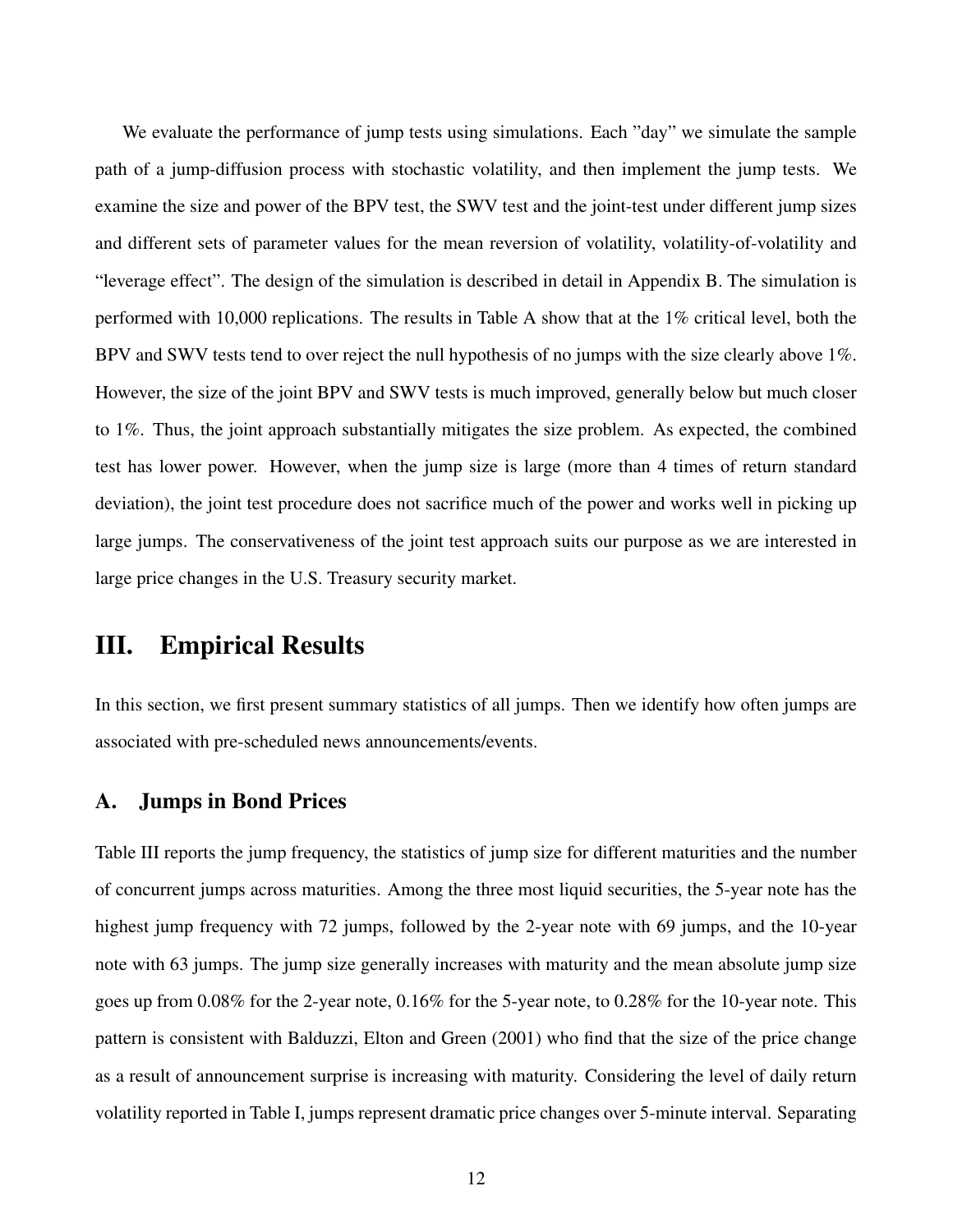positive jumps from negative ones, there is no clear difference in terms of frequency and size.

How often do jumps happen at the same time across different maturities? The last panel of Table III shows the concurrent jumps across maturities. Jumps across two different maturities are defined as concurrent if they are less than 5-minute apart from each other. Across maturities, there is a strong concurrence of jumps in bond prices. For example, out of the 69 jumps at the 2-year note prices, 70% of them have concurring jumps at the 3-year maturity. We note that here we simply document whether jumps for different maturities overlap with each other in time. The issue of co-jumps across maturities is formally examined in Dungey, MacKenzie and Smith (2007) and Lahaye, Laurent and Neely (2007). Dungey, MacKenzie and Smith (2007) examine co-jumps across maturities using the E-speed data. Lahaye, Laurent and Neely (2007) examine co-jumps across asset markets.

#### B. Jumps and Macroeconomic News Announcements

We further examine how often jumps occur at pre-scheduled news announcement time. A jump is identified as occurring at an announcement time if the 10-minute window centered around the announcement time overlaps with the 5-minute jump return interval. With a 10-minute window, we allow for potential variations (such as recording errors) in announcement time.

Table IV shows that a large majority of jumps occur during the time of announcement. For example, more than 90% of jumps of the 2-year note occur during pre-scheduled announcements. Although the number of jumps outside of announcement time is small, the median jump sizes are overall comparable to those at pre-scheduled announcement time. Panels C and D of Table IV report the number of concurrent jumps across maturities according to whether they occur at announcement time or not. The frequency of concurrent jumps is higher for jumps occurring at announcement time.

The left column of Figure 2 plots the distribution of the jump frequency throughout the day for the most liquid 2-, 5-, and 10-year notes. The frequency spikes around 8:30, 10:00, and 14:00, corresponding to standard pre-scheduled announcement time. The right column plots the distribution of jumps occurring outside announcement time. The distribution is, in general, flat over the day, conforming to the intuition that these jumps are generally unanticipated.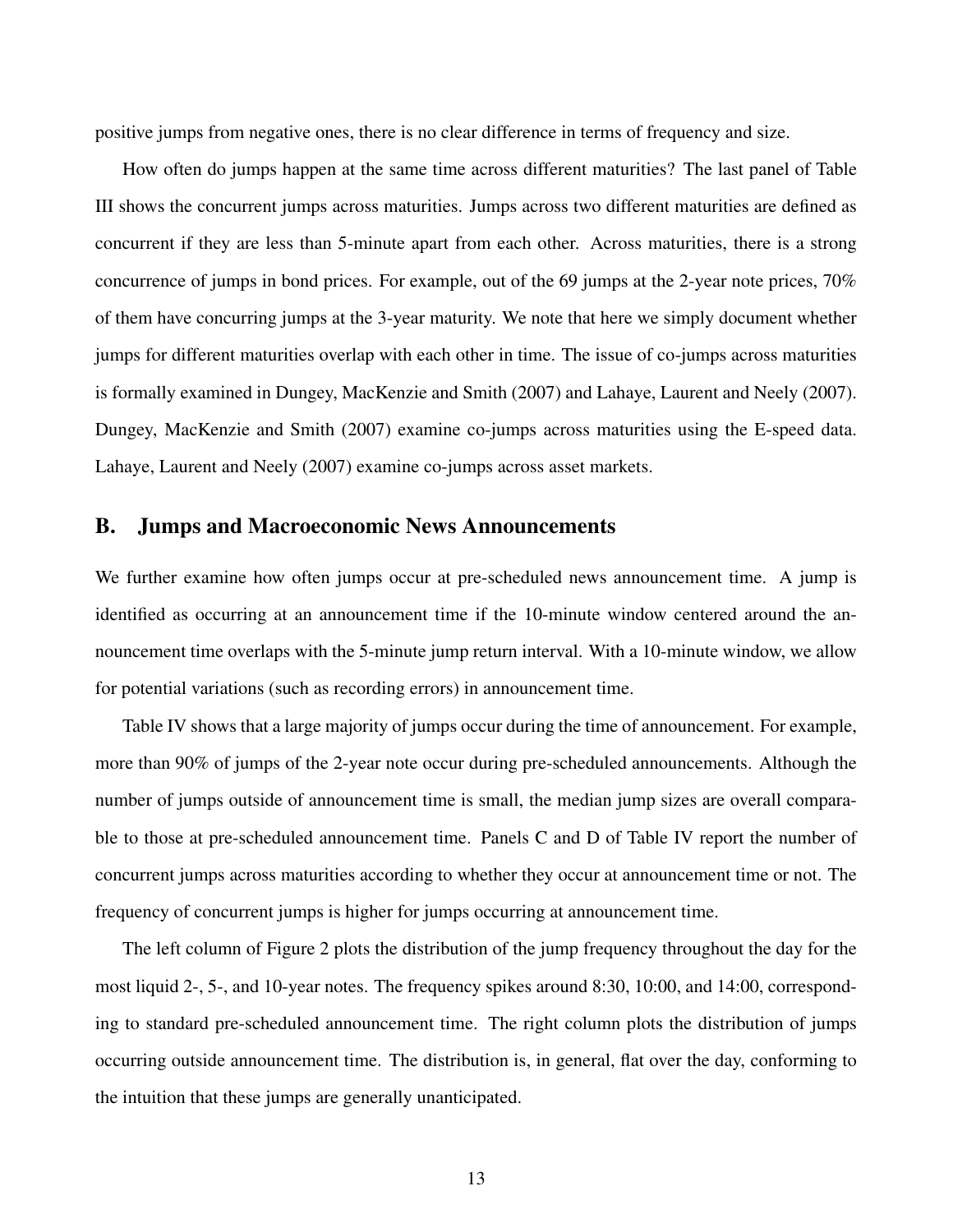To pinpoint exactly what drives jumps in bond prices, we first focus on jumps occurring at announcement time. Panel A of Table V reports the top 15 announcements associated with the highest number of jumps. Among them, the following news announcements are identified as mostly frequently associated with bond price jumps: Initial Jobless Claims, Consumer Price Index, Change in Nonfarm Payroll, Retail Sales, Producer Price Index, Consumer Confidence, and ISM index. These announcements are generally consistent with those considered in the existing literature, such as Balduzzi, Elton and Green (2001), Green (2004), Pasquariello and Vega (2007), and Menkveld, Sarkar and van der Wel (2008). In addition, we also identify news items that have not been examined in the previous studies but are potential causes of jumps in bond prices. They include the announcement of NY Empire State Index, ISM service, Chicago PMI, Existing Home Sales, Philadelphia Fed Index, ADP National Employment report, and the release of the testimony of Semiannual Monetary Policy Report and Economic Outlook.

Is announcement surprise indicative of jumps? Existing literature documents empirical evidence that a larger surprise tends to have a bigger impact on bond prices. In this paper, we focus on jumps in bond prices and are interested in whether announcement surprise has a strong explanatory power of jumps. As a preliminary analysis, we sort jumps on announcement days to form 5 equal groups (quintiles) according to the absolute jump return and examine the patterns of announcement surprises across groups. Panel B of Table V reports the mean absolute jump return, mean absolute announcement surprise, and the number of significant surprises (i.e., survey error larger than 1 standard deviation) for each group. When there are multiple news announcements associated with a jump, news with the biggest announcement surprise is used in the calculation of average announcement surprise. The results show a rather non-monotonic relation between announcement surprise and jump magnitude. In fact, for the 5-year note the group with the highest absolute mean jump return has the lowest mean announcement surprise. The finding offers initial evidence that announcement surprise have a limited power in explaining jumps.

Now we turn to jumps outside announcement time. While these jumps could be attributed to unexpected information arrival or liquidity shocks in general, it turns out that to pinpoint the exact cause,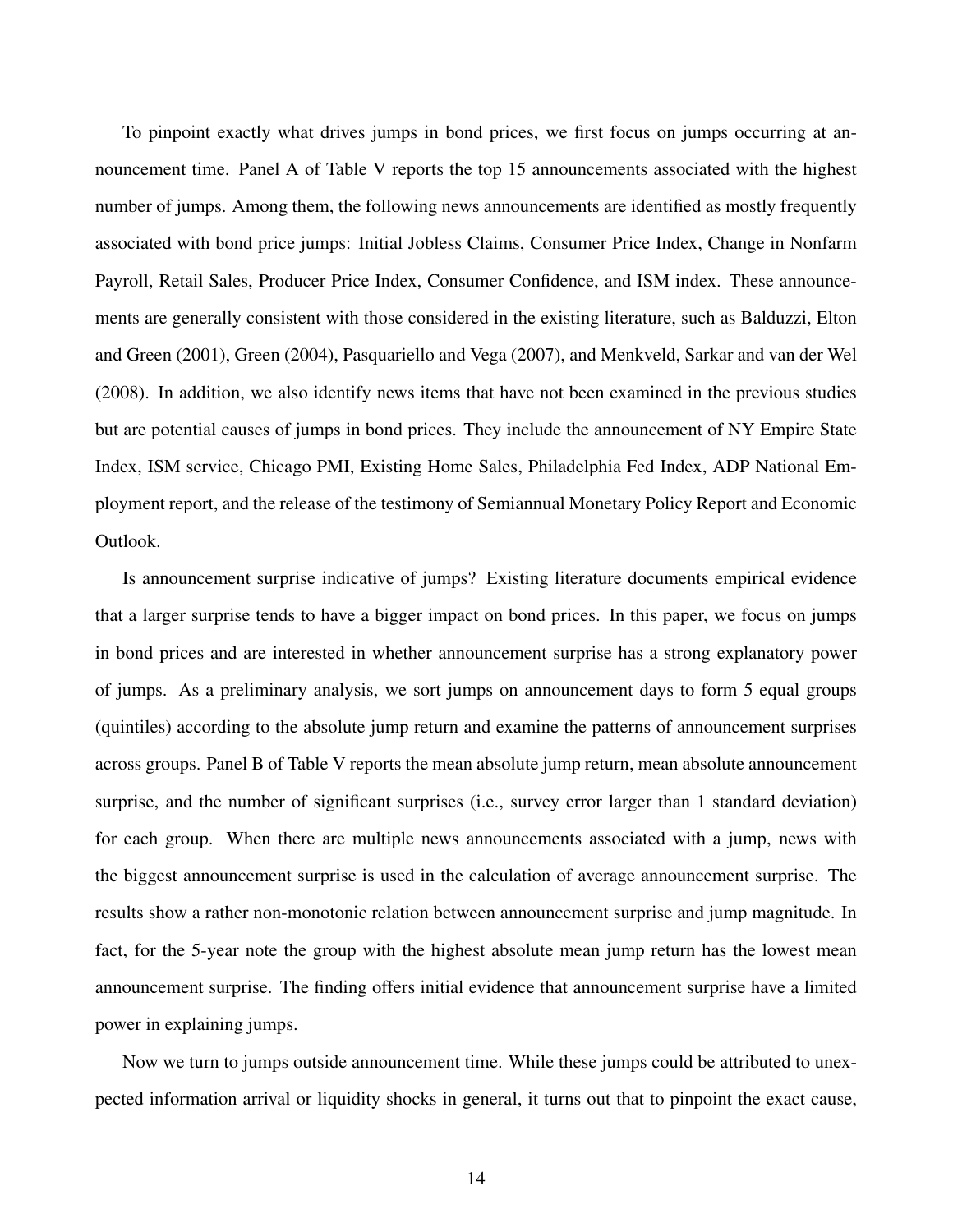even as an *ex post* check, is not always so easy. For each of the jumps, we search the news archive FAC-TIVA for potentially related news/events.<sup>8</sup> The following four cases illustrate a variety of unanticipated news/events as potential cause of jumps in the 10-year note prices.

- 02/28/2005 10-year note slid 22/32 in price, driving yields up to 4.36 percent from 4.27 percent. No specific news found.
- 05/04/2005 Longer-dated Treasury debt prices plummeted after the government startled investors by saying it was considering resuming issuance of 30-year bonds.
- 03/28/2006 U.S. Treasury bond investors digest a Federal Reserve policy statement, crafted with new Fed Chairman Ben Bernanke, suggesting more interest rate hikes.
- 09/19/2006 Bond investors bet heavily on a Federal Reserve interest rate cut soon.

Figure 3 plots the return pattern and trading volume around the above jumps. The jump on March 28, 2006, which occurs 15 minutes after the FOMC decision, represents a reversal of the initial drop in bond price. Overall, post-jump returns represent no immediate reversal in price changes. In addition, trading volume increases around jumps.

# C. Market Activities Around Jumps

In this section, we examine in more detail market activities around jumps and the differences between jumps occurring at pre-scheduled news announcement time and those outside pre-scheduled news announcement time. Figure 4 plots market activities around jumps in the 2-year note. The plots for other maturities have similar patterns. The left column focuses on announcement days, contrasting days with jumps at announcement versus those without. For clean comparison, our analysis excludes days with multiple jumps. The right column plots market activities around jumps outside pre-scheduled announcement time. The following summarizes the findings.

<sup>8</sup>FACTIVA offers a comprehensive news collection from the Wall Street Journal, the Financial Times, Dow Jones, Reuters newswires and the Associated Press.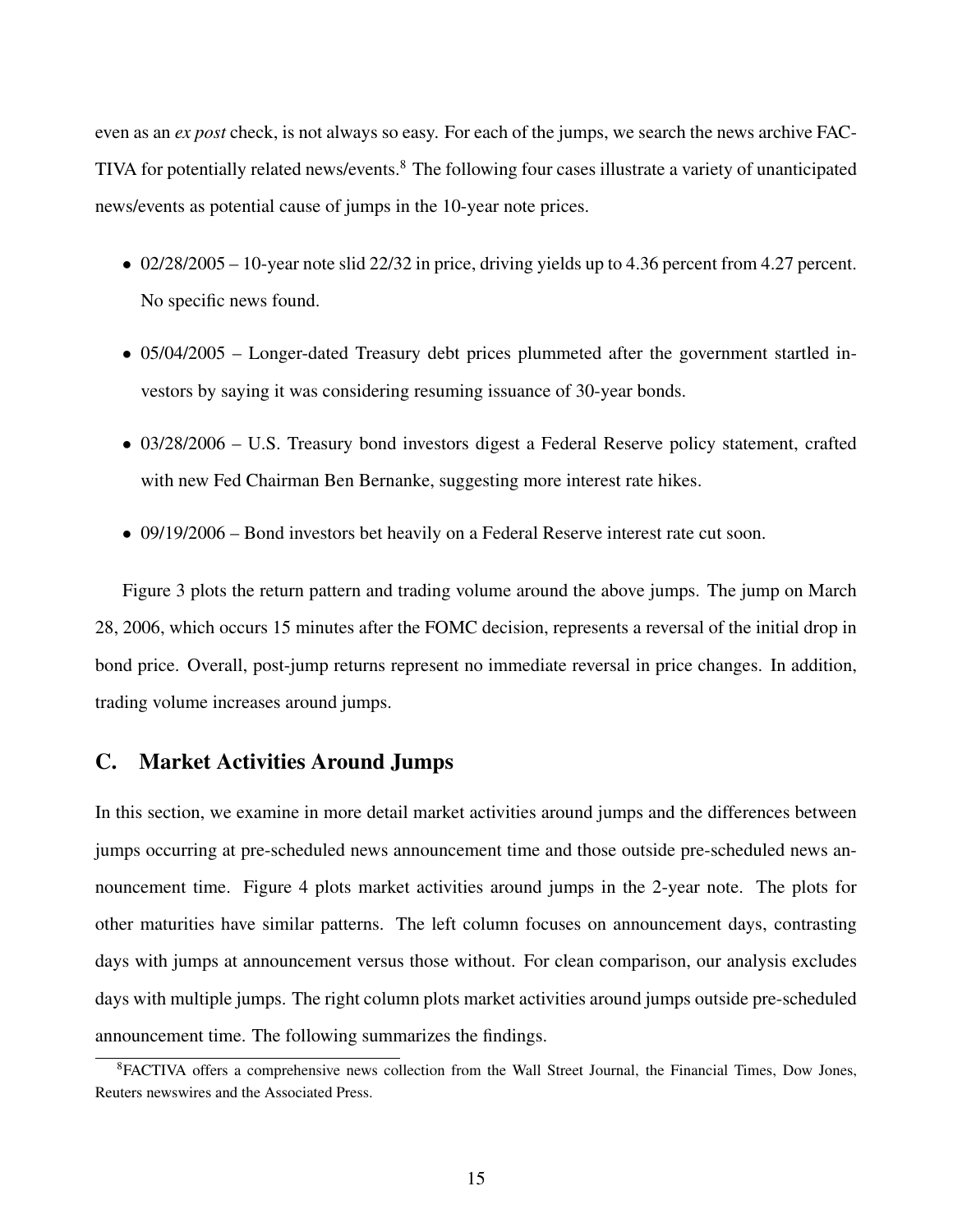• *The Announcement Effect* Consistent with Fleming and Remolona (1999), Balduzzi, Elton and Green (2001), and Green (2004), trading volume is low during the pre-announcement period and increases sharply after the announcement. Consistent with findings in Fleming and Piazzesi (2008) around FOMC announcements, our results show that return volatility, defined as the average of absolute change in logarithmic price, starts to rise in the 5-minute interval before announcements and then peaks at the announcement time. Bid-ask spread peaks in the 5-minute interval before the announcement.

Both the depth at the best quotes and overall market depth drop before announcement, to the lowest level in the 5-minute interval prior to announcement, and climb back to the normal level after the announcement. Hidden depth at the best quotes shows a similar pattern as the observed depth. The results suggest that market participants withdraw orders when facing information uncertainty.

• *The Jump Effect* When a jump occurs at an announcement time, the increase in trading volume is even more dramatic. Compared to announcements without jumps, trading volume around announcement time nearly doubles. Similarly, there is a more pronounced pre-announcement increase in volatility and widening of the bid-ask spread on announcement days with jumps. This suggests that before jumps occur, market participants withdraw existing orders at the best quotes and place their orders further out. A subsequent large price change occurs either (i) when a market order hits the existing limit orders following the announcement or (ii) new limit orders come in and set a new price moving the existing mid-quote up/down. This mechanism could be at play with or without significant announcement surprises. This finding offers a plausible explanation for the imperfect relation between announcement surprises and price jumps.

Both the depth at the best quotes and overall market depth are slightly lower during the preannouncement period on announcement days with jumps. Again, withdrawal of depth at the best quotes before announcements could lead to large price changes when market orders erode the thin book after the news announcement. The hidden depth, however, is larger during the preannouncement period. That is, market participants place more hidden depth at the best quotes to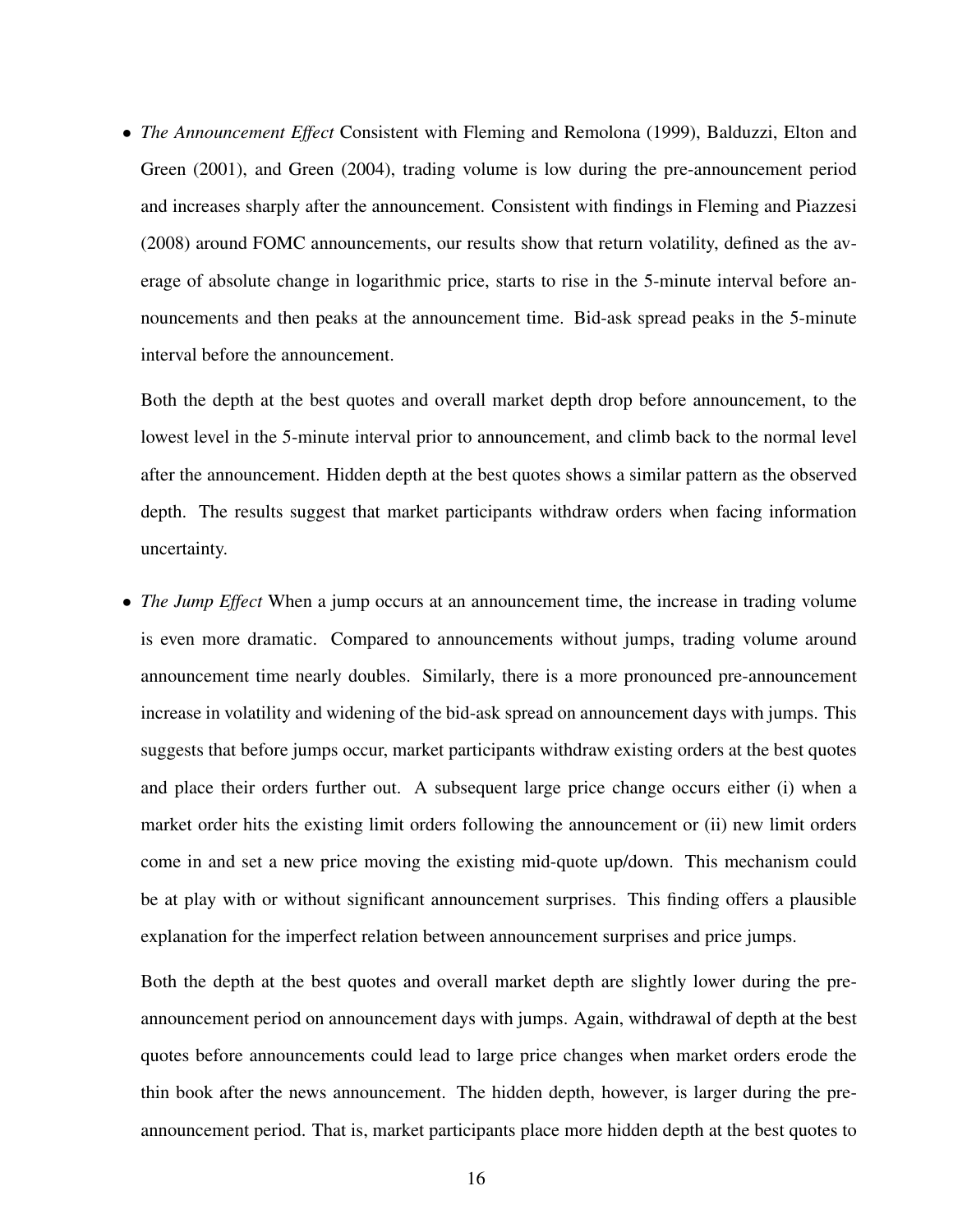protect their positions when facing more uncertainty.

• *Jumps Outside Announcement Time* Similar to jumps at announcement time, trading volume increases at jumps outside announcement time. However, we do not observe any volatility increase before jumps outside announcement time. Also, spread fluctuates around a stable level before and after jumps outside announcement time. This is further evidence that these jumps are triggered by the arrival of unanticipated information or events.

Unlike the case of jumps at announcement time where both depth at the best quote and the overall depth increase after jumps, depth actually drops to a lower level in the 5-minute interval after jumps outside announcement time. The pattern seems to suggest that after the jumps, market participants either withdraw depth from the market or do not replenish the depth in the midst of uncertainty due to the nature of jumps. Interestingly, the depth of hidden orders at the best bid and ask quotes are virtually zero around jumps outside announcement time. The complete withdrawal of hidden depth at the best quotes and the lower level of observed depth before these jumps may hint information asymmetry in the U.S. Treasury market. Some market participants withdraw their orders in anticipation of the upcoming events. After the jump, hidden depth at the best quotes does not come back to the market immediately. It is likely that information uncertainty is not immediately resolved, and market participants refrain from submitting hidden depth at the best quotes.

• *Post-Jump Price Reversal?* One important question is whether jumps are followed immediately by price reversal. To answer this question, we calculate and plot a variable of post-jump return reversal/momentum. The variable is defined as  $CRet_{[t,t+\tau]}/Ret_{j,t}$  where  $Ret_{j,t}$  denotes jump return and  $CRet_{[t,t+\tau]}$  denotes the post-jump cumulative return over the interval  $[t, t + \tau]$ ,  $5 \leq$  $\tau \leq 30$ . A negative value of the variable indicates a reversal of jumps in prices, whereas a positive value indicates momentum. Results reported in Figure 4 show that there is neither a clear reversal nor momentum after jumps.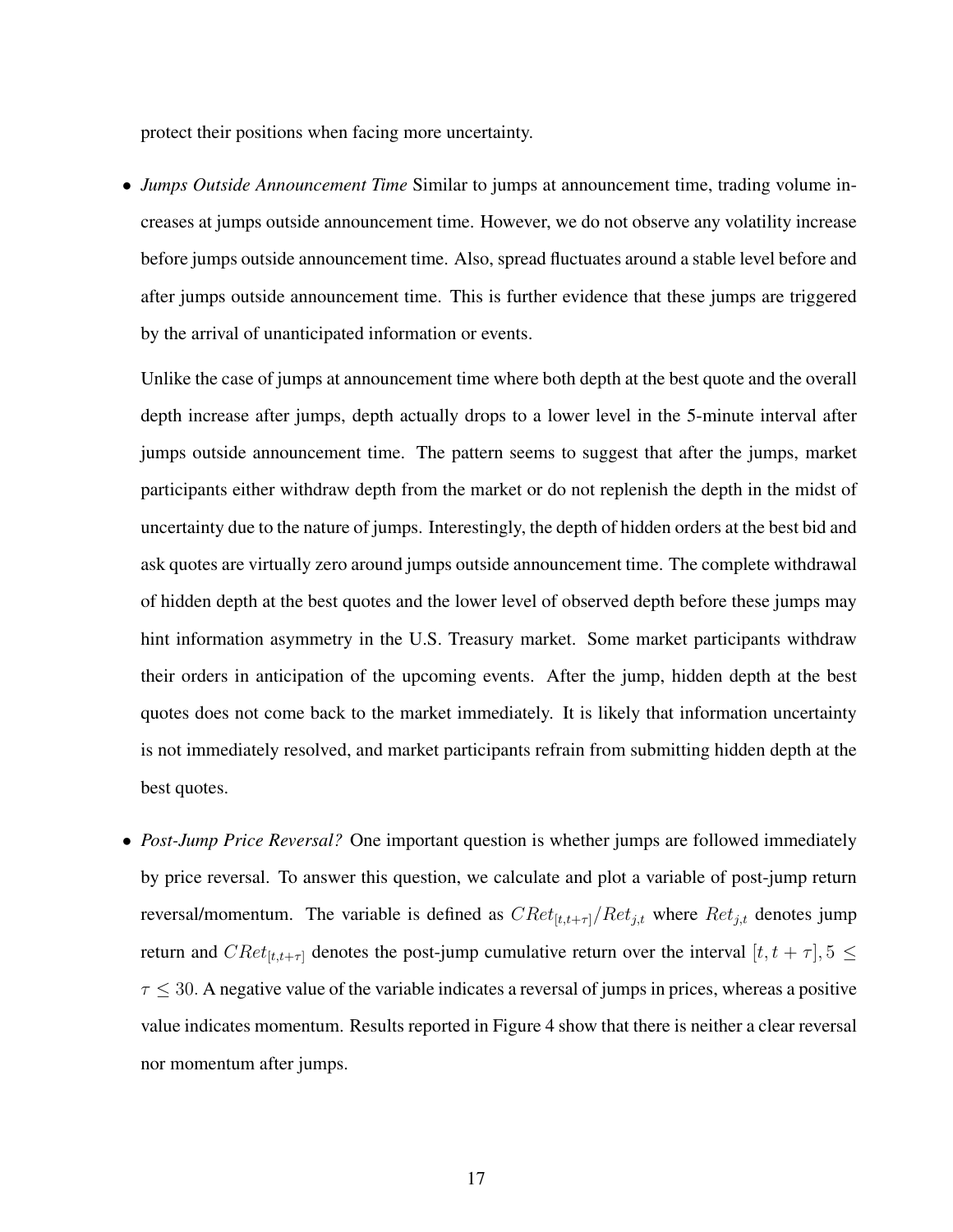# IV. Further Analysis

#### A. Information Shocks vs. Liquidity Shocks

In this section, we assess the role of information shocks and liquidity shocks in price jumps. Again, information shocks are measured by announcement surprises. In our analysis, liquidity shock carries a broad meaning and it could arise due to pure trading imbalance or order withdrawal as a result of information uncertainty. An example of the later case is the drop of market depth before an announcement. Motivated by findings on bid-ask spread and market depth before jumps, we define the following two variables to capture liquidity shocks:

• Standardized shock to overall depth,  $dpthshk_{t-1}$ , is defined as the difference between overall depth in 5-minute interval  $t - 1$  and the mean of overall depth from  $t - 6$  to  $t - 2$ , scaled by the standard deviation of the difference:

$$
dpthshk_{t-1} = \frac{depth_{t-1} - \frac{1}{5} \sum_{j=2}^{6} depth_{t-j}}{\sigma_{depth}},
$$
\n(10)

where  $depth_{t-j}$  is the overall observed market depth measured at the end of  $t-j$ . This measure captures the withdrawal of orders or drop in overall observed market depth.

• Standardized shock to spread,  $sprdshk_{t-1}$ , is defined similarly as:

$$
sprdshk_{t-1} = \frac{spread_{t-1} - \frac{1}{5} \sum_{j=2}^{6} spread_{t-j}}{\sigma_{spread}},
$$
\n(11)

where spread<sub>t−j</sub> is the spread at the end of interval  $t - j$ . This measure captures the withdrawal of best quotes and thus changes in bid-ask spread prior to announcements.

To examine the interaction between information shocks and liquidity shocks, we focus on announcement days. We first sort all announcements to form 3 equal groups (terciles) according to pre-announcement liquidity shocks defined above. Then within each group, we further sort the announcements to form 3 equal subgroups according to announcement surprise. Panel A of Table VI reports the results based on depth shock and Panel B reports the results based on spread shock. The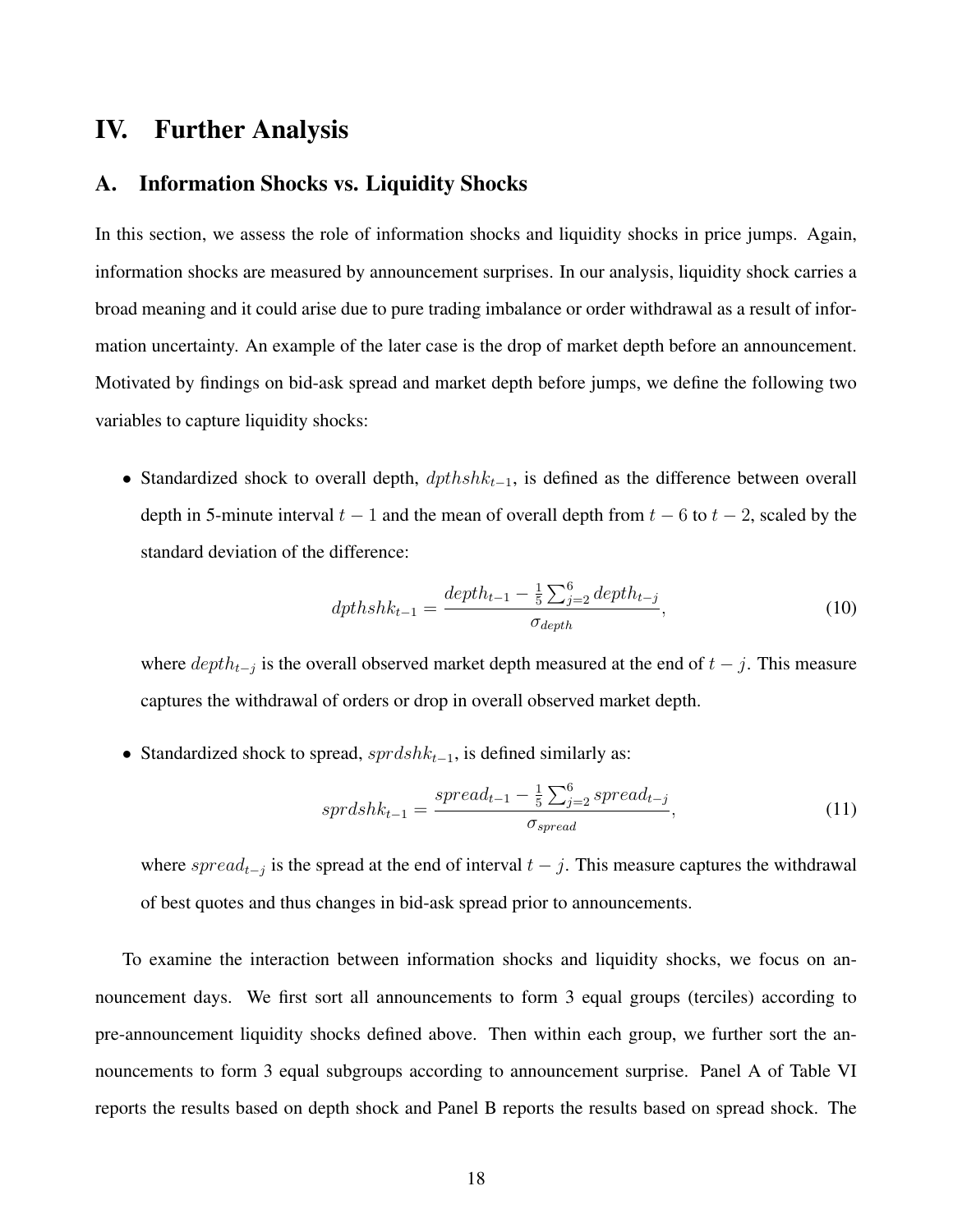findings are overall consistent based on both measures and are summarized as follows. First, examining the patterns across liquidity groups, it is clear that pre-announcement liquidity shock is positively related to subsequent absolute return and number of jumps. The fact that announcement surprises are of similar magnitude across liquidity groups makes it even easier to interpret the results. That is, holding announcement surprise as a constant or controlling for the announcement surprise effect, there is a positive relation between pre-announcement liquidity shock and post-announcement absolute return as well as jumps. We also perform a double sort by first sorting on announcement surprise and then liquidity shocks, and the above conclusion is confirmed. The results are not tabulated for brevity. Second, examining the patterns within each liquidity subgroup, absolute return is positively correlated with announcement surprise. This is consistent with the findings in existing literature that larger announcement surprises or unexpected macroeconomic shocks have a stronger impact on bond prices. For example, Green (2004) groups cumulative transaction returns based on announcement surprise and shows that a larger surprise is associated with a bigger change in return in purchase transactions. Third and more interestingly, the overall monotonic relation between announcement surprise and the number of jumps is observed only in the first two liquidity groups with low and medium liquidity shocks. In the third group with the largest liquidity shock, there is a less consistent positive relation between announcement surprise and the number of jumps. In this case, jumps occur regularly regardless whether or not news announcements come with surprises. These findings suggest that pre-announcement liquidity shocks in general precede jumps in bond prices and play an important role in bond price jumps.

We further estimate a Probit model to directly examine how announcement surprise and liquidity shock contribute to the likelihood of jumps. Several additional measures of liquidity shocks are constructed in our analysis:

- Standardized shock to hidden depth,  $hidshk_{t-1}$ , is defined similarly as the shock to observed depth and captures the withdrawal of hidden depth.
- Realized volatility,  $Vola_{t-1}$ , is calculated as square-root of the sum of squared 5-minute log return during the 30-minute interval before the jump. Realized volatility proxies for market uncertainty.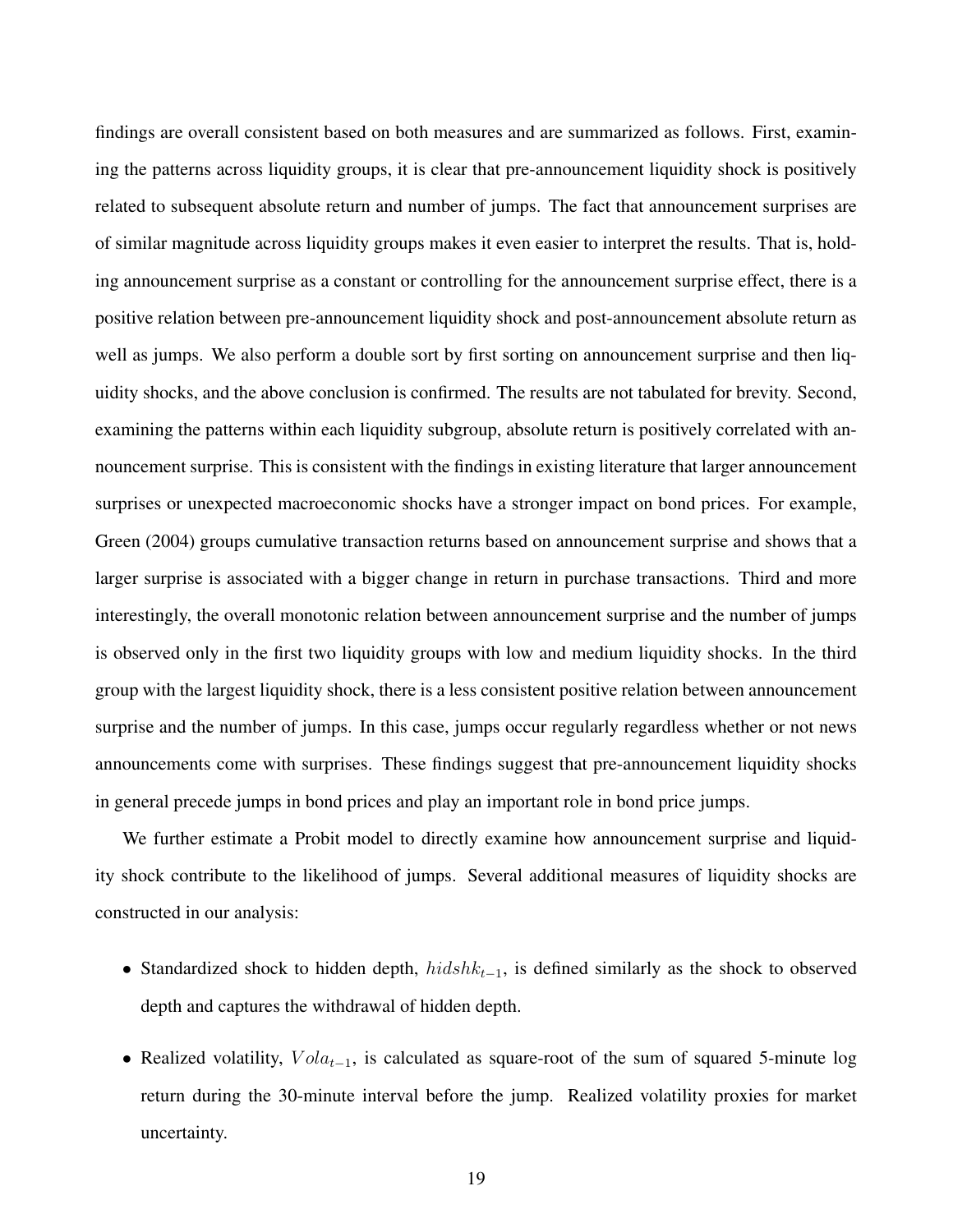- Order flow imbalance,  $OF_{t-1}$ , is the volume of buy trades minus that of sell trades during the 5-minute interval before jump, reflecting excess buying or selling pressure. As shown in previous literature, such as Evans (2002), Evans and Lyons (2002), Green (2004), and Brandt and Kavajecz (2004), order flow carries significant information of price change. Given that we are interested in whether information embedded in order flow predicts price change but not the direction of price change, we use the absolute value of order flow (scaled by its sample mean).
- The last measure is order imbalance,  $OB_{t-1}$ , which is calculated as  $depth_{ask,t-1} depth_{bid,t-1}$ at the end of  $t - 1$ . Order imbalance is shown to be informative about future price movements in Cao, Hansch and Wang (2008) and Harris and Panchapagesan (2005). Similar to order flow imbalance, we test whether the absolute value of order imbalance (scaled by its sample mean) precipitates price jumps.

We first estimate the following model to examine whether pre-announcement liquidity shocks are predictive of jumps:

$$
P(jump_t|announcement) = f(\alpha + \beta_{\text{dpthshk}} \text{dpthshk}_{t-1} + \beta_{\text{Hidshk}} \text{Hidshk}_{t-1} + \beta_{\text{dDH}} \text{dF}_{t-1} + \beta_{\text{dDH}} \text{dF}_{t-1} + \beta_{\text{dDH}} \text{dF}_{t-1} + \beta_{\text{dDH}} \text{dF}_{t-1}
$$
\n
$$
+ \beta_{\text{vola}} \text{Vola}_{t-1} \tag{12}
$$

where  $P(\cdot)$  denotes the probability that a jump occurs, which *ex post* takes a value of 1 when there is a jump at the announcement time  $t$  and  $0$  when there is no jump at the announcement time. To keep the analysis clean, only announcement days with a single jump at the announcement time are included.

The first column of Table VII reports the estimation results of the above model for the most liquid 2-year, 5-year and 10-year notes. The null hypothesis that the coefficients of all liquidity variables are jointly zero is strongly rejected for all three maturities. In particular, realized volatility is significant at the 5% level, and shocks to overall market depth are significant at the 10% level for all maturities. In addition, the shock to spread,  $sprdshk$ , is significantly positive at the 5% level for the 5-year and 10-year notes.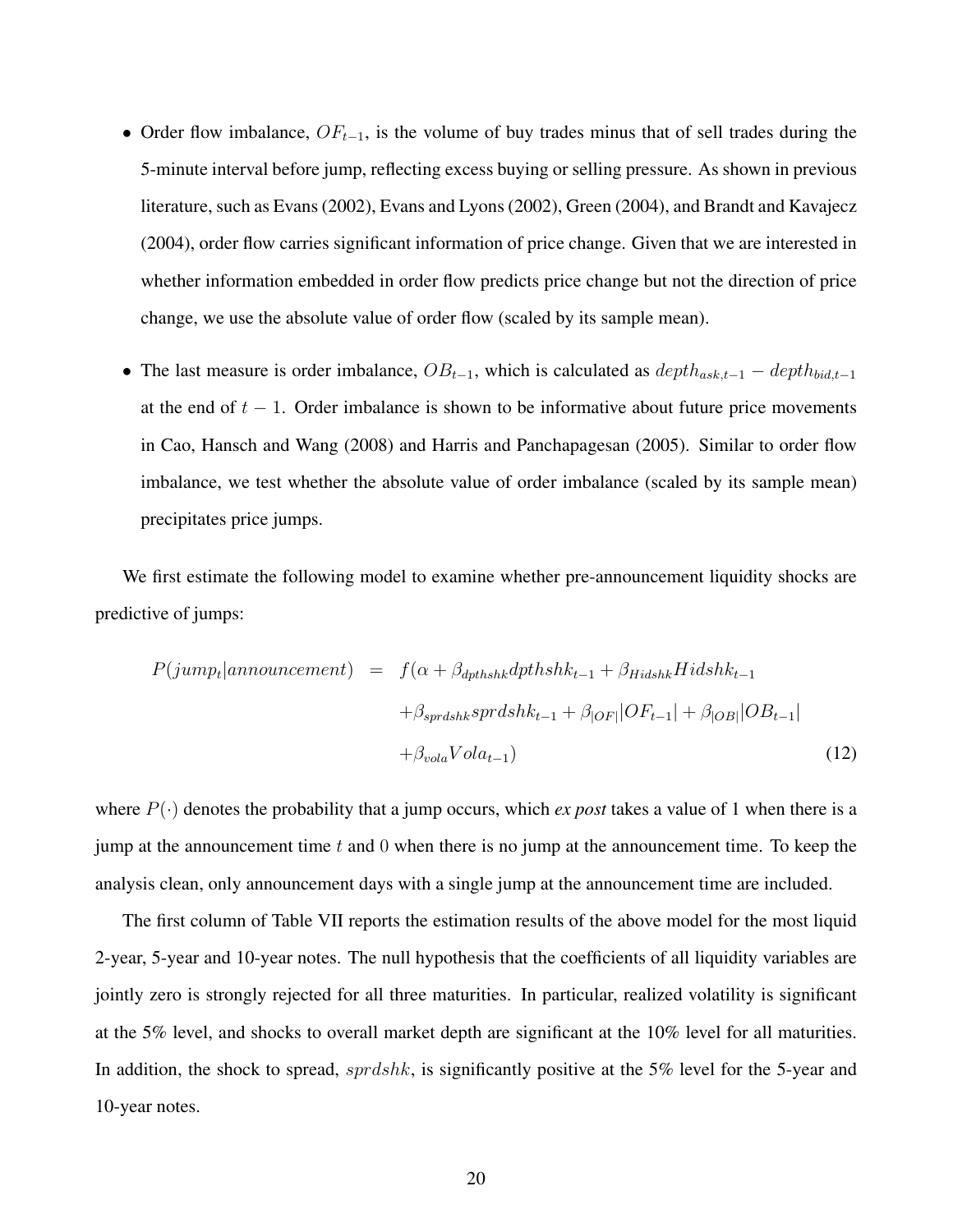Next, we estimate a similar model with only information shocks to examine how well announcement surprises explain jumps:

$$
P(jump_t|announcement) = f(\alpha + \sum_{j=1}^{J} \gamma_j | sur_{j,t} |)
$$
\n(13)

where  $|sur_{j,t}|$  is the absolute value of the standardized announcement surprise for news item j where  $j = 1, 2, \dots, J$ . Note that whereas liquidity shocks are measured during the pre-announcement period, announcement surprise is only available at the time of announcement. Since we have more than 30 prescheduled announcements, it is infeasible to include all of them in the estimation. Based on the evidence in Table V, we include six important announcements in our benchmark model: Consumer Price Index, Change in Nonfarm Payrolls, Retail Sales, New Home Sales, ISM index and Initial Jobless Claims. The rest of the announcements are added into the regression one by one, and is kept in the model only if its coefficient is significant. The second column of Table VII reports the estimation results of the above model. For brevity, only the coefficient estimates of the above six announcements are reported. As gauged by the value of the likelihood function, the model with information shocks fairs slightly better than the model with liquidity shocks, except for the 10-year note where the likelihood functions have comparable values.

Finally, we estimate the following model with both announcement surprises and liquidity variables as explanatory variables:

$$
P(jump_t|announcement) = f(\alpha + \beta_{dptbshk}dpthshk_{t-1} + \beta_{Hidshk}Hidshk_{t-1} + \beta_{sprdshk sprdshk_{t-1} + \beta_{|OF|}|OF_{t-1}| + \beta_{|OB|}|OB_{t-1}| + \beta_{vola}Vola_{t-1} + \sum_{j=1}^{J} \gamma_j |sur_{j,t}|)
$$
(14)

The purpose here is to test whether the predictive power of liquidity shocks is subsumed by information contained in announcement surprise. Estimation results are reported in the third column of Table VII. Interestingly, adding announcement surprise does not reduce the significance of market volatility and shocks to overall depth. The null hypothesis that the coefficients of all liquidity variables are jointly zero remains strongly rejected. In other words, the predictive power of these variables about upcoming jumps is not subsumed by surprises in macroeconomic news announcements. The results suggest that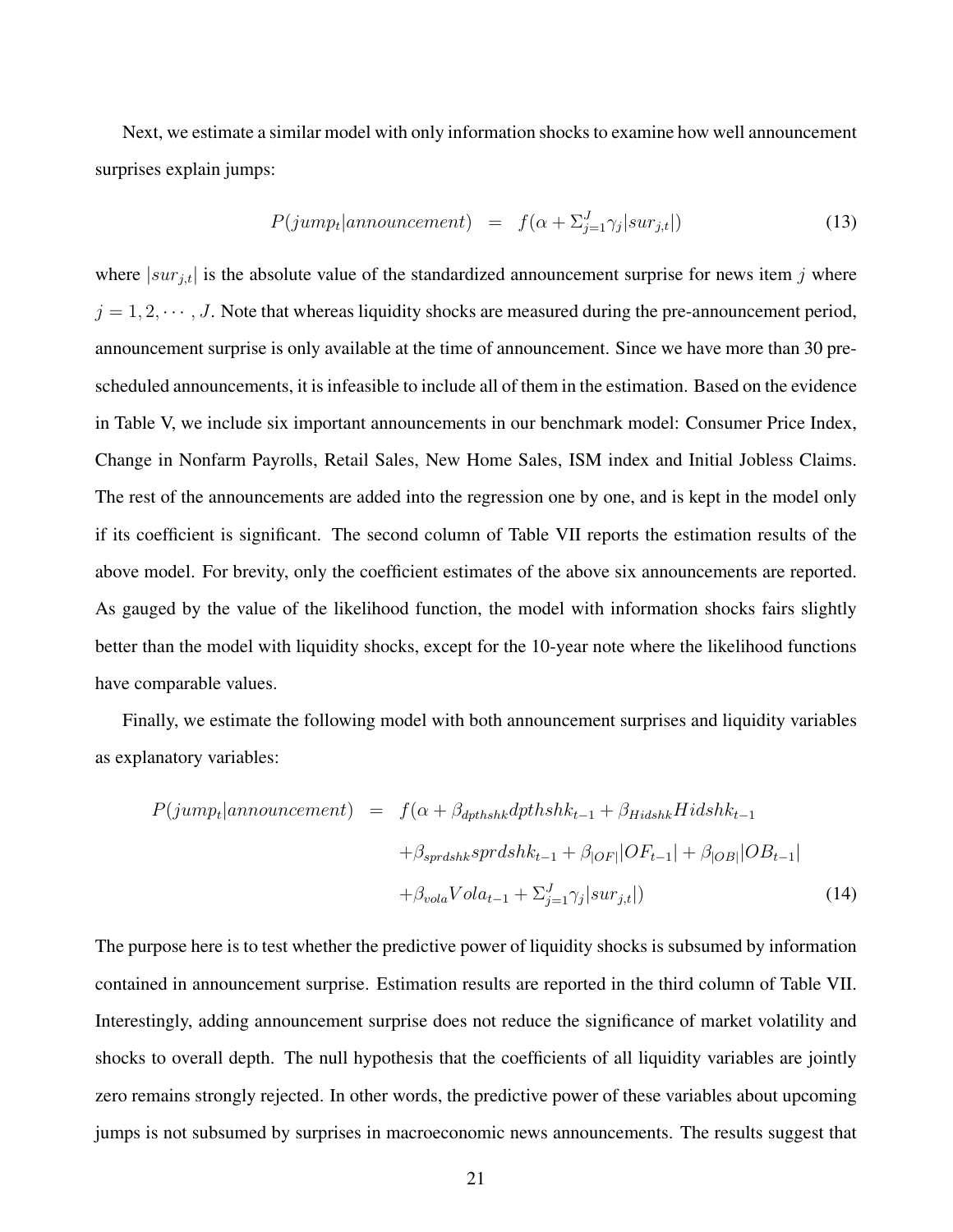liquidity shocks contribute to bond price jumps beyond the effect of information shocks.

# B. Post-Jump Price Discovery

In this subsection, we examine the price discovery process after jumps in bond prices. The literature, e.g., Green (2004), Brandt and Kavajecz (2004), Pasquariello and Vega (2007) and Menkveld, Sarkar and van der Wel (2008), compares the impact of order flow on prices on announcement versus nonannouncement days. Green (2004) and Menkveld, Sarkar and van der Wel (2008) find that order flow is more informative post announcement. Brandt and Kavajecz (2004) find that order flow imbalances account for up to 26% of the day-to-day variation in yields on days without major macroeconomic announcements. The effect of order flow on yields is permanent and strongest when liquidity is low. The literature, however, is relatively silent on how informative order flow is after a significantly large change in bond prices. We extend the literature and address the following questions: what is the impact of jumps on the price discovery process in the bond market? In particular, do jumps tend to increase or reduce the informativeness of subsequent order flow in the bond market?

We first examine the post-jump price discovery process for all jump days, using non-jumps days as a control sample. On jump days, order flows are observed every 5 minutes over the 60-minute interval after the jump. To avoid the effect of multiple jumps, we only include days with a single jump in our analysis.<sup>9</sup> For non-jump days, order flows are observed every 5 minutes during the most active trading period from 8:30 EST to 15:00 EST. Specifically, let  $j = 0$  denote the 5-minute interval where a jump occurs, the post jump period starts at the 5-minute interval  $j = 1$ , i.e., the interval right after the jump. We estimate the following model:

$$
p_{j+1} - p_j = \alpha + \alpha_{jump} d_{jump} + \beta^{OF} OF_{j+1} + \beta_{jump}^{OF} OF_{j+1} d_{jump} + \varepsilon_{j+1}
$$
\n(15)

where  $p_j$  denotes the logarithmic mid-quote at the end of interval j, and  $OF_j$  is the cumulative order flow imbalance calculated from transactions during interval j. The dummy variable d*jump* takes a value of 1 for jump days, and 0 for non-jump days. Thus, the coefficient  $\beta^{OF}$  captures the price impact of order flow during non-jump days, whereas  $\beta_{jump}^{OF}$  captures the post-jump price impact of order flow.

 $\frac{9}{9}$ The results are robust when multiple-jumps days are included in the analysis.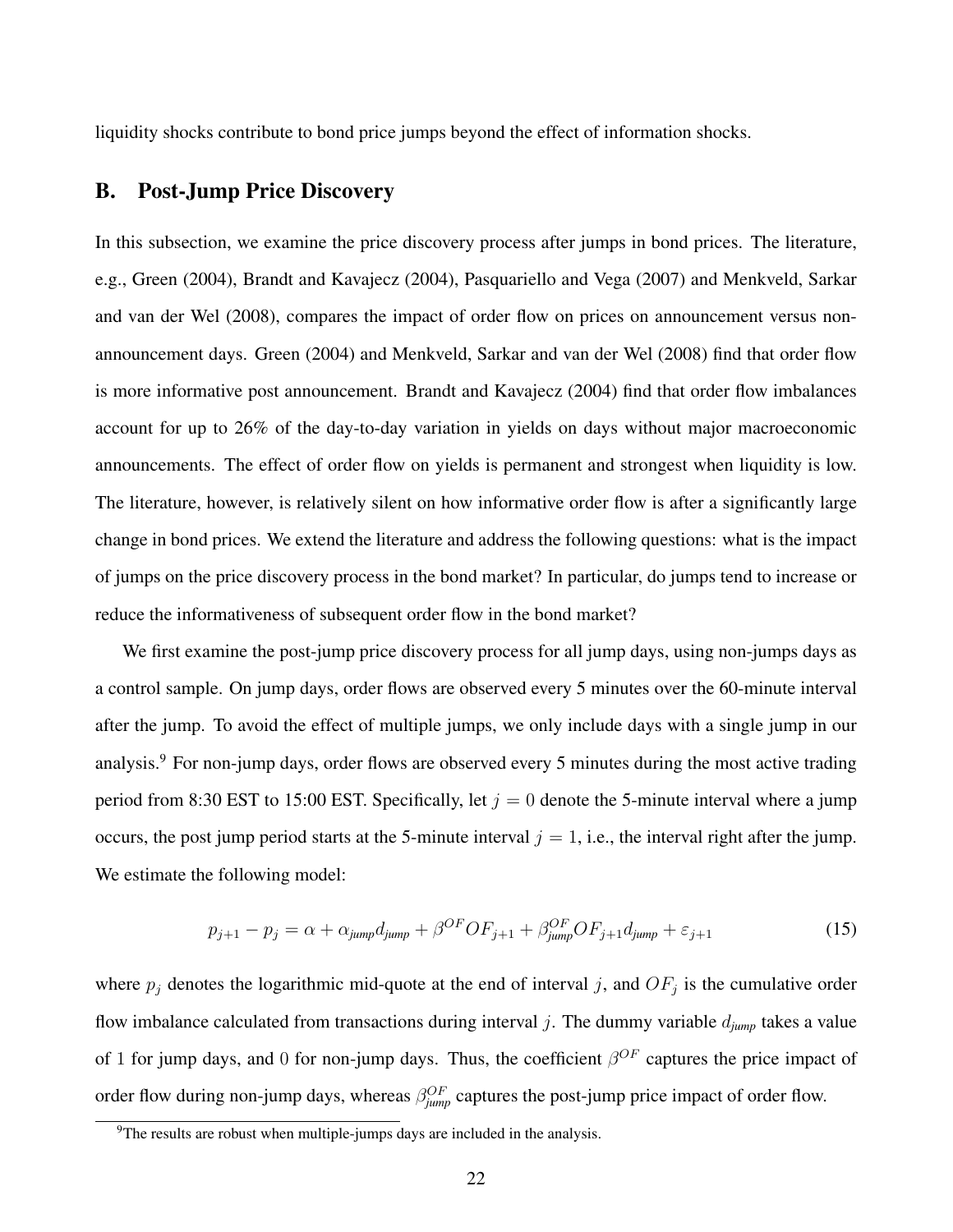Results reported in the first column of Table VIII show that  $\beta^{OF}$  is significantly positive for all three maturities, indicating that order flow is positively related to price. This finding is consistent with the previous literature. The coefficient  $\beta_{jump}^{OF}$  is generally negative, suggesting that post-jump order flow has a lesser effect on bond prices. However, the coefficient estimate is only significant at the 5% level for the 2-year note. Note that the above results are based on all days with jumps, using non-jump days as a control sample. It is likely that there is significant information flow to the market even on days without price jumps, e.g., days with news announcement. As a result, simply separating days according to whether there are jumps or not may potentially reduce the power of our analysis.

To sharpen our analysis, we next restrict our analysis only to days with pre-scheduled macroeconomic news announcements. As order flows are shown in the previous literature to carry more information on announcement days, we examine whether jumps has any impact on the informativeness of order flow. We estimate model (15 ) using order flow imbalance observed on announcement days with price jumps, whereas announcement days without jumps are used as a control sample. To keep the analysis clean, announcement days with jumps occurring outside announcement time are excluded. To examine the post-jump effect over different time horizons, we estimate the model using order flows observed during 15-minute, 30-minute, and 60-minute time periods after jumps.

The results are reported in the second to fourth columns of Table VIII. Similar to the results in the first column,  $\beta^{OF}$  is significantly positive for all three maturities. Since we now focus on news announcement days,  $\beta^{OF}$  tends to have a larger magnitude than those in the first column, indicating that order flow has a stronger price effect on announcement days. Also similar to the results in the first column, the coefficient  $\beta_{jump}^{OF}$  is negative for all maturities. Note that the coefficients  $\beta_{jump}^{OF}$  are now statistically significant for all maturities. This suggests that the post-jump order flow imbalance has significantly less effect on bond prices compared to announcement days with no jumps. The results are largely consistent over the 15-minute, 30-minute, and 60-minute post-jump horizons, except that  $\beta_{jump}^{OF}$ decreases in magnitude as time horizon increases from 15-minute to 60-minute. A direct interpretation of the finding is that when a jump occurs, information flow contained in the news announcement is incorporated quickly into bond prices. Thus, subsequent order flows tend to have less impact on bond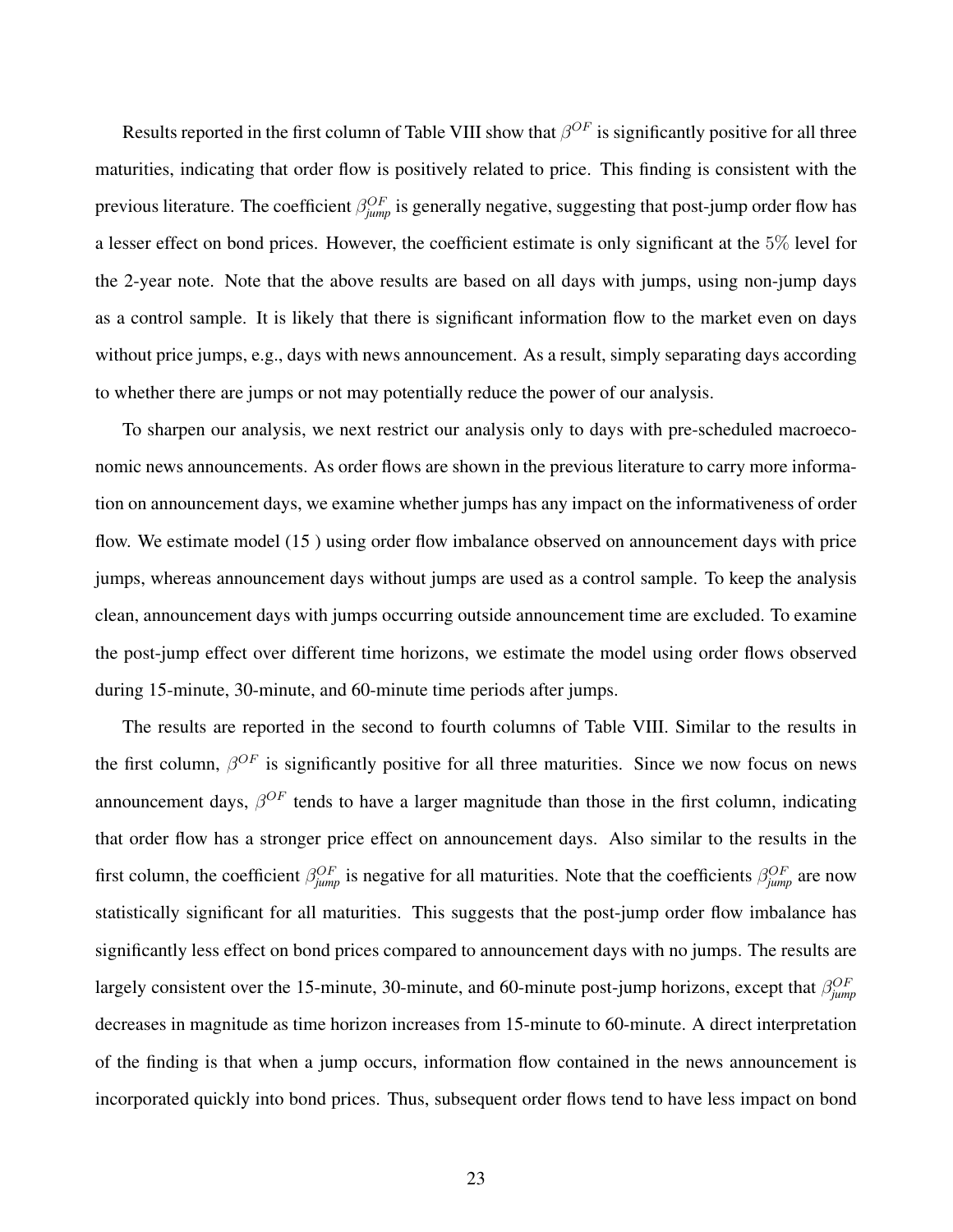prices. Of course, it is also possible that price discovery could slow down after jumps if there is a lack of trading. However, as reported in Figure 4 we observe a surge in trading volume after jumps. This evidence provides further support that jumps serve as a dramatic form of price discovery and post-jump order flow has less informational role. On the other hand, when information arrives at the news announcement with no price jumps, smooth price changes serve as a gradual way of incorporating information into bond prices.

# V. Conclusion

Using the intraday data from the BrokerTec electronic trading platform, in this paper we identify jumps in bond prices in the U.S. Treasury market. We examine to what extent jumps are associated with pre-scheduled macroeconomic news announcements. Our results show that a majority of jumps occur around macroeconomic news announcements. Nevertheless, announcement surprises have limited explanatory power of bond price jumps.

We further examine whether jumps are also driven by other market variables, in particular liquidity shocks. We document some significantly different patterns between announcement days with jumps and those with no jumps. Noticeably, we observe a more dramatic widening of the bid-ask spread and a more significant drop in market depth prior to announcements with jumps. Our analysis further shows that liquidity shocks during the pre-announcement period play an important role for jumps in the U.S. Treasury market. Moreover, the predictive power of liquidity shocks for upcoming jumps is not subsumed by the effect of unexpected information shocks.

Finally, examining post-jump price discovery process, we find that order flow is in general less informative immediately after jumps compared to the case where there is no jump at announcement. This finding, coupled with a post-jump surge of trading volume, suggests that jumps serve as a dramatic form of price discovery and post-jump order flow tends to have less impact on bond prices.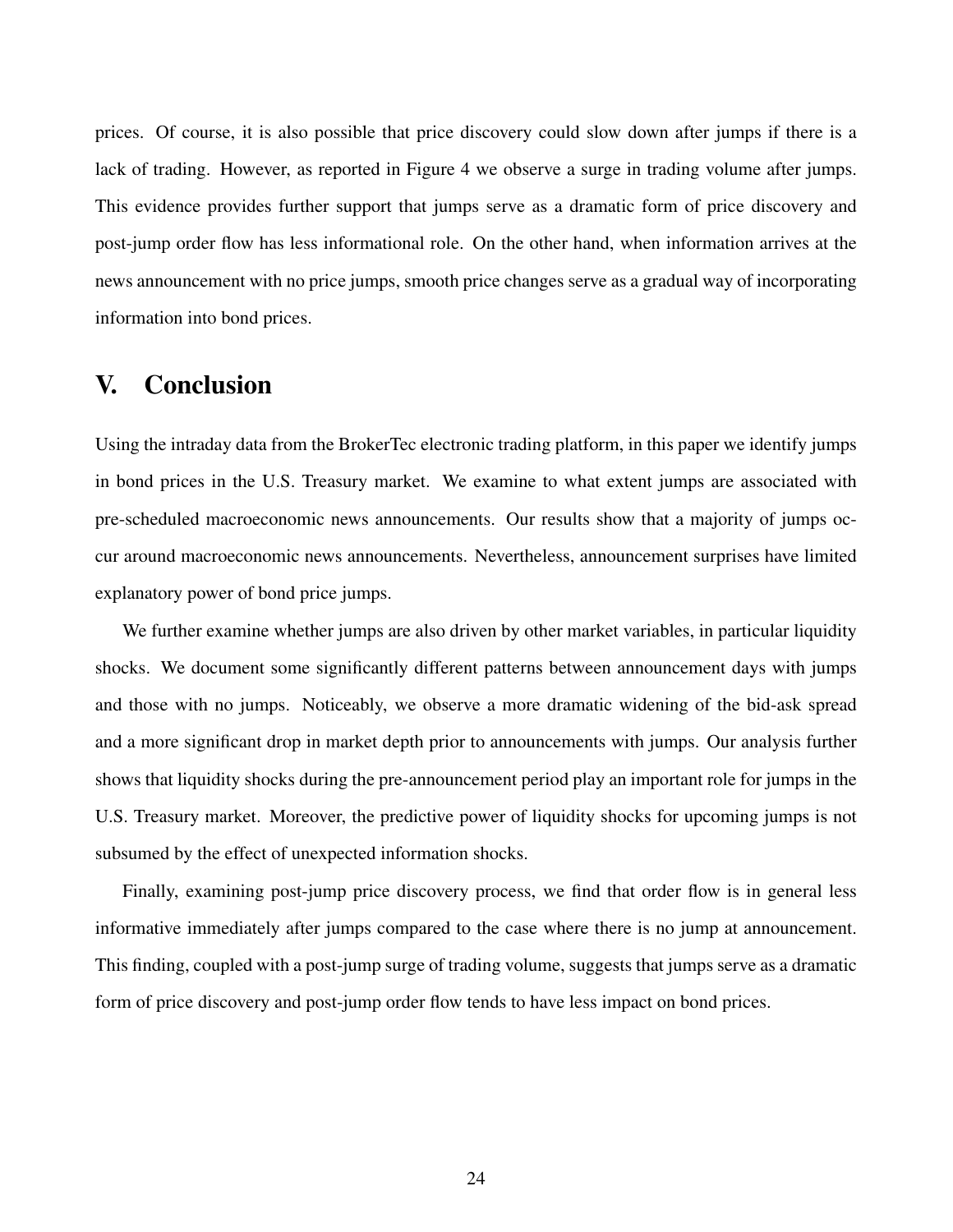# References

Aït-Sahalia, Y., 2002, "Telling From Discrete Data Whether the Underlying Continuous-Time Model is a Diffusion," *Journal of Finance* 57, 2075–2112.

A¨ıt-Sahalia, Y., and J. Jacod, 2007, "Testing for Jumps in a Discretely Observed Process," *Annals of Statistics*, forthcoming.

Andersen, T. G., T. Bollerslev, F. X. Diebold, and P. Labys, 2003, "Modeling and Forecasting Realized Volatility," *Econometrica*, 71 (2), 579–625.

Andersen, T. G., T. Bollerslev, F. X. Diebold, and C. Vega, 2007, "Real-Time Price Discovery in Stock, Bond and Foreign Exchange Markets," *Journal of International Economics,* 73, 251–277.

Andersen, T. G.,T. Bollerslev, P. Federiksen and M. Nielsen, 2007, "Continuous-Time Models, Realized Volatilities, and Testable Distributional Implications for Daily Stock Returns," *Working paper, School of Economics and Management, University of Aarhus.*

Balduzzi, P., E. Elton, and C. Green, 2001, "Economic News and Bond Prices: Evidence From the U.S. Treasury Market," *Journal of Financial and Quantitative Analysis*, 36, 523-543.

Barndorff-Nielsen, O. E., and N. Shephard, 2004, "Power and Bipower Variation with Stochastic Volatility and Jumps," *Journal of Financial Econometrics*, 2, 1-48 (with discussion).

Barndorff-Nielsen, O. E., and N. Shephard, 2006, "Econometrics of Testing for Jumps in Financial Economics Using Bipower Variation," *Journal of Financial Econometrics*, 4, 1-30.

Brandt, M. and K. Kavajecz, 2004, "Price Discovery in the U.S. Treasury Market: The Impact of Orderflow and Liquidity on the Yield Curve," *Journal of Finance*, 59(6), 2623–2654.

Brandt, M., K. Kavajecz, and S. Underwood,, 2007, "Price Discovery in the Treasury Futures Market," *Journal of Futures Market 27, 1021–1051.*

Cao, C., O. Hansch and X. Wang, 2008, "The Informational Content of an Open Limit Order Book," *Journal of Futures Markets*, forthcoming.

Carr, P., and L. Wu, 2003, "What Type of Process Underlies Options? A Simple Robust Test," *Journal of Finance* 58(6), 2581–2610.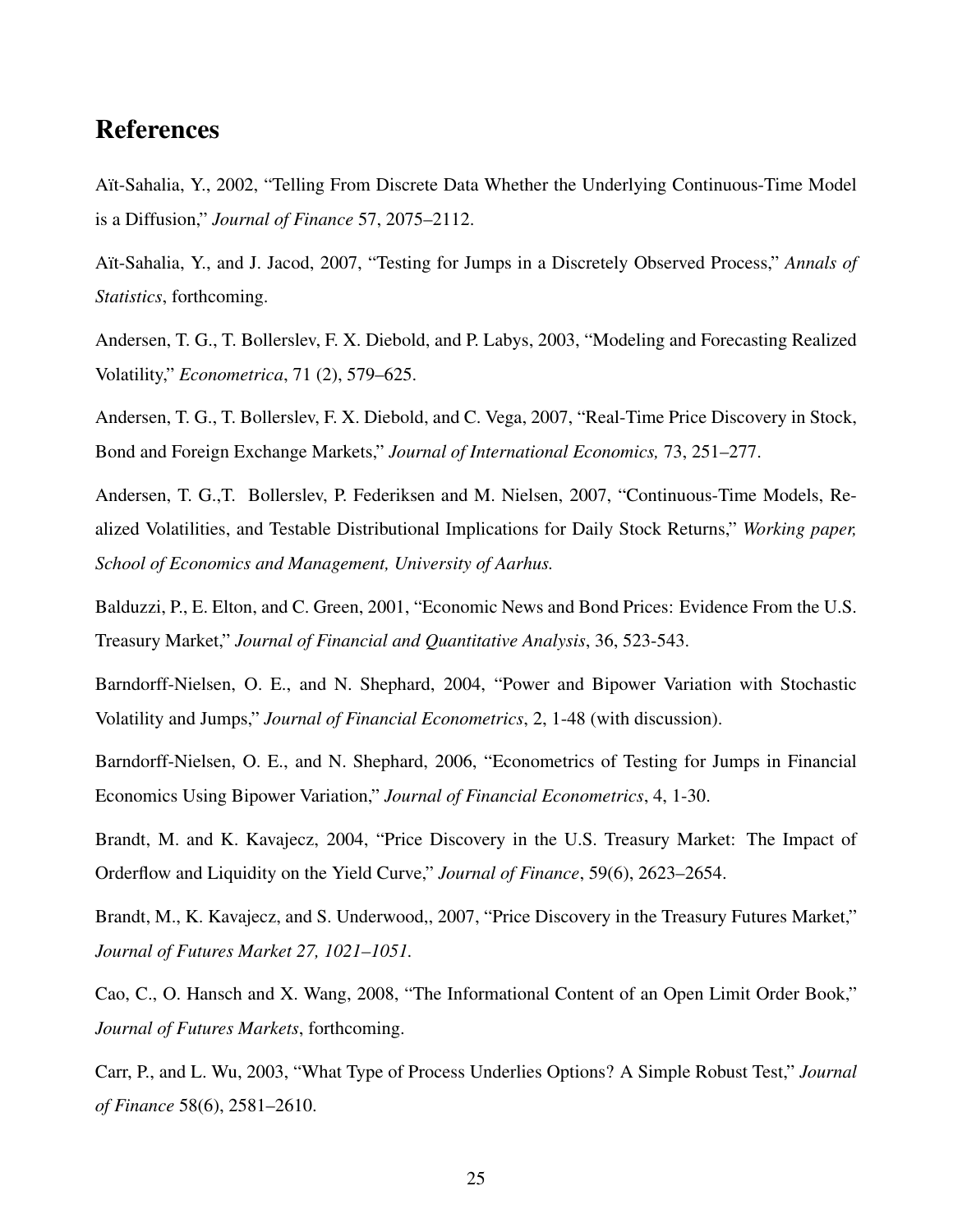Das, Sanjiv R., 2002, "The Surprise Element: Jumps in Interest Rates," *Journal of Econometrics*, 106, 27–65.

Dungey, M., M. MacKenzie, and V. Smith, 2007, "Empirical Evidence on Jumps in the Term Structure of the U.S. Treasury Market," *Working paper, Cambridge University*.

Evans, Martin D.D., 2002, "FX trading and exchange rate dynamics," *Journal of Finance* 57(6), 2405- 2447.

Evans, M., and R. Lyons, 2002, "Orderflow and exchange rate dynamics," *Journal of Political Economy* 110, 170- 180.

Fleming, M. and B. Mizrach, 2008, "The Microstructure of a U.S. Treasury ECN: The BrokerTec Platform," *Working paper, Rutgers University*.

Fleming, M. and E. Remolona, 1997, "What Moves the Bond Market?" *Federal Reserve Bank of New York Economic Policy Review*, 3(4), 31–50

Fleming, M. and E. Remolona, 1999, "Price Formation and Liquidity in the U.S. Treasury Market: The Response to Public Information," *Journal of Finance*, 54(5), 1901–1915.

Fleming, M. and M. Piazzesi, 2008, "Monetary Policy Tick-by-Tick," *Working paper, Federal Reserve Bank of New York*.

Green, T. Clifton, 2004, "Economic News and the Impact of Trading on Bond Prices," *Journal of Finance*, 59(3), 1201–1233.

Harris, L. and V. Panchapagesan, 2005, "The Information Content of the Limit Order Book: Evidence from the NYSE Specialist Trading Decisions," *Journal of Financial Markets* 8, 25–67.

Huang, R., J. Cai, and X. Wang, , 2002, "Information-based Trading in the Treasury Note Interdealer Broker Market," *Journal of Financial Intermediation* 11, 269–296.

Huang, X. and G. Tauchen, , 2005, "The relative contribution of jumps to total price variance," *Journal of Financial Econometrics* 3 (4), 456499.

Jacod, J. and A. N. Shiryaev, 1987, *Limit Theorems for Stochastic Processes,* Springer, Berlin.

Jacod, J. and A. N. Shiryaev, 2003, *Limit Theorems for Stochastic Processes,* Springer-Verlag, Berlin, 2nd edn.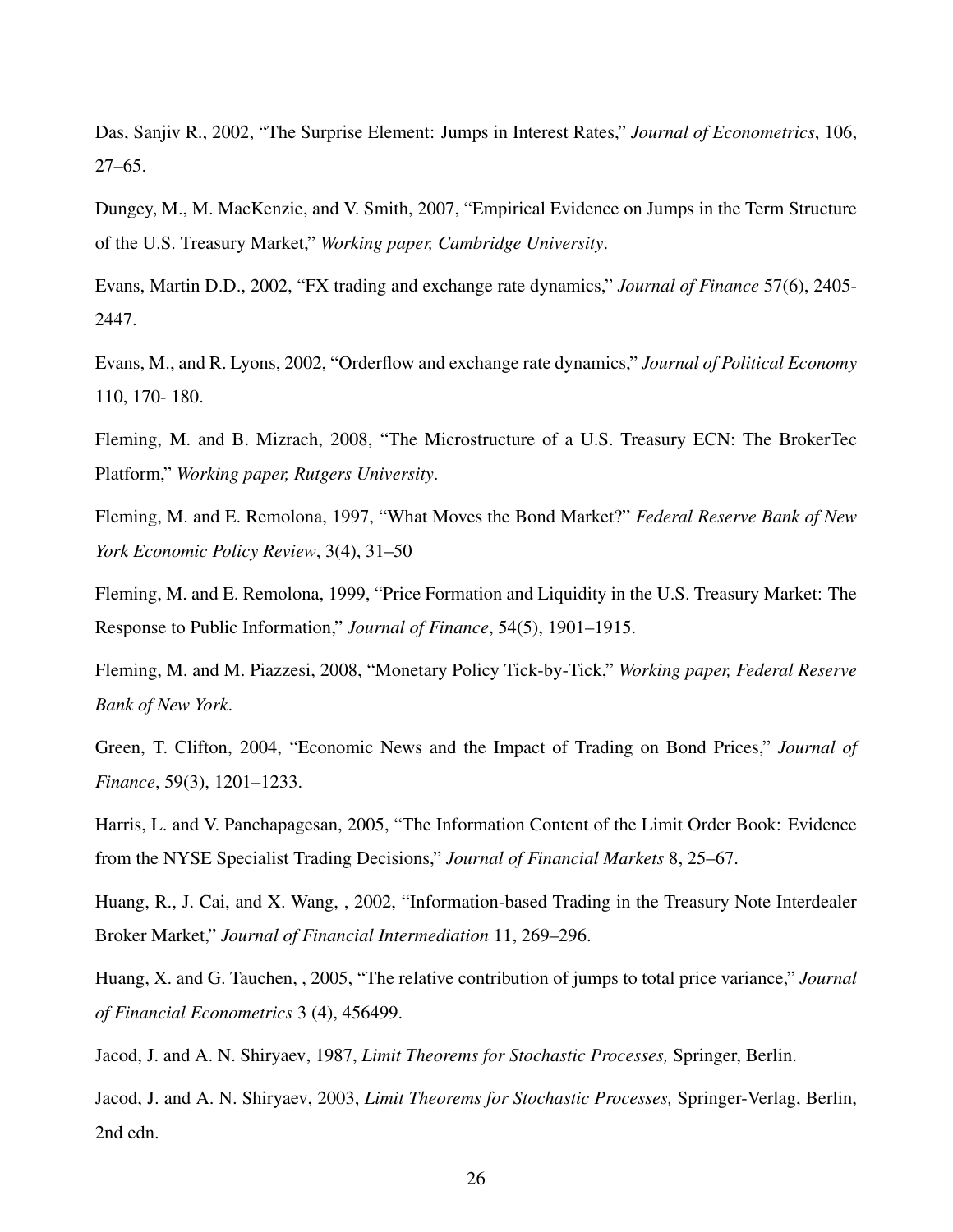Jiang, G. and R. Oomen, 2008, "A New Test of Jumps in Asset Prices," *Journal of Econometrics*, 144(2), 352-370.

Johannes, Michael, 2004, "The Statistical and Economic Role of Jumps in Continuous-Time Interest Rate Models," *Journal of Finance*, 59 (1), 227 – 260.

Kavajecz, K. and E. Odders-White, 1999, "Technical Analysis and Liquidity Provision," *Review of Financial Studies*, 14, 1043–1071.

Lahaye, J., S. Laurent and C. Neely, 2007, "Jumps, Cojumps and Macro Announcements," *Working Paper, Federal Reserve Bank of St. Louis*.

Lee, S. S. and P. A. Mykland, 2007, "Jumps in Financial Markets: A New Nonparametric Test and Jump Dynamics," *Review of Financial Studies*, forthcoming.

Menkveld, A., A. Sarkar and M. van der Wel, 2008, "Customer Flow, Intermediaries and the Discovery of Equilibrium Risk-Free Rate,," *Working paper, Federal Reserve Bank of New York*.

Neuberger, A., 1994, "The Log Contract: A New Instrument to Hedge Volatility," *Journal of Portfolio Management*, Winter, 74–80.

Pasquariello, P. and C. Vega, 2007, "Informed and Strategic Order Flow in the Bond Markets," *Review of Financial Studies*, 20, 1975–2019.

Piazzesi, Monika, 2001, "An Econometric Model of the Yield Curve with Macroeconomic Jump Effects," *NBER working paper*.

Piazzesi, Monika, 2005, "Bond Yields and the Federal Reserve," *Journal of Political Economy*, 113(2), 311–344.

Vasicek, Oldrich, 1977, An Equilibrium Characterization of the Term Structure, Journal of Financial Economics, 5, 177–188.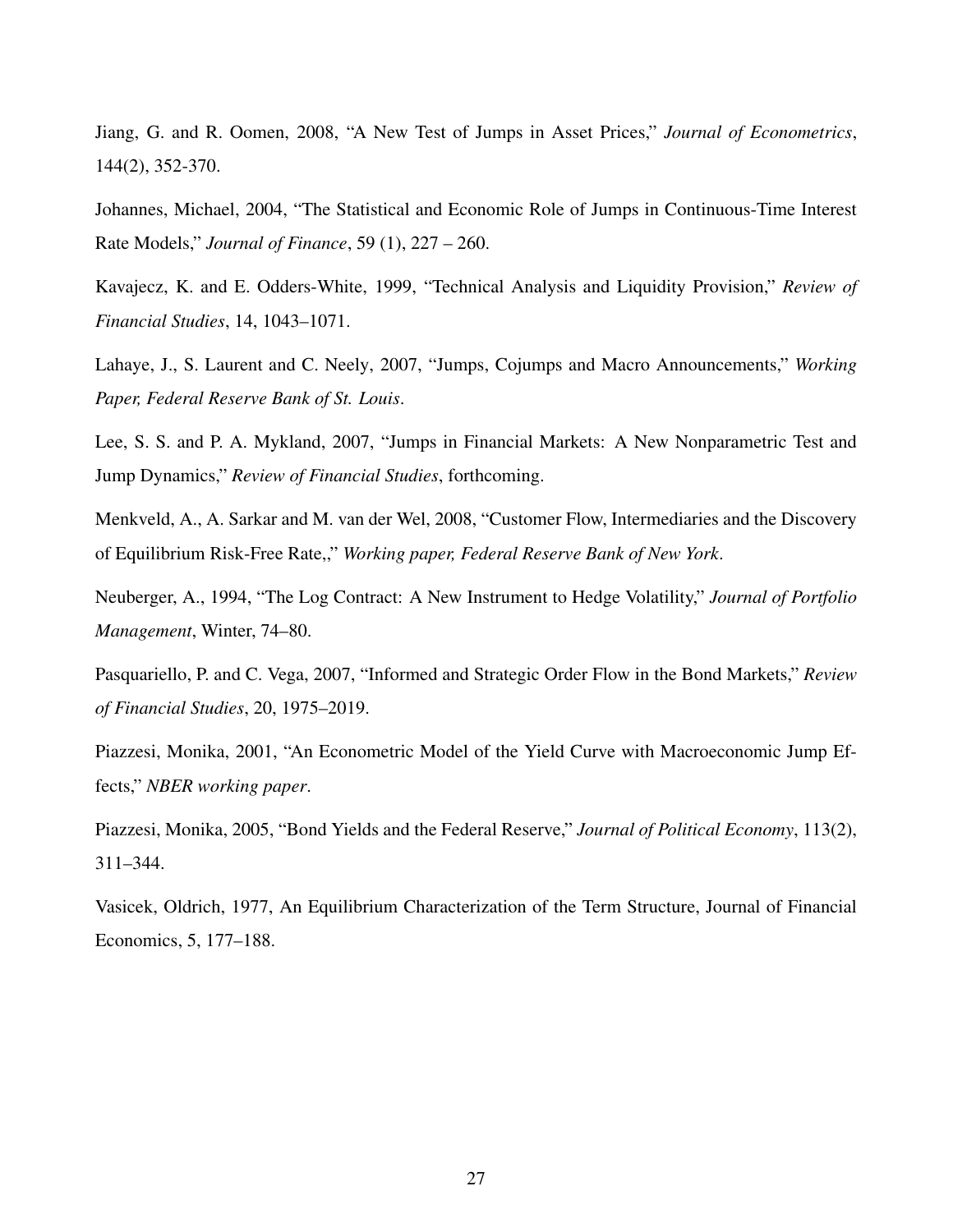# Appendix A: Identification of Jump Returns

When the null hypothesis of no jump is rejected, the following procedure is used to identify jump returns.

- Step 1: Let  $\{r_1, r_2, \cdots r_N\}$  be log return observations during the testing period. If the jump test statistic  $JS_0$  is significant, we record  $JS_0$  and continue to Step 2.
- Step 2: We replace each of the return observations  $r_i(i = 1, \dots, N)$  by the median return of the sample (denoted by  $r_{md}$ ), and perform jump test on  $\{r_1, \dots, r_{i-1}, r_{md}, r_{i+1}, \dots, r_N\}$ . The test statistics  $JS^{(i)}$ ,  $i = 1, 2, \cdots, N$  are recorded.
- Step 3: We compute the differences of the jump test statistic in Step 1 with those in Step 2, i.e.,  $JS_0 - JS^{(i)}$ ,  $i = 1, 2, \dots, N$ . Return j is identified as a jump return if  $JS_0 - JS^{(j)}$  has the highest value. This criterion is in the spirit of the likelihood ratio test since  $r_j$  is the return that contributes most to the jump test to reject the null hypothesis.
- Step 4: Replace the identified jump,  $r_j$ , by the median of returns, and we have a new sample of return observations  $\{r_1, \dots, r_{j-1}, r_{md}, r_{j+1}, \dots, r_N\}$ . Then start over again from Step 1.

The above procedure continues until all jumps are identified. Andersen, Bollerslev, Federiksen and Nielsen (2007) propose a similar procedure for identifying intraday jump returns. The main difference is that instead of using the median of sample to replace each single return in Step 2 of the sequential procedure, they use the mean of remaining  $N - 1$  returns. To take into account of the market microstructure effect, we modify the SWV jump test by allowing measurement error in the observed asset prices, i.e.,  $\hat{P}_t = P_t + \epsilon_t$  where  $P_t$  is the intrinsic price of the asset and  $\epsilon_t$  is the noise. The standard error of  $\epsilon_t$  is estimated based on the first-order autocorrelation of the return process. Details can be found in Jiang and Oomen (2008). In addition, to ensure that identified jump returns are not the result of discrete tick size or bid-ask bounce, we also impose a condition that the absolute jump return has to be more than twice the tick size. We find that this restriction virtually has no effect on our identified jump returns.

# Appendix B: Monte Carlo Simulations of the Jump Tests

In our simulation, the following stochastic volatility jump-diffusion model is used as the data generating process (DGP):

$$
dS_t/S_t = \mu dt + \sqrt{V_t}dW_t^s + J_t dq_t,
$$
  
\n
$$
dV_t = \beta(\alpha - V_t)dt + \sigma \sqrt{V_t}dW_t^v,
$$
\n(16)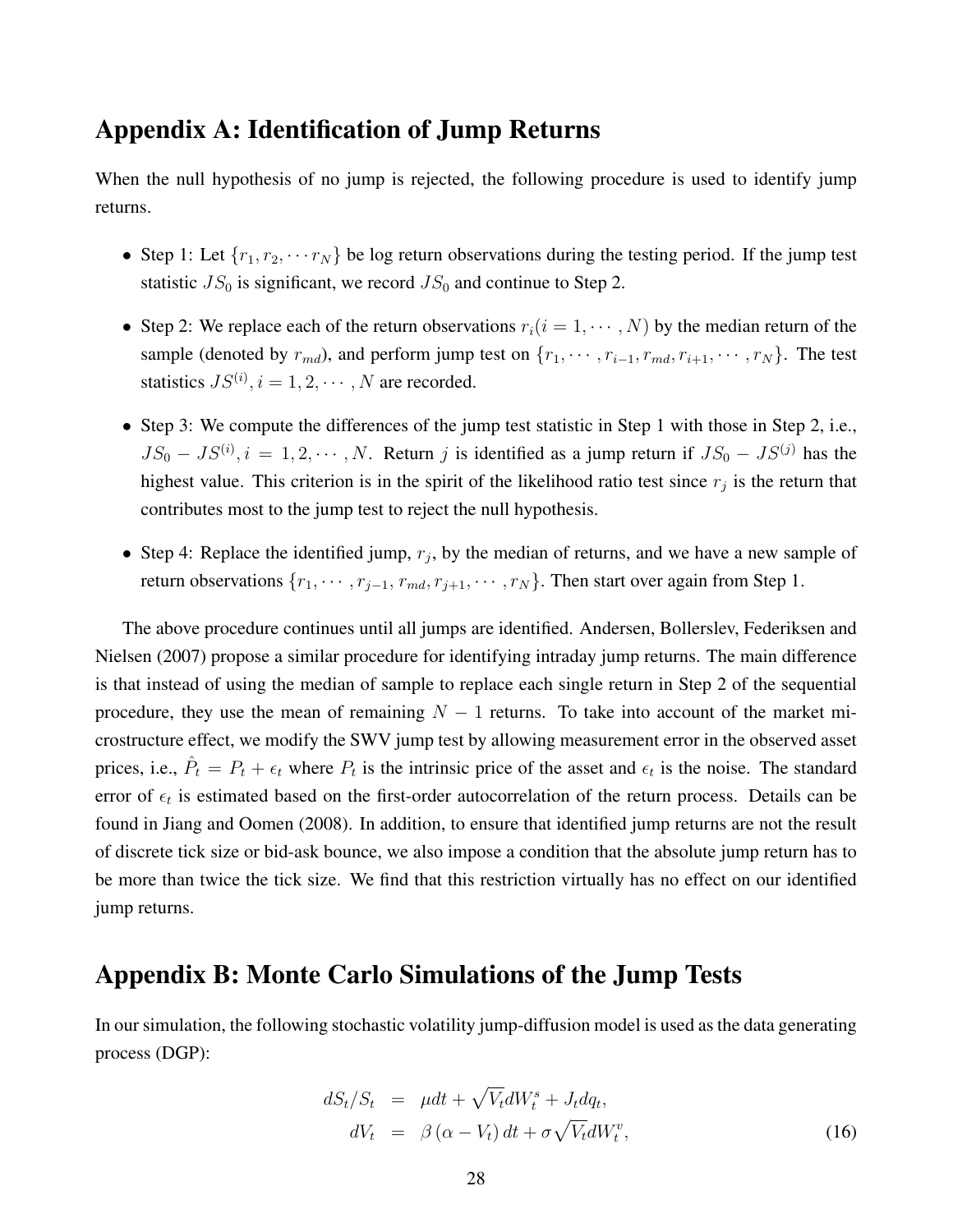where  $dW_t^s dW_t^v = \rho dt$ .

For the benchmark case, the model parameter values are set as  $\mu = 0, \rho = 0, \alpha$ =mean of daily variance of the 2-year note, the value of  $\beta$  is determined by  $e^{-\beta}$ =first order autocorrelation of daily variance,  $\sigma$  is set from  $\frac{\alpha \sigma^2}{2\beta}$ =variance of daily return variance. That is:

Benchmark parameter values:  $\mu = 0$ ,  $\rho = 0$ ,  $\alpha = 0.005$ ,  $\beta = 0.8$ ,  $\sigma = 0.10$ We also consider 7 alternative set of parameter values as follows: Alternative I parameter values:  $\mu = 0$ ,  $\rho = 0$ ,  $\alpha = 0.005$ ,  $\beta = 0.2$ ,  $\sigma = 0.10$ Alternative II parameter values:  $\mu = 0$ ,  $\rho = 0$ ,  $\alpha = 0.005$ ,  $\beta = 1.6$ ,  $\sigma = 0.10$ Alternative III parameter values:  $\mu = 0$ ,  $\rho = 0$ ,  $\alpha = 0.005$ ,  $\beta = 0.8$ ,  $\sigma = 0.05$ Alternative IV parameter values:  $\mu = 0$ ,  $\rho = 0$ ,  $\alpha = 0.005$ ,  $\beta = 0.8$ ,  $\sigma = 0.20$ Alternative V parameter values:  $\mu = 0$ ,  $\rho = 0.50$ ,  $\alpha = 0.005$ ,  $\beta = 0.8$ ,  $\sigma = 0.10$ Alternative VI parameter values:  $\mu = 0$ ,  $\rho = -0.50$ ,  $\alpha = 0.005$ ,  $\beta = 0.8$ ,  $\sigma = 0.10$ 

Each "day", we simulate a sample path of the return process specified in (16) using the Euler scheme with 1 minute discretization interval over a total of 9.5 hours. Then we sample returns at 5 minute interval. To examine size, we set jump return as zero (i.e., J=0). To examine power, jumps (J) are added to the 30th observation of 5-minute returns, and we set  $J = 4 \times$ √  $\overline{\alpha},7\times$ √  $\overline{\alpha}$ , 10  $\times$ √ α respectively in our simulation. Jump tests are performed on the 5-minute return observations at 1% critical level. The procedure is repeated 10,000 times. Simulation results for both size and power are summarized in the following table for different sets of parameter values and jump sizes:

|                           |            |                  |       |                | Scenarios      |       |                |       |
|---------------------------|------------|------------------|-------|----------------|----------------|-------|----------------|-------|
| Jump Size                 | Jump Test  | <b>Benchmark</b> | A1    | A <sub>2</sub> | A <sub>3</sub> | A4    | A <sub>5</sub> | A6    |
| $0 \times \sqrt{\alpha}$  | <b>BPV</b> | 3.4              | 3.01  | 2.8            | 2.75           | 4.13  | 3.3            | 3.18  |
|                           | <b>SWV</b> | 4.65             | 4.5   | 4.34           | 2.99           | 6.34  | 4.44           | 4.13  |
|                           | Joint      | 0.75             | 0.72  | 0.48           | 0.32           | 1.29  | 0.62           | 0.57  |
| $4 \times \sqrt{\alpha}$  | <b>BPV</b> | 54.25            | 55.27 | 51.62          | 49.49          | 53.17 | 53.9           | 53.9  |
|                           | <b>SWV</b> | 73.65            | 72.21 | 75.5           | 82.81          | 63.49 | 75.46          | 72.9  |
|                           | Joint      | 51.12            | 52.49 | 48.58          | 46.87          | 48.97 | 51.38          | 50.49 |
| $7 \times \sqrt{\alpha}$  | <b>BPV</b> | 93.72            | 90.97 | 94.42          | 97.23          | 85.45 | 92.45          | 92.99 |
|                           | <b>SWV</b> | 99.13            | 98.4  | 99.72          | 99.96          | 93.21 | 99.49          | 98.65 |
|                           | Joint      | 93.56            | 90.65 | 94.4           | 97.22          | 84.36 | 92.39          | 92.71 |
| $10 \times \sqrt{\alpha}$ | <b>BPV</b> | 99.42            | 98.98 | 99.7           | 99.92          | 95.97 | 99.41          | 99.43 |
|                           | <b>SWV</b> | 100              | 99.97 | 100            | 100            | 99.14 | 100            | 99.98 |
|                           | Joint      | 99.42            | 98.96 | 99.7           | 99.92          | 95.81 | 99.41          | 99.42 |

Table A: Size and Power of Jump Tests (%)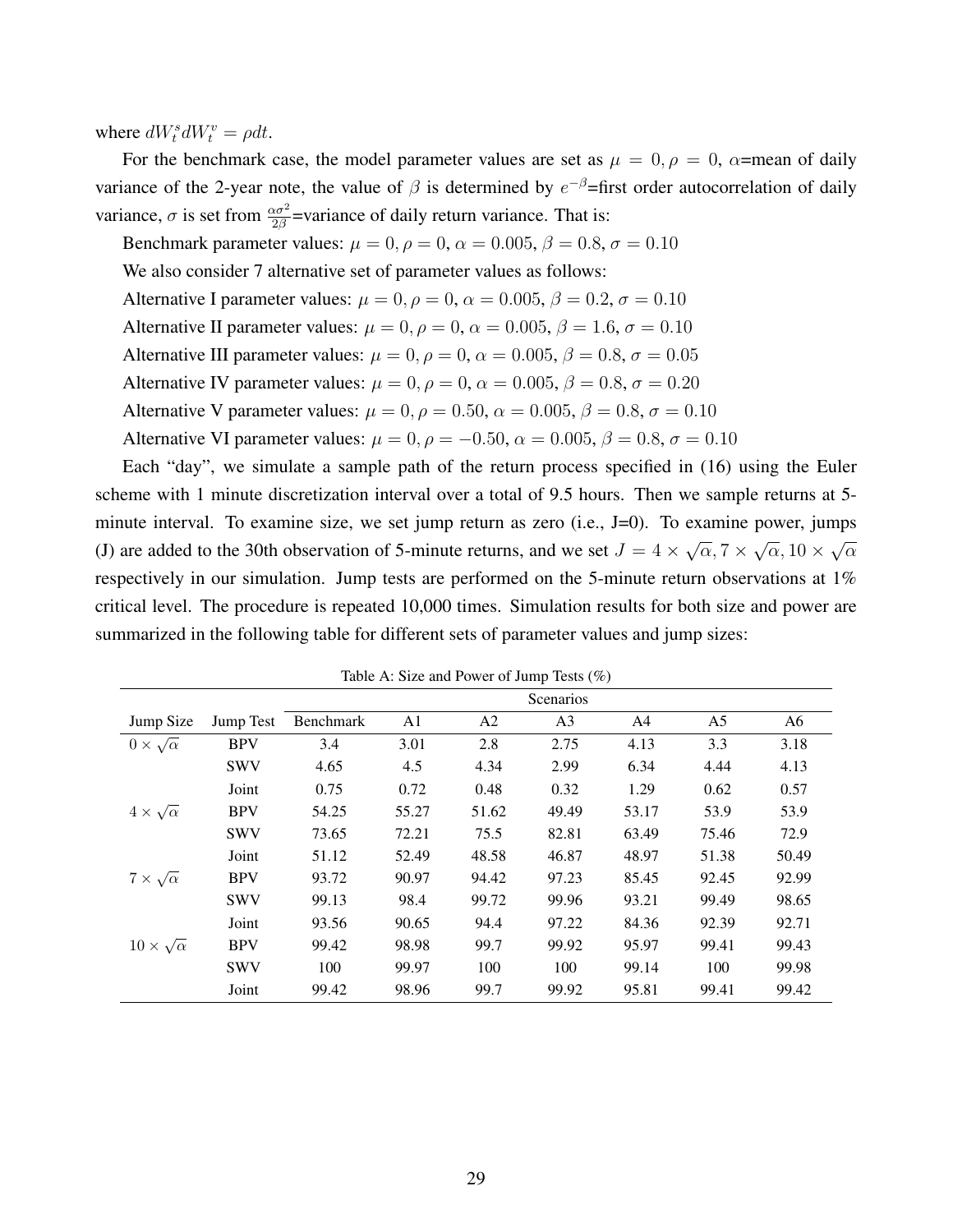#### Table I. Summary Statistics of Market Activities

This table reports the summary statistics of daily trading volume (\$ billions), daily return volatility (%) of 5-minute returns based on the mid bid-ask quote from 7:00 a.m. to 5:00 p.m., trade durations (seconds), relative spread  $(\times 10, 000)$  and spread in ticks, average depth at the best bid and ask (\$ millions), average depth in the entire order book (\$ millions), average hidden depth at the best bid and ask (\$ millions), and average hidden depth in the entire book during the sample period from 2005 to 2006. Spread and depth variables are averaged over 5-minute intervals of the trading day.

| Variable                                       | Mean    | Median  | <b>StDev</b> | Max      | Min    | <b>Skewness</b> | Kurtosis |
|------------------------------------------------|---------|---------|--------------|----------|--------|-----------------|----------|
| Panel A: 2-year note)                          |         |         |              |          |        |                 |          |
| Spread (in ticks)                              | 1.06    | 1.05    | 0.05         | 1.59     | 0.99   | 4.50            | 39.24    |
| Relative spread $(\times 10, 000)$             | 0.83    | 0.83    | 0.04         | 1.29     | 0.78   | 5.02            | 47.35    |
| Trading volume (\$ billions)                   | 27.45   | 26.55   | 10.12        | 79.50    | 6.05   | 0.97            | 5.08     |
| Trading durations (seconds)                    | 15.99   | 14.61   | 6.76         | 48.21    | 3.48   | 0.98            | 4.09     |
| Return volatility $(\%)$                       | 0.07    | 0.06    | 0.03         | 0.28     | 0.03   | 2.61            | 13.60    |
| Depth at the best bid and ask (\$ mil)         | 637.72  | 593.14  | 254.17       | 1567.41  | 190.25 | 0.44            | 2.46     |
| Hidden depth at the best bid and ask(\$mil)    | 32.64   | 25.77   | 22.56        | 173.68   | 1.82   | 2.04            | 10.21    |
| Depth of the entire order book (\$ mil)        | 5122.56 | 4227.90 | 2416.23      | 10305.34 | 899.38 | 0.34            | 1.77     |
| Hidden depth of the entire order book (\$ mil) | 99.83   | 81.71   | 73.53        | 526.09   | 9.25   | 2.04            | 9.08     |
| Panel B: 3-year note                           |         |         |              |          |        |                 |          |
| Spread (in ticks)                              | 1.19    | 1.17    | 0.10         | 1.90     | 1.04   | 2.17            | 10.88    |
| Relative spread $(\times 10, 000)$             | 0.94    | 0.92    | 0.08         | 1.50     | 0.82   | 2.12            | 10.47    |
| Trading volume (\$ billions)                   | 9.60    | 9.05    | 3.65         | 22.92    | 1.70   | 0.72            | 3.34     |
| Trading durations (seconds)                    | 27.47   | 21.73   | 16.76        | 104.33   | 6.13   | 1.52            | 5.18     |
| Return volatility $(\%)$                       | 0.10    | 0.09    | $0.04\,$     | 0.33     | 0.04   | 2.24            | 9.44     |
| Depth at the best bid and ask (\$ mil)         | 167.49  | 164.22  | 75.12        | 406.70   | 39.24  | 0.31            | 2.27     |
| Hidden depth at the best bid and ask(\$mil)    | 8.83    | 6.66    | 8.46         | 111.75   | 0.08   | 4.86            | 49.94    |
| Depth of the entire order book (\$ mil)        | 1260.76 | 1025.58 | 686.90       | 3141.09  | 198.15 | 0.57            | 2.06     |
| Hidden depth of the entire order book (\$ mil) | 29.01   | 18.33   | 30.73        | 272.72   | 0.61   | 3.46            | 21.20    |
| Panel C: 5-year note                           |         |         |              |          |        |                 |          |
| Spread (in ticks)                              | 1.18    | 1.16    | 0.10         | 2.30     | 1.04   | 4.65            | 42.55    |
| Relative spread $(\times 10, 000)$             | 0.93    | 0.92    | 0.08         | 1.87     | 0.83   | 4.93            | 47.01    |
| Trading volume (\$ billions)                   | 24.69   | 24.17   | 7.48         | 50.31    | 7.71   | 0.55            | 3.36     |
| Trading durations (seconds)                    | 6.74    | 6.02    | 3.13         | 23.94    | 2.20   | 1.41            | 5.97     |
| Return volatility $(\%)$                       | 0.17    | 0.15    | 0.06         | 0.45     | 0.07   | 1.71            | 6.90     |
| Depth at the best bid and ask (\$ mil)         | 119.30  | 118.22  | 33.46        | 213.12   | 54.86  | 0.47            | 2.71     |
| Hidden depth at the best bid and ask(\$mil)    | 6.83    | 5.90    | 4.25         | 39.37    | 0.22   | 1.90            | 10.92    |
| Depth of the entire order book (\$ mil)        | 1238.48 | 1154.73 | 485.39       | 2522.77  | 442.96 | 0.43            | 2.01     |
| Hidden depth of the entire order book (\$ mil) | 40.36   | 29.48   | 133.01       | 2885.68  | 4.18   | 20.66           | 441.77   |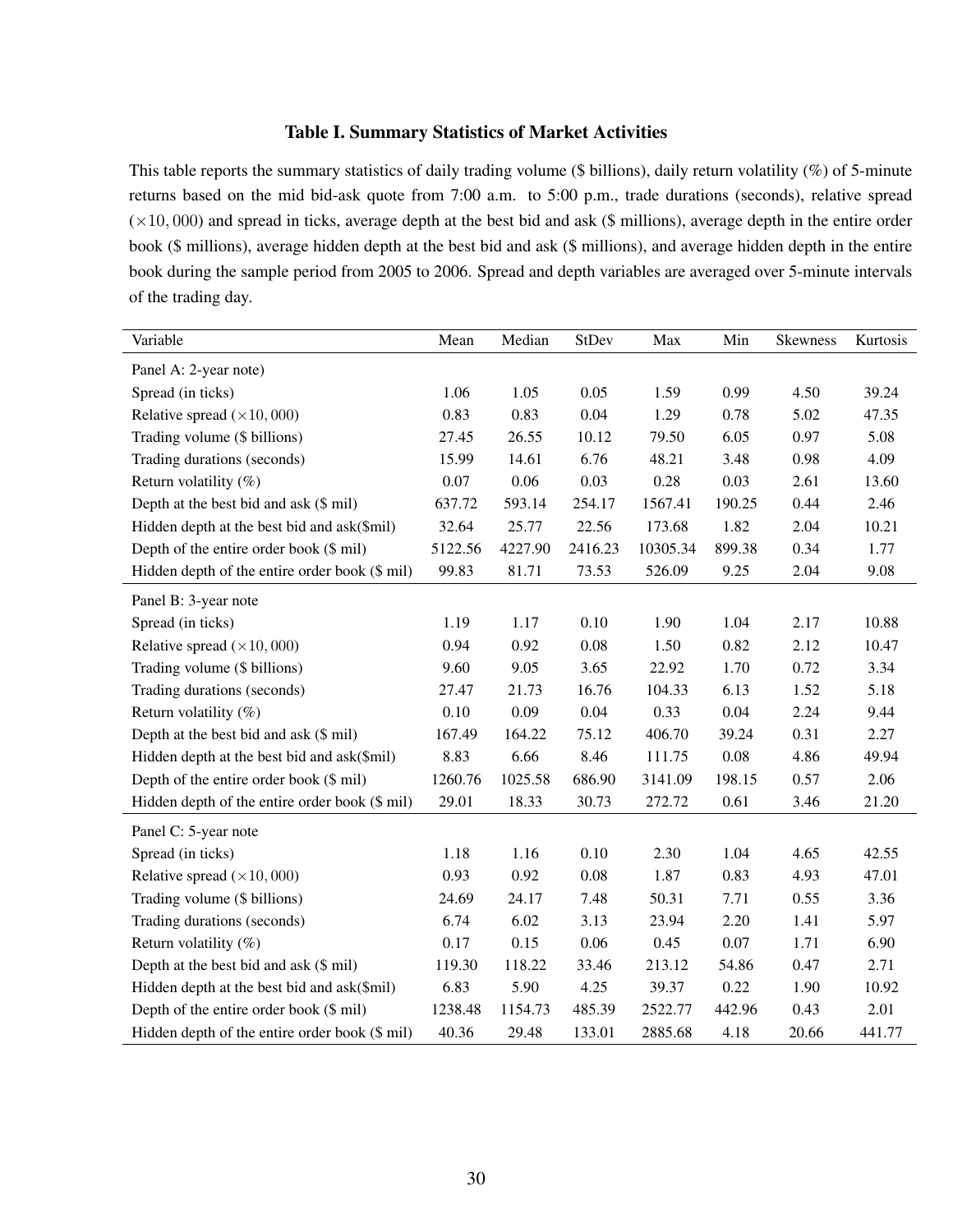| Variable                                       | Mean    | Median  | StDev  | Max     | Min    | Skewness | Kurtosis |
|------------------------------------------------|---------|---------|--------|---------|--------|----------|----------|
| Panel D: 10-year note                          |         |         |        |         |        |          |          |
| Spread (in ticks)                              | 1.13    | 1.11    | 0.07   | 1.82    | 0.99   | 3.27     | 28.19    |
| Relative spread $(\times 10, 000)$             | 1.79    | 1.77    | 0.11   | 2.93    | 1.60   | 3.16     | 25.69    |
| Trading volume (\$ billions)                   | 22.76   | 22.62   | 6.93   | 43.68   | 5.32   | 0.38     | 2.84     |
| Trading durations (seconds)                    | 6.59    | 5.59    | 3.35   | 22.49   | 2.23   | 1.32     | 4.82     |
| Return volatility $(\%)$                       | 0.29    | 0.26    | 0.10   | 0.77    | 0.11   | 1.67     | 7.43     |
| Depth at the best bid and ask (\$ mil)         | 120.93  | 118.37  | 32.11  | 227.99  | 50.96  | 0.55     | 3.10     |
| Hidden depth at the best bid and ask(\$mil)    | 5.50    | 4.82    | 3.24   | 28.60   | 0.88   | 2.12     | 11.88    |
| Depth of the entire order book (\$ mil)        | 1520.08 | 1376.26 | 657.52 | 3459.07 | 439.77 | 0.75     | 2.69     |
| Hidden depth of the entire order book (\$ mil) | 36.43   | 31.22   | 24.07  | 233.61  | 2.52   | 2.88     | 20.97    |
| Panel E: 30-year bond                          |         |         |        |         |        |          |          |
| Spread (in ticks)                              | 2.05    | 2.02    | 0.37   | 6.47    | 1.48   | 3.80     | 43.37    |
| Relative spread $(\times 10, 000)$             | 3.10    | 3.02    | 0.46   | 9.23    | 2.41   | 5.23     | 64.89    |
| Trading volume (\$ billions)                   | 2.72    | 2.52    | 1.08   | 8.42    | 0.87   | 1.00     | 4.52     |
| Trading durations (seconds)                    | 52.97   | 27.59   | 67.33  | 612.96  | 8.88   | 3.55     | 19.01    |
| Return volatility $(\%)$                       | 0.53    | 0.50    | 0.23   | 4.26    | 0.23   | 8.77     | 135.06   |
| Depth at the best bid and ask (\$ mil)         | 11.96   | 11.54   | 2.41   | 21.75   | 6.15   | 0.68     | 3.45     |
| Hidden depth at the best bid and ask(\$mil)    | 1.14    | 0.92    | 1.01   | 11.31   | 0.03   | 4.56     | 38.50    |
| Depth of the entire order book (\$ mil)        | 133.42  | 118.88  | 52.45  | 312.63  | 46.50  | 1.45     | 4.58     |
| Hidden depth of the entire order book (\$ mil) | 6.29    | 4.84    | 5.91   | 51.60   | 0.15   | 2.98     | 16.65    |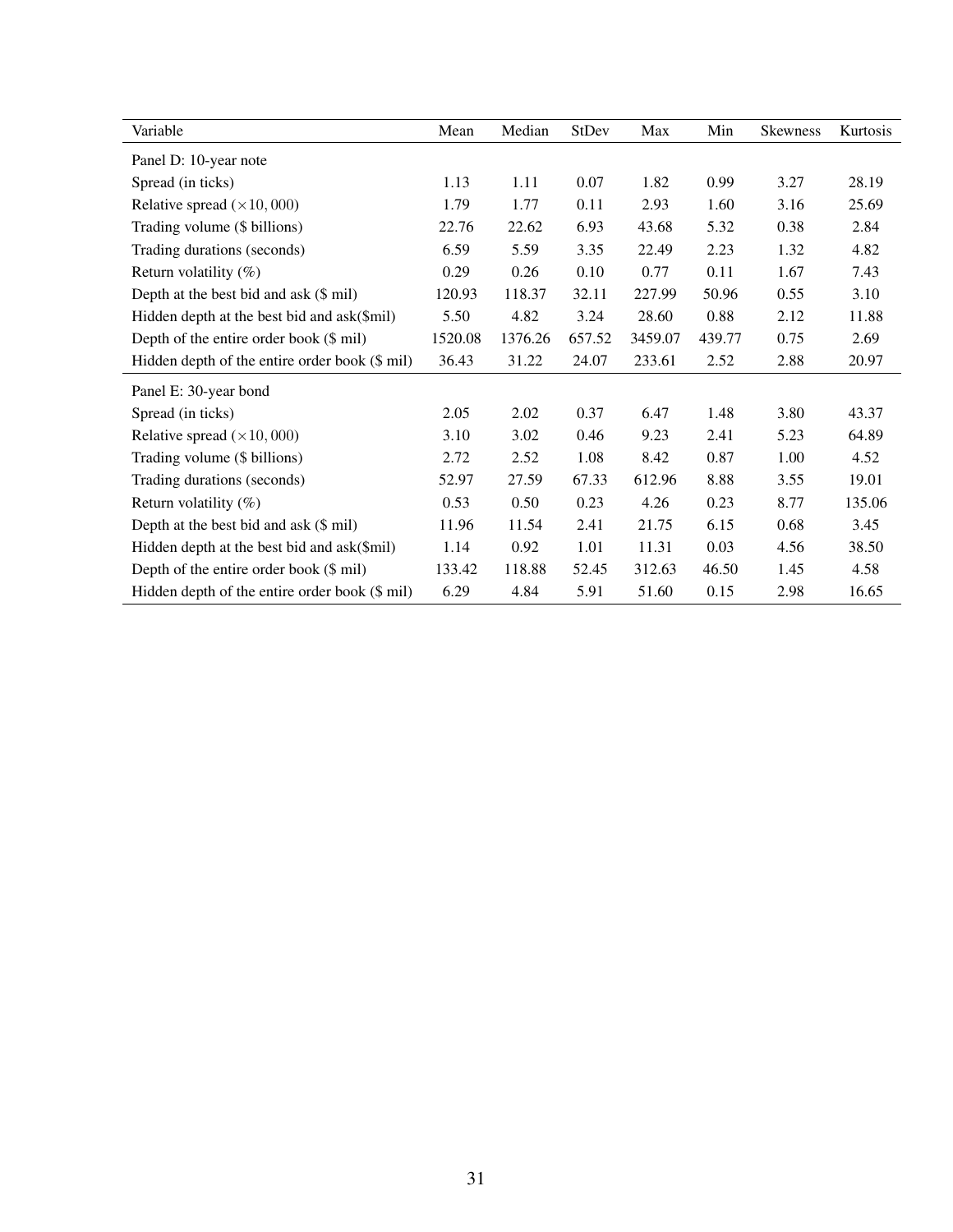| Table II. Macroeconomic News with Pre-Scheduled Announcements                                                                                                                                 |
|-----------------------------------------------------------------------------------------------------------------------------------------------------------------------------------------------|
| This table reports the list of macroeconomic news included in our analysis. N denotes the total number of announcements during the period from January                                        |
| 2005 to December 2006. Day and Time denote, respectively, the weekday or day of the month and time (EST) of announcement. $\sigma_{\text{surprise}}$ denotes the                              |
| denotes the number of announcements where the announcement surprise is more<br>$ {\rm surprise} {\bf \textit{>\normalsize}o}$<br>standard deviation of announcement surprises. N <sub>1</sub> |
|                                                                                                                                                                                               |

than  $k$  standard deviation. than k standard deviation.

| News/Event                  | Z              | Day                                                  | Time      | $\sigma$ surprise | $N_{\rm  surface >\sigma}$ surprise | $N$  surprise $\vert >$ 2 $\sigma$ <sub>surprise</sub> |
|-----------------------------|----------------|------------------------------------------------------|-----------|-------------------|-------------------------------------|--------------------------------------------------------|
| <b>Business Inventories</b> | $\overline{2}$ | Around the 15th of the month                         | $8:30^a$  | 0.002             |                                     |                                                        |
| Capacity Utilization        | $\overline{2}$ | month end<br>Two weeks after                         | 9:15      | 0.003             |                                     |                                                        |
| Change in Nonfarm Payrolls  |                | First Friday of the month                            | 8:30      | 59.228            |                                     |                                                        |
| Chicago PMI                 |                | Last business day of the month                       | 10:00     | 5.094             |                                     |                                                        |
| Construction Spending       |                | month-end<br>Iwo weeks after                         | 10:00     | 0.245             |                                     |                                                        |
| Consumer Confidence         |                | Last Tuesday of Month                                | 10:00     | 3.860             |                                     |                                                        |
| Consumer Credit             |                | 5th business day of the month                        | 15:00     | 125.82            |                                     |                                                        |
| Consumer Price Index        |                | of the month<br>Around the 13th                      | 8:30      | 0.002             |                                     |                                                        |
| <b>Current Account</b>      |                | 10 to 11 weeks after quarter-end                     | 8:30      | 7.687             |                                     |                                                        |
| Durable Orders              |                | of the month<br>Around the 26th                      | 8:30      | 0.031             |                                     |                                                        |
| Economic outlook            |                | According to schedule                                | $10:00^b$ | n.a.              | n.a                                 | a.<br>¤                                                |
| Existing Home Sales         |                | On the 25th of the month                             | $10:00$   | 0.160             |                                     |                                                        |
| FOMC Minutes                |                | Thursday following the next FOMC meeting date        | 14:15     | n.a.              | a.                                  | d.<br>¤                                                |
| FOMC rate decision expected |                | According to schedule                                | 14:10     | 0.000             |                                     |                                                        |
| Factory Orders              |                | Around the first business day of the month           | 10:00     | 0.006             |                                     |                                                        |
| <b>GDP</b> Advance          |                | 3rd / 4th week of the month for prior quarter        | 8:30      | 0.006             |                                     |                                                        |
| <b>GDP</b> Final            |                | 3rd / 4th week of second month following the quarter | 8:30      | 0.001             |                                     |                                                        |
| GDP Preliminary             |                | 3rd / 4th week of first month following the quarter  | 8:30      | 0.003             |                                     |                                                        |
| Housing Starts              | र्यु           | Two or three weeks after the reporting month         | 8:30      | 124.26            |                                     |                                                        |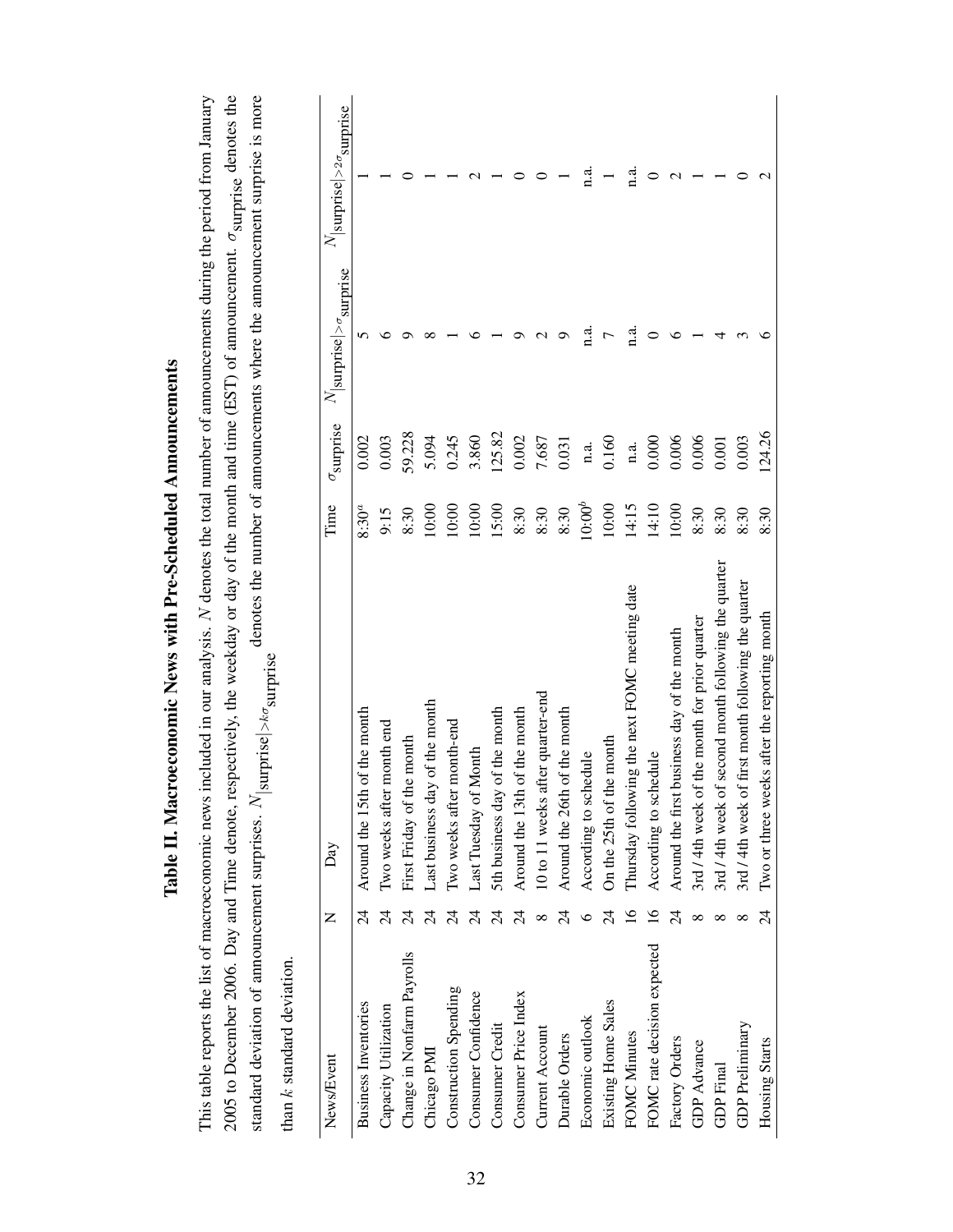| Event                             | Z                        | Day                                                                                                                                                                  | Time  | $\sigma$ surprise | $N_{\rm [surprise]>\sigma}\rm{surprise}$ | $N_{\rm  surface >2\sigma_{\rm{surprise}}}$ |
|-----------------------------------|--------------------------|----------------------------------------------------------------------------------------------------------------------------------------------------------------------|-------|-------------------|------------------------------------------|---------------------------------------------|
| ISM Services                      | 4<br>A                   | On the third business day of the month                                                                                                                               | 10:00 | 2.834             |                                          |                                             |
| ISM index                         |                          | First business day of the month                                                                                                                                      | 10:00 | 2.332             |                                          |                                             |
| Industrial Production             |                          | Around the 15th of the month                                                                                                                                         | 9:15  | 0.003             |                                          |                                             |
| Initial Jobless Claims            | $\overline{5}$           | weekly<br>Thursday                                                                                                                                                   | 8:30  | 17.499            | 23                                       |                                             |
| Leading Indicators                | र्य                      | around the first few business days of the month                                                                                                                      | 8:30  | 0.002             |                                          |                                             |
| Monthly Treasury Budget           | $\overline{\mathcal{A}}$ | third week of the month<br>about the                                                                                                                                 | 14:00 | 5.239             |                                          |                                             |
| NY Empire State Index             | $\overline{z}$           | of the month<br>15th/16th                                                                                                                                            | 8:30  | 9.738             |                                          |                                             |
| New Home Sales                    | $\overline{24}$          | Around the last business day of the month                                                                                                                            | 10:00 | 92.492            |                                          |                                             |
| PCE                               | $\overline{A}$           | Around the first business day of the month                                                                                                                           | 8:30  | 0.046             |                                          |                                             |
| Personal Income                   | 24                       | Around the first business day of the month                                                                                                                           | 8:30  | 0.003             |                                          |                                             |
| Philadelphia Fed                  | 24                       | Third Thursday of the month                                                                                                                                          | 12:00 | 7.960             |                                          |                                             |
| Producer Price Index              | 24                       | Around the 11th of each month                                                                                                                                        | 8:30  | 0.307             |                                          |                                             |
| Retail Sales                      | $\overline{A}$           | Around the 12th of the month                                                                                                                                         | 8:30  | 0.121             |                                          |                                             |
| Semiannual Monetary Policy Report |                          | and July annually<br>February                                                                                                                                        | 10:00 | n.a.              | a.<br>¤                                  | n.a.                                        |
| Trade Balance                     | 24                       | he 20th of the month<br>Around th                                                                                                                                    | 8:30  | 3.225             |                                          |                                             |
| ADP National Employment Report    | $\infty$                 | 2 days before Change in Nonfarm Payrolls                                                                                                                             | 8:15  | n.a.              | n.a.                                     | a.<br>E                                     |
|                                   |                          | $\alpha$ – Business inventories are announced at either 10:00 a.m. or 8:30 a.m. During 2005-2006, 17 announcements took place at 10:00 a.m. and 7 announcements took |       |                   |                                          |                                             |

| place at 8:30 a.m. |  |
|--------------------|--|

 $b$  – One testimony of Economic Outlook is released at 14:30 on 5th June, 2006.  $\degree$  – One testimony of Economic Outlook is released at 14:30 on 5th June, 2006.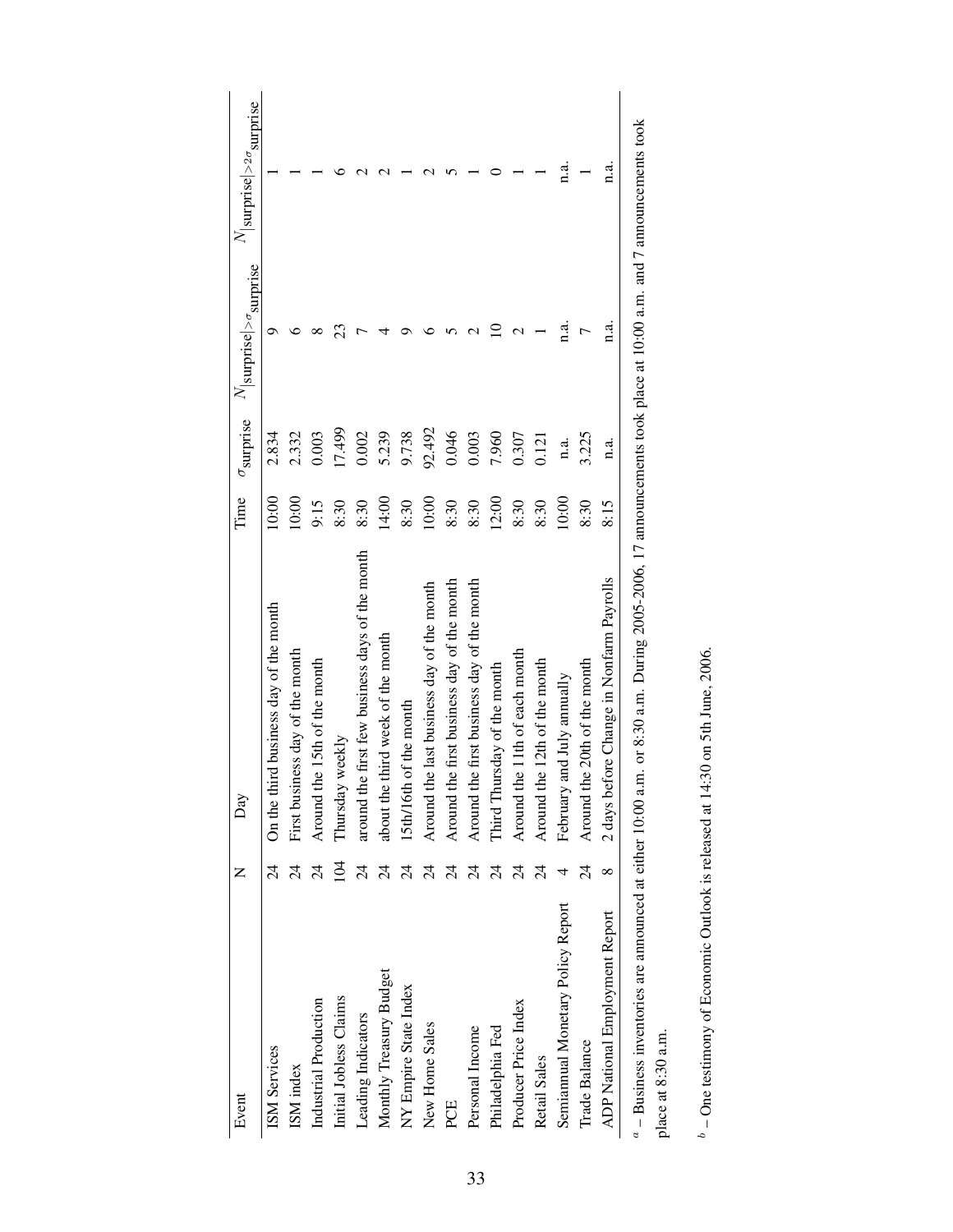#### Table III. Summary Statistics of Bond Price Jumps

This table, Panels A to C, reports the number of days identified as having jumps  $(N_d)$ , the number of jumps  $(N)$  and summary statistics of jump size, including the mean, absolute mean, absolute median, maximum, minimum, standard deviation (StdDev), skewness and kurtosis. Panel D reports the number of concurrent jumps across maturities, where jumps of two different maturities occurring at the same or adjacent 5-minute interval are defined as concurrent jumps.

| Bond                                        | $\mathrm{N}_d$ | $\mathbf N$ | Mean    | Mean (abs.) | Median (abs.)               | Max     | Min          | StdDev | <b>Skewness</b> | Kurtosis |
|---------------------------------------------|----------------|-------------|---------|-------------|-----------------------------|---------|--------------|--------|-----------------|----------|
| Panel A: All Jumps                          |                |             |         |             |                             |         |              |        |                 |          |
| 2-year note                                 | 60             | 69          | 0.00    | 0.08        | 0.07                        | 0.24    | $-0.17$      | 0.09   | 0.44            | 2.69     |
| 3-year note                                 | 66             | 74          | 0.01    | 0.12        | 0.11                        | 0.28    | $-0.28$      | 0.14   | $-0.21$         | 2.00     |
| 5-year note                                 | 65             | 72          | $-0.01$ | 0.16        | 0.14                        | 0.40    | $-0.41$      | 0.18   | 0.17            | 2.12     |
| 10-year note                                | 58             | 63          | $-0.01$ | 0.28        | 0.24                        | 0.70    | $-0.64$      | 0.31   | $-0.02$         | 2.04     |
| 30-year bond                                | 69             | 76          | $-0.09$ | 0.50        | 0.40                        | 2.13    | $-3.55$      | 0.67   | $-1.20$         | 11.69    |
| Panel B: Positive Jumps                     |                |             |         |             |                             |         |              |        |                 |          |
| 2-year note                                 | 31             | 32          | 0.08    | 0.08        | 0.06                        | 0.24    | 0.04         | 0.05   | 1.71            | 5.57     |
| 3-year note                                 | 40             | 41          | 0.12    | 0.12        | 0.11                        | 0.28    | 0.05         | 0.05   | 1.06            | 3.59     |
| 5-year note                                 | 30             | 31          | 0.17    | 0.17        | 0.15                        | 0.40    | 0.08         | 0.08   | 1.11            | 3.79     |
| 10-year note                                | 31             | 32          | 0.27    | 0.27        | 0.24                        | 0.70    | 0.15         | 0.12   | 1.71            | 5.85     |
| 30-year bond                                | 30             | 30          | 0.52    | 0.52        | 0.41                        | 2.13    | 0.24         | 0.36   | 2.94            | 13.36    |
| Panel C: Negative Jumps                     |                |             |         |             |                             |         |              |        |                 |          |
| 2-year note                                 | 34             | 37          | $-0.07$ | 0.07        | 0.07                        | $-0.04$ | $-0.17$      | 0.03   | $-1.22$         | 3.78     |
| 3-year note                                 | 31             | 33          | $-0.12$ | 0.12        | 0.10                        | $-0.06$ | $-0.28$      | 0.06   | $-1.11$         | 3.28     |
| 5-year note                                 | 37             | 41          | $-0.16$ | 0.16        | 0.13                        | $-0.09$ | $-0.41$      | 0.08   | $-1.47$         | 4.92     |
| 10-year note                                | 28             | 31          | $-0.29$ | 0.29        | 0.24                        | $-0.16$ | $-0.64$      | 0.13   | $-1.47$         | 4.55     |
| 30-year bond                                | 43             | 46          | $-0.49$ | 0.49        | 0.37                        | $-0.21$ | $-3.55$      | 0.50   | $-5.11$         | 31.59    |
|                                             |                |             |         |             |                             |         |              |        |                 |          |
|                                             |                | 2-year note |         | 3-year note | 5-year note<br>10-year note |         | 30-year bond |        |                 |          |
| Panel D: Concurrent jumps across maturities |                |             |         |             |                             |         |              |        |                 |          |
| 2-year note                                 |                | 69          |         |             |                             |         |              |        |                 |          |
| 3-year note                                 |                | 48          |         | 74          |                             |         |              |        |                 |          |
| 5-year note                                 |                | 43          |         | 50          | 72                          |         |              |        |                 |          |
| 10-year note                                |                | 36          |         | 42          | 44<br>63                    |         |              |        |                 |          |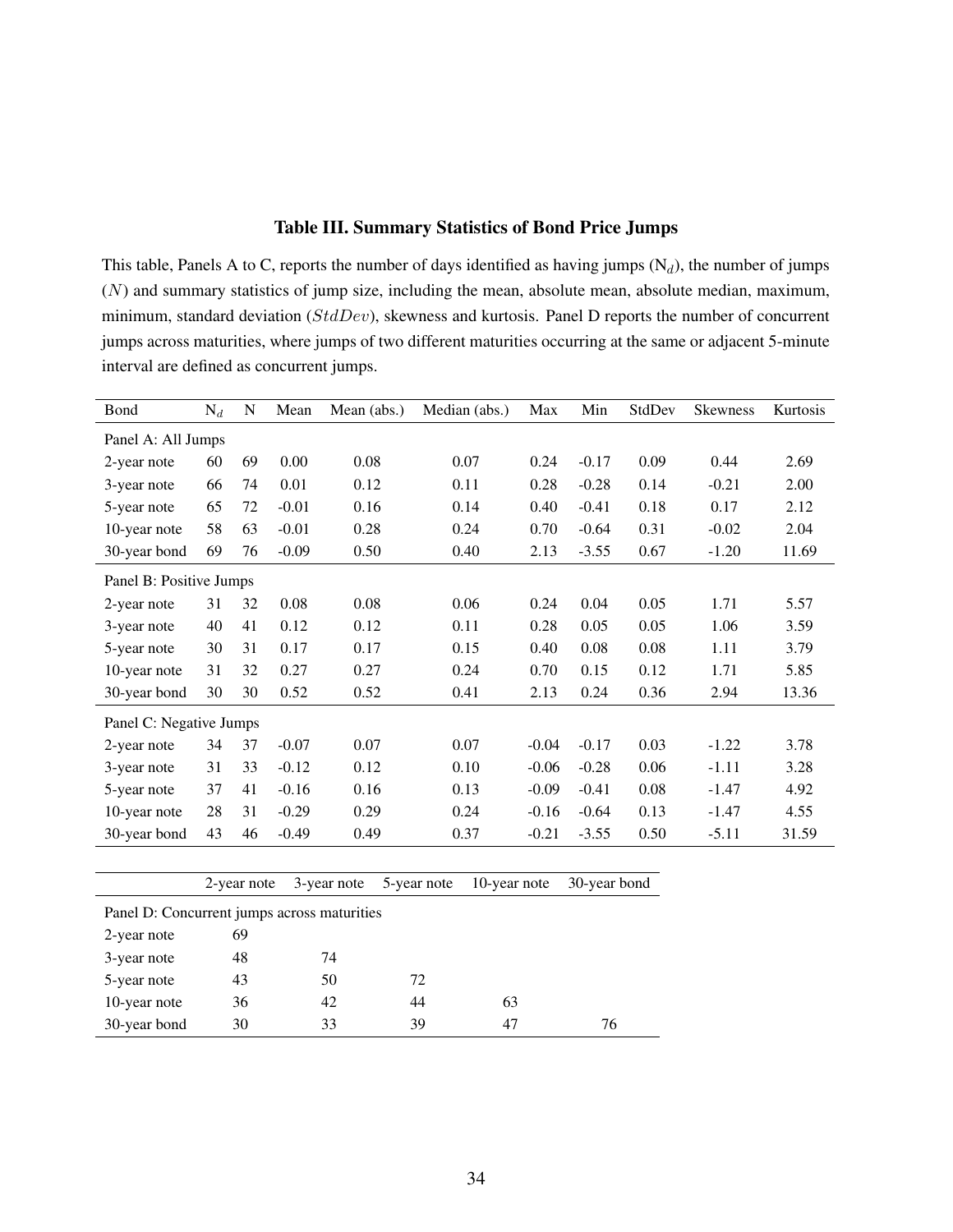#### Table IV. Jumps and Pre-Scheduled News Announcements

This table, Panels A and B, reports the number of jumps, N, and summary statistics of jumps associated with a pre-scheduled news announcement and those not directly associated with a pre-scheduled news announcement. A jump is referred to as associated with a news announcement if the 5-minute jump return interval overlaps with the 10-minute window centered around the announcement time. Panels C and D report the number of concurrent jumps across maturities, where concurrent jumps are defined in the same way as in Table III.

| Bond         | N  | Mean    | Mean (abs.) | Median (abs.)                                                 | Max  | Min     | StdDev | <b>Skewness</b> | Kurtosis |
|--------------|----|---------|-------------|---------------------------------------------------------------|------|---------|--------|-----------------|----------|
|              |    |         |             | Panel A: Jumps Associated with Pre-Scheduled Announcement     |      |         |        |                 |          |
| 2-year note  | 63 | 0.00    | 0.08        | 0.07                                                          | 0.24 | $-0.17$ | 0.09   | 0.45            | 2.62     |
| 3-year note  | 70 | 0.01    | 0.13        | 0.11                                                          | 0.28 | $-0.28$ | 0.14   | $-0.22$         | 1.99     |
| 5-year note  | 65 | $-0.01$ | 0.17        | 0.14                                                          | 0.40 | $-0.41$ | 0.19   | 0.08            | 2.03     |
| 10-year note | 58 | $-0.01$ | 0.28        | 0.24                                                          | 0.70 | $-0.64$ | 0.31   | 0.00            | 2.05     |
| 30-year bond | 59 | $-0.07$ | 0.47        | 0.42                                                          | 0.94 | $-1.01$ | 0.51   | 0.28            | 1.89     |
|              |    |         |             | Panel B: Jumps Not Associated with Pre-Scheduled Announcement |      |         |        |                 |          |
| 2-year note  | 6  | 0.00    | 0.05        | 0.05                                                          | 0.07 | $-0.07$ | 0.05   | 0.02            | 1.19     |
| 3-year note  | 4  | 0.01    | 0.09        | 0.09                                                          | 0.12 | $-0.09$ | 0.09   | 0.05            | 1.07     |
| 5-year note  | 7  | $-0.06$ | 0.11        | 0.10                                                          | 0.18 | $-0.12$ | 0.10   | 1.98            | 5.04     |
| 10-year note | 5  | 0.00    | 0.24        | 0.24                                                          | 0.26 | $-0.35$ | 0.25   | $-0.41$         | 1.33     |
| 30-year bond | 17 | $-0.16$ | 0.61        | 0.27                                                          | 2.13 | $-3.55$ | 1.04   | $-1.36$         | 8.04     |

2-year note 3-year note 5-year note 10-year note 30-year bond

|                                                                          | Panel C: Concurrent Jumps Associated with Pre-Scheduled Announcement |    |    |    |    |  |  |  |  |  |  |  |
|--------------------------------------------------------------------------|----------------------------------------------------------------------|----|----|----|----|--|--|--|--|--|--|--|
| 2-year note                                                              | 63                                                                   |    |    |    |    |  |  |  |  |  |  |  |
| 3-year note                                                              | 46                                                                   | 70 |    |    |    |  |  |  |  |  |  |  |
| 5-year note                                                              | 41                                                                   | 47 | 65 |    |    |  |  |  |  |  |  |  |
| 10-year note                                                             | 35                                                                   | 41 | 42 | 58 |    |  |  |  |  |  |  |  |
| 30-year bond                                                             | 29                                                                   | 32 | 37 | 41 | 59 |  |  |  |  |  |  |  |
| Panel D: Concurrent Jumps Not Associated with Pre-Scheduled Announcement |                                                                      |    |    |    |    |  |  |  |  |  |  |  |
|                                                                          |                                                                      |    |    |    |    |  |  |  |  |  |  |  |
| 2-year note                                                              | 6                                                                    |    |    |    |    |  |  |  |  |  |  |  |
| 3-year note                                                              | 2                                                                    | 4  |    |    |    |  |  |  |  |  |  |  |
| 5-year note                                                              | 2                                                                    | 3  |    |    |    |  |  |  |  |  |  |  |
| 10-year note                                                             |                                                                      |    | 2  | 5  |    |  |  |  |  |  |  |  |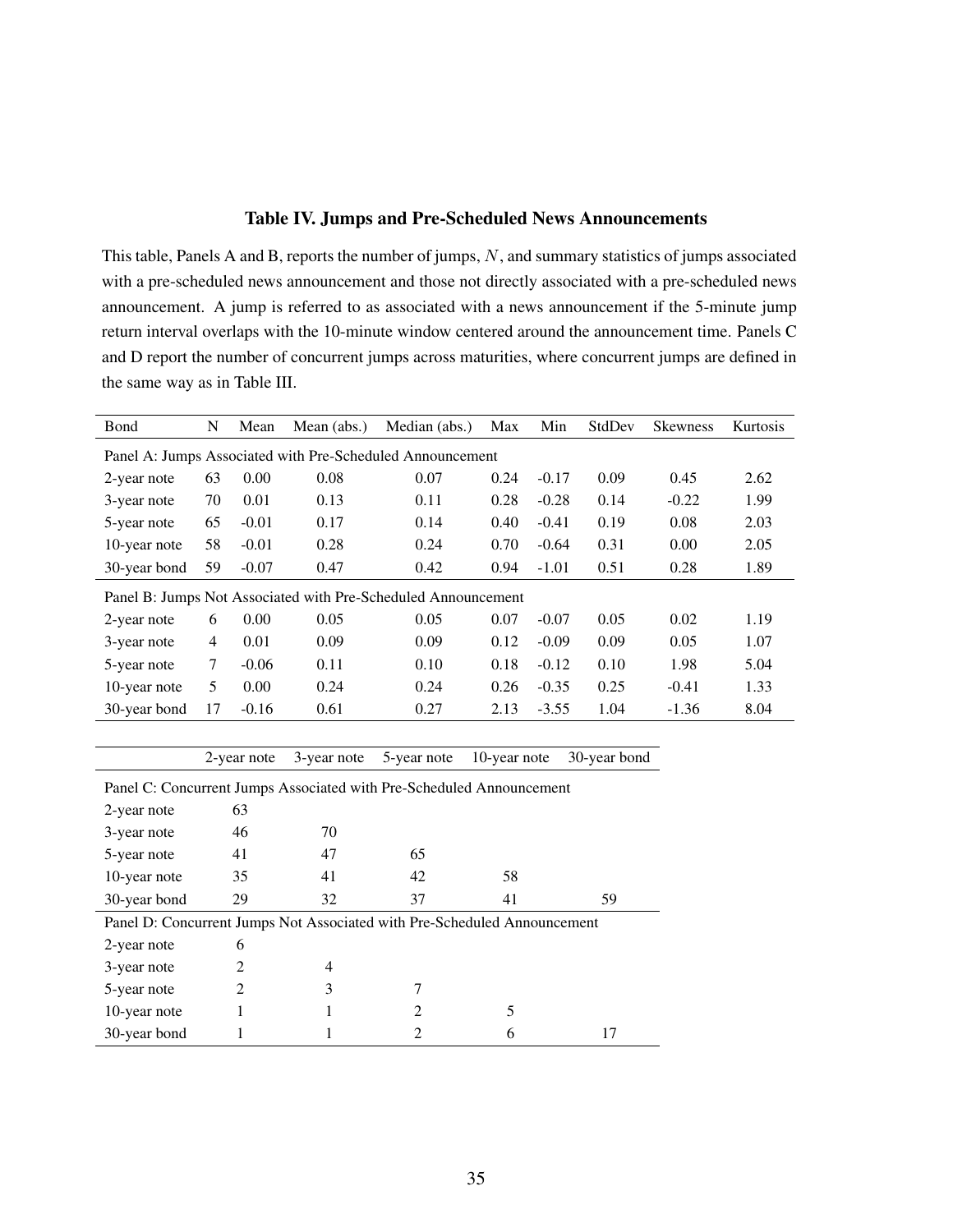#### Table V. Jumps, Macroeconomic News, and Announcement Surprises

Panel A reports the top 15 news announcements with the largest number of jumps. It reports the number of jumps  $(N_J)$  and mean absolute jump returns  $(|ret_j|)$  associated with each macroeconomic news announcement for relatively liquid notes with 2-, 5- and 10-year maturities. Total  $N_J$  is the number of unique jumps (excluding concurrent jumps) among all maturities. In Panel B, we sort jumps in each maturity into 5 groups (quintiles) according to absolute jump return. For each group, we then calculate and report the mean absolute jump return ( $|ret_j|$ ), mean absolute surprise  $|sur|$ , and the number of significant announcement surprises  $(N^*)$ .

|                              |       | 2-year note |                | 5-year note |                | 10-year note |             |
|------------------------------|-------|-------------|----------------|-------------|----------------|--------------|-------------|
| News/Event                   | $N_j$ | $ ret_i $   | $N_i$          | $ ret_i $   | $N_i$          | $ ret_i $    | Total $N_i$ |
| Initial Jobless Claims       | 9     | 0.054       | 7              | 0.151       | 7              | 0.233        | 15          |
| Consumer Price Index         | 13    | 0.073       | 8              | 0.195       | 11             | 0.319        | 15          |
| Change in Nonfarm Payrolls   | 10    | 0.122       | 9              | 0.284       | 11             | 0.380        | 14          |
| <b>Retail Sales</b>          | 9     | 0.070       | 6              | 0.174       | 7              | 0.255        | 12          |
| Producer Price Index         | 3     | 0.065       | 6              | 0.167       | 4              | 0.324        | 8           |
| ISM index                    |       | 0.062       | 4              | 0.127       | 4              | 0.206        | 8           |
| <b>Construction Spending</b> |       | 0.062       | $\overline{4}$ | 0.127       | 4              | 0.206        | 8           |
| Durable Orders               | 3     | 0.064       | 5              | 0.159       | 2              | 0.373        |             |
| New Home Sales               | 4     | 0.047       | 4              | 0.110       | $\overline{c}$ | 0.216        | 6           |
| <b>Housing Starts</b>        | 3     | 0.063       | 4              | 0.152       |                | 0.405        | 6           |
| FOMC rate decision expected  | 4     | 0.088       | $\Omega$       |             | 1              | 0.240        | 6           |
| <b>Consumer Confidence</b>   | 3     | 0.047       | 3              | 0.104       | 3              | 0.235        | 6           |
| NY Empire State Index        | 4     | 0.043       | 5              | 0.158       | 5              | 0.225        | 5           |
| <b>FOMC</b> Minutes          | 4     | 0.098       | 4              | 0.182       | 3              | 0.280        | 5           |
| <b>GDP</b> Advance           |       | 0.106       | 3              | 0.135       | 3              | 0.245        | 4           |

Panel A: Macroeconomic News and Jumps

Panel B: Jumps and Announcement Surprises

|                |           | 2-year note |       |           | 5-year note |       |           | 10-year note |       |
|----------------|-----------|-------------|-------|-----------|-------------|-------|-----------|--------------|-------|
|                | $ ret_i $ | Sur         | $N^*$ | $ ret_j $ | Sur         | $N^*$ | $ ret_i $ | Sur          | $N^*$ |
| $Q1$ (low)     | 0.037     | 1.005       |       | 0.090     | 1.058       | 4     | 0.166     | 0.722        | 3     |
| Q2             | 0.047     | 0.976       | 4     | 0.110     | 1.154       | 4     | 0.203     | 1.108        | 4     |
| Q <sub>3</sub> | 0.059     | 1.055       | 3     | 0.139     | 0.923       | 5     | 0.247     | 1.247        |       |
| Q4             | 0.076     | 0.942       | 4     | 0.192     | 0.963       | 3     | 0.314     | 0.651        | ∍     |
| $Q5$ (high)    | 0.142     | 0.846       | 4     | 0.280     | 0.793       |       | 0.501     | 1.043        |       |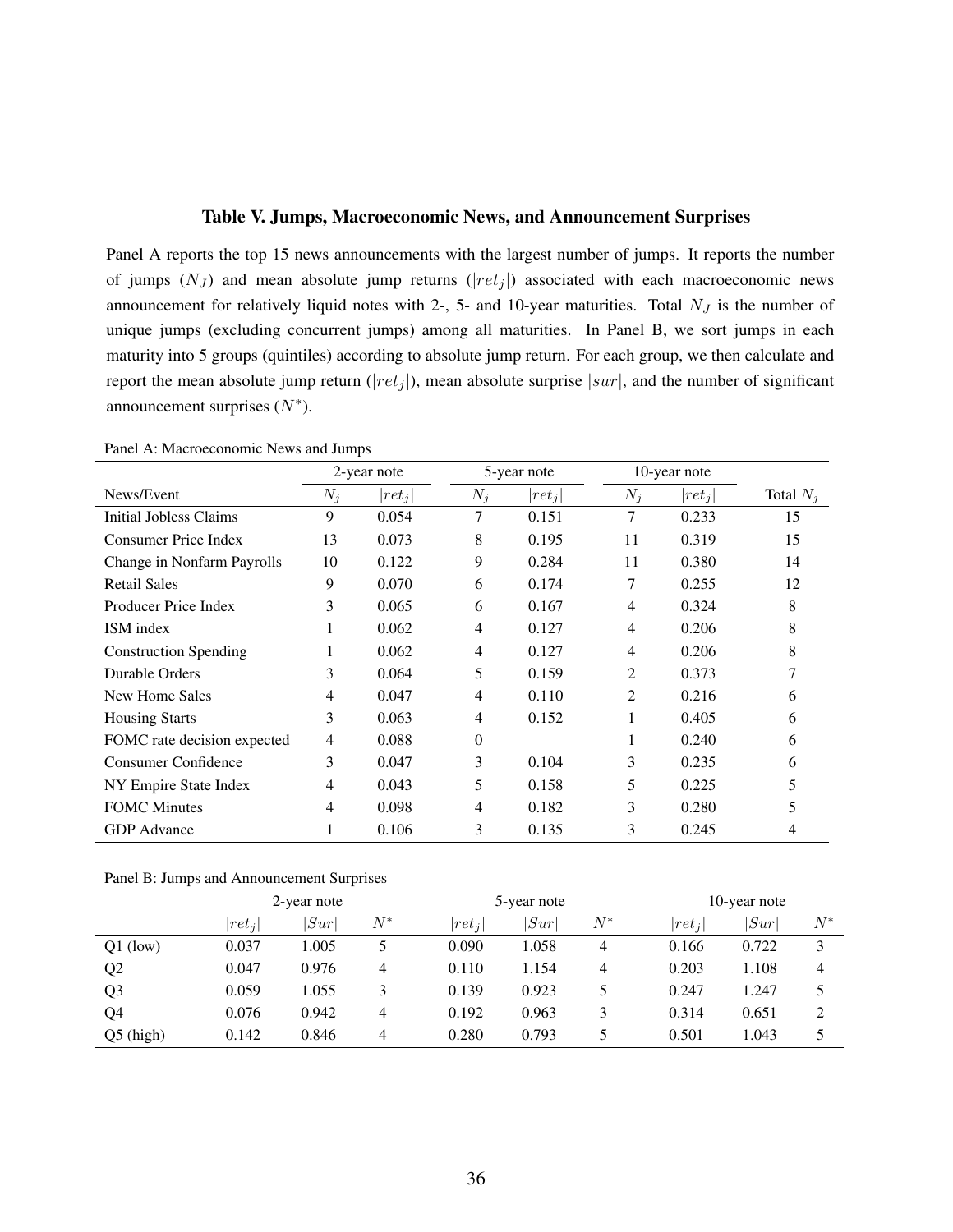#### Table VI. Jumps, Announcement Surprises, and Liquidity Shocks

This table reports how jumps are related to announcement surprises and liquidity shocks. We first sort announcements into 3 groups (terciles) according to liquidity shocks (shocks in overall depth (depshk) and shocks in spread (sprdshk)) in the 5-minute pre-announcement period. Within each group, we further sort announcements into 3 sub-groups according to announcement surprise. Panel A (Panel B) reports the mean of shocks in overall depth (shocks in spread), announcement surprise ( $|sur|$ ), mean absolute return ( $|ret|$ ), and the number of jumps  $(N_i)$  for each subgroup.

Panel A: Results sorted on depshk

|                |        | 2-year note |       |       |        | 5-year note |                 |                |        | 10-year note |       |                |
|----------------|--------|-------------|-------|-------|--------|-------------|-----------------|----------------|--------|--------------|-------|----------------|
|                | depshk | sur         | ret   | $N_i$ | depshk | sur         | $^{\prime}$ ret | $N_i$          | depshk | sur          | ret   | $N_i$          |
| $T1$ (low)     | 0.739  | 0.168       | 0.012 |       | 0.898  | 0.176       | 0.035           | 3              | 0.852  | 0.192        | 0.056 | $\Omega$       |
|                | 0.694  | 0.647       | 0.023 | 3     | 0.841  | 0.629       | 0.059           | 5              | 0.832  | 0.685        | 0.069 |                |
|                | 0.695  | 1.635       | 0.030 | 6     | 0.762  | 1.531       | 0.063           | $\overline{4}$ | 0.863  | 1.728        | 0.099 | $\overline{4}$ |
| T <sub>2</sub> | 1.412  | 0.193       | 0.014 |       | 1.631  | 0.203       | 0.034           |                | 1.484  | 0.203        | 0.056 | 5              |
|                | 1.441  | 0.682       | 0.017 | 3     | 1.618  | 0.720       | 0.045           | 4              | 1.484  | 0.654        | 0.086 | 5              |
|                | 1.424  | 1.751       | 0.023 | 7     | 1.646  | 1.792       | 0.061           | 6              | 1.500  | 1.541        | 0.089 | 5              |
| T3 (high)      | 2.872  | 0.176       | 0.026 | 8     | 3.045  | 0.162       | 0.058           | 8              | 2.748  | 0.140        | 0.087 | 5              |
|                | 2.899  | 0.653       | 0.028 | 7     | 3.055  | 0.657       | 0.069           | 11             | 2.744  | 0.623        | 0.106 | 8              |
|                | 2.747  | 1.421       | 0.029 | 5     | 2.952  | 1.495       | 0.072           | 8              | 2.795  | 1.524        | 0.133 | 13             |

Panel B: Results sorted on sprdshk

|                |         | 2-year note |                      |       |         | 5-year note |       |                |         | 10-year note |                 |          |
|----------------|---------|-------------|----------------------|-------|---------|-------------|-------|----------------|---------|--------------|-----------------|----------|
|                | sprdshk | sur         | $\left  ret \right $ | $N_i$ | sprdshk | sur         | ret   | $N_i$          | sprdshk | sur          | $^{\prime}$ ret | $N_j$    |
| $T1$ (low)     | 0.0082  | 0.163       | 0.012                |       | 0.0101  | 0.216       | 0.028 |                | 0.0124  | 0.165        | 0.047           | $\theta$ |
|                | 0.0079  | 0.584       | 0.016                | 3     | 0.0096  | 0.679       | 0.031 | 3              | 0.0124  | 0.614        | 0.050           | 2        |
|                | 0.0088  | 1.389       | 0.017                | 3     | 0.0099  | 1.714       | 0.045 | 7              | 0.0120  | 1.657        | 0.071           | 4        |
| T <sub>2</sub> | 0.0640  | 0.205       | 0.016                | 3     | 0.0863  | 0.181       | 0.036 | 3              | 0.1327  | 0.183        | 0.058           | 2        |
|                | 0.0534  | 0.738       | 0.017                | 3     | 0.0829  | 0.626       | 0.040 | $\overline{4}$ | 0.1355  | 0.675        | 0.053           |          |
|                | 0.0522  | 1.741       | 0.021                | 6     | 0.0835  | 1.510       | 0.051 | 5              | 0.1341  | 1.532        | 0.085           | 6        |
| T3(high)       | 0.8085  | 0.173       | 0.024                | 6     | 0.6252  | 0.147       | 0.061 | 8              | 0.7884  | 0.186        | 0.101           | 8        |
|                | 0.9110  | 0.692       | 0.039                | 7     | 1.1991  | 0.686       | 0.099 | 9              | 1.2127  | 0.672        | 0.158           | 13       |
|                | 0.8480  | 1.646       | 0.040                | 9     | 1.2794  | 1.606       | 0.105 | 10             | 0.9285  | 1.607        | 0.158           | 10       |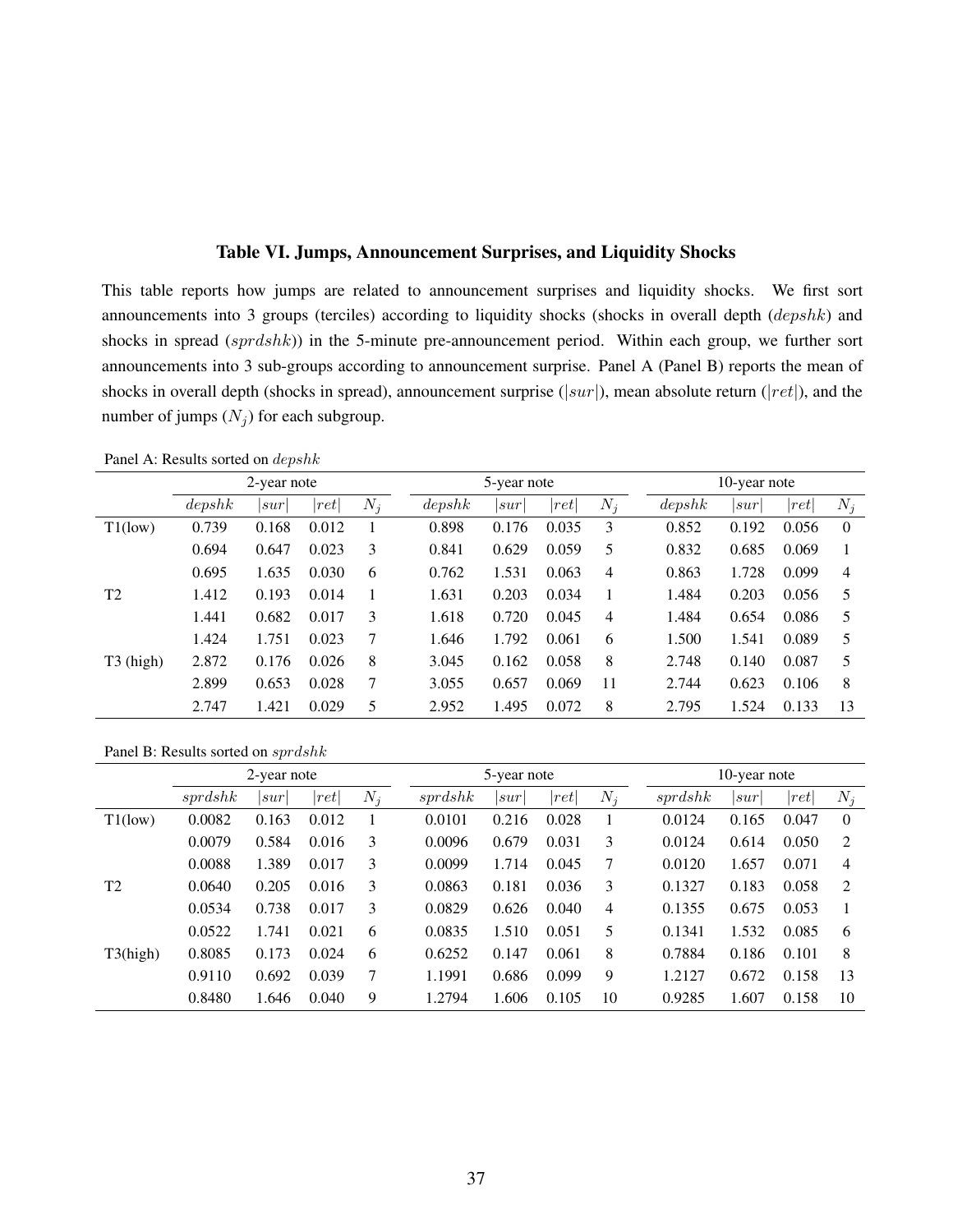| This table reports the estimation results of the Probit model for bond price jumps associated with pre-scheduled news announcement. The          |           |                            |         |           |                              |         |          |                                            |         |
|--------------------------------------------------------------------------------------------------------------------------------------------------|-----------|----------------------------|---------|-----------|------------------------------|---------|----------|--------------------------------------------|---------|
| explanatory variables include return volatility (vola), spread shock (sprdshk), absolute order flow (OF), absolute order imbalance (OB), overall |           |                            |         |           |                              |         |          |                                            |         |
| depth shock ( <i>dpthshk</i> ), overall hidden depth shock ( <i>hidshk</i> ) and announcement surprises of major macroeconomic news.             |           |                            |         |           |                              |         |          |                                            |         |
|                                                                                                                                                  |           | Liquidity Shocks: Eq. (12) |         |           | Information Shocks: Eq. (13) |         |          | Information vs. Liquidity Shocks: Eq. (14) |         |
|                                                                                                                                                  | Estimate  | l Error<br>Standard        | P-Value | Estimate  | Standard Error               | P-Value | Estimate | Standard Error                             | P-Value |
| Panel A: 2-year note                                                                                                                             |           |                            |         |           |                              |         |          |                                            |         |
| Intercept                                                                                                                                        | $-1.811$  | 0.307                      | 0001    | $-1.300$  | 0.196                        | 0001    | $-2.508$ | 0.444                                      | 0000    |
| vola                                                                                                                                             | 1.902     | 0.864                      | 0.028   |           |                              |         | 2.346    | 0.956                                      | 0.014   |
| sprdshk                                                                                                                                          | 0.132     | 0.121                      | 0.277   |           |                              |         | 0.227    | 0.156                                      | 0.146   |
| $O$ F                                                                                                                                            | 0.165     | 0.123                      | 0.181   |           |                              |         | 0.207    | 0.135                                      | 0.126   |
| $\overline{OB}$                                                                                                                                  | $-0.135$  | 0.127                      | 0.288   |           |                              |         | $-0.007$ | 0.138                                      | 0.959   |
| dphshk                                                                                                                                           | $-0.433$  | 0.232                      | 0.063   |           |                              |         | $-0.500$ | 0.276                                      | 0.070   |
| hidshk                                                                                                                                           | 0.127     | 0.147                      | 0.385   |           |                              |         | 0.265    | 0.171                                      | 0.120   |
| Consumer Price Index                                                                                                                             |           |                            |         | 0.889     | 0.311                        | 0.004   | 0.928    | 0.321                                      | 0.004   |
| Initial Jobless Claims                                                                                                                           |           |                            |         | $-0.092$  | 0.245                        | 0.707   | 0.150    | 0.284                                      | 0.598   |
| ISM index                                                                                                                                        |           |                            |         | $-0.290$  | 0.578                        | 0.616   | $-0.449$ | 0.680                                      | 0.509   |
| Change in Nonfarm Payrolls                                                                                                                       |           |                            |         | 0.267     | 0.436                        | 0.541   | $-0.027$ | 0.548                                      | 0.960   |
| Retail Sales                                                                                                                                     |           |                            |         | 12.982    | 6.957                        | 0.062   | 20.912   | 7.827                                      | 0.008   |
| New Home Sales                                                                                                                                   |           |                            |         | 0.470     | 0.376                        | 0.211   | 0.758    | 0.422                                      | 0.072   |
| Likelihood                                                                                                                                       | $-67.685$ |                            |         | $-64.916$ |                              |         | 56.404   |                                            |         |
| Joint test: $\beta_{liquidty} = 0$                                                                                                               | 13.290    |                            | 9.04    |           |                              |         | 17.024   |                                            | 0.010   |

# Table VII. Jumps, Information Shocks and Liquidity Shocks Table VII. Jumps, Information Shocks and Liquidity Shocks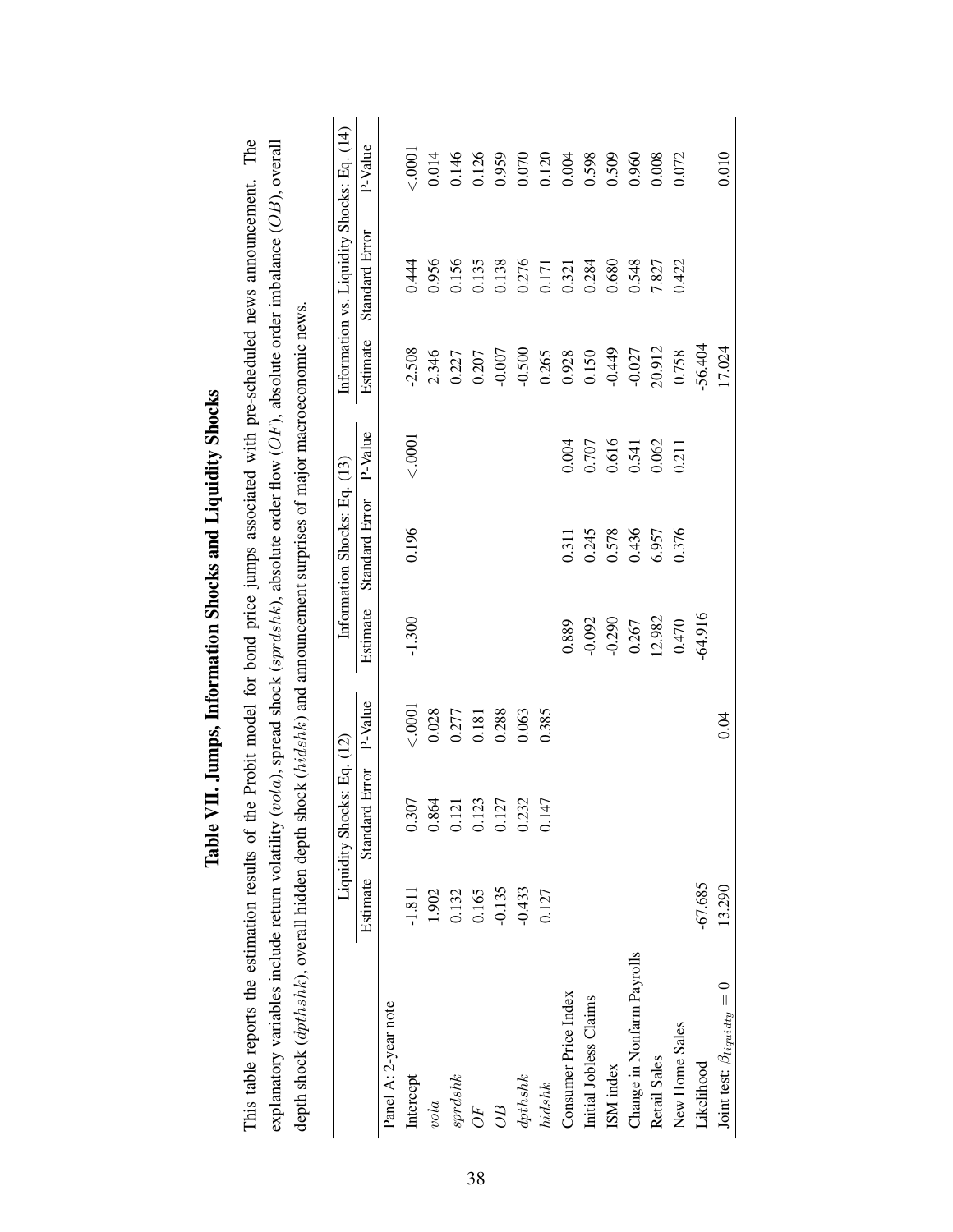|                                     |           | Liquidity Shocks: Eq. (12)       |         |           | Information Shocks: Eq. (13) |           |           | Information vs. Liquidity Shocks: Eq. (14) |           |
|-------------------------------------|-----------|----------------------------------|---------|-----------|------------------------------|-----------|-----------|--------------------------------------------|-----------|
|                                     | Estimate  | Standard Error                   | P-Value | Estimate  | Standard Error               | P-Value   | Estimate  | Standard Error                             | P-Value   |
| Panel B: 5-year note                |           |                                  |         |           |                              |           |           |                                            |           |
| Intercept                           | $-1.766$  | 0.350                            | 0001    | $-1.259$  | 0.187                        | < .0001   | 2.473     | 0.492                                      | 0001      |
| vola                                | 0.852     | 0.282                            | 0.003   |           |                              |           | 1.254     | 0.329                                      | 0.000     |
| sprdshk                             | 0.210     | 0.107                            | 0.050   |           |                              |           | 0.139     | 0.157                                      | 0.375     |
| $O\hspace{-0.1cm}F$                 | 0.003     | 0.121                            | 0.977   |           |                              |           | $-0.369$  | 0.194                                      | 0.057     |
| 0 <sub>B</sub>                      | $-0.041$  | 0.149                            | 0.782   |           |                              |           | $-0.076$  | 0.170                                      | 0.656     |
| dphshk                              | $-0.416$  | $0.227$<br>$0.127$               | 0.067   |           |                              |           | $-0.929$  | 0.287                                      | $0.001\,$ |
| hidshk                              | 0.056     |                                  | 0.656   |           |                              |           | 0.101     | 0.149                                      | 0.498     |
| Consumer Price Index                |           |                                  |         | 0.043     | 0.380                        | 0.909     | $-0.015$  | 0.467                                      | 0.974     |
| Initial Jobless Claims              |           |                                  |         | $-0.004$  | 0.206                        | 0.985     | 0.119     | 0.230                                      | 0.604     |
| ISM index                           |           |                                  |         | 0.634     | 0.335                        | 0.058     | 0.684     | 0.358                                      | 0.056     |
| Change in Nonfarm Payrolls          |           |                                  |         | 0.897     | 0.334                        | $0.007$   | 1.207     | 0.448                                      | $0.007$   |
| Retail Sales                        |           |                                  |         | 9.935     | 7.183                        | 0.167     | 14.742    | 8.117                                      | 0.069     |
| New Home Sales                      |           |                                  |         | 0.103     | 0.435                        | 0.814     | 0.505     | 0.479                                      | 0.292     |
| Likelihood                          | $-74.270$ |                                  |         | $-72.258$ |                              |           | -59.832   |                                            |           |
| <b>Joint</b> $\beta_{liquidty} = 0$ | 14.760    |                                  | 0.03    |           |                              |           | 24.853    |                                            | 0.0004    |
| Panel C: 10-year note               |           |                                  |         |           |                              |           |           |                                            |           |
| Intercept                           | $-1.731$  | 0.332                            | 0001    | $-1.373$  | 0.194                        | < .0001   | 2.635     | 0.472                                      | 0001      |
| vola                                | 0.788     | 0.159                            | < .0001 |           |                              |           | 0.838     | 0.178                                      | 0001      |
| sprds                               | 0.250     | 0.118                            | 0.034   |           |                              |           | 0.160     | 0.168                                      | 0.340     |
| $O$ F                               | $0.007\,$ | $\overline{6}$<br>$\overline{c}$ | 0.968   |           |                              |           | 0.029     | 0.190                                      | 0.881     |
| $\overline{OB}$                     | $-0.382$  |                                  | 0.030   |           |                              |           | $-0.445$  | 0.221                                      | 0.044     |
| dphshk                              | $-0.457$  | 0.176<br>0.235                   | 0.052   |           |                              |           | $-0.818$  | 0.300                                      | 0.006     |
| $hidshk$                            | 0.031     | $\overline{c}$<br>$\overline{0}$ | 0.798   |           |                              |           | 0.021     | 0.141                                      | 0.880     |
| Consumer Price Index                |           |                                  |         | 0.678     | 0.305                        | 0.026     | 0.460     | 0.365                                      | 0.208     |
| Initial Jobless Claims              |           |                                  |         | $-0.106$  | 0.242                        | 0.662     | 0.114     | 0.261                                      | 0.664     |
| ISM index                           |           |                                  |         | 0.721     | 0.345                        | 0.037     | 0.907     | 0.422                                      | 0.031     |
| Change in Nonfarm Payrolls          |           |                                  |         | 1.085     | 0.324                        | $0.001\,$ | $1.017\,$ | 0.462                                      | 0.028     |
| <b>Retail Sales</b>                 |           |                                  |         | 19.091    | 7.349                        | 0.009     | 21.637    | 7.937                                      | 0.006     |
| New Home Sales                      |           |                                  |         | 0.462     | 0.312                        | 0.138     | 0.551     | 0.353                                      | 0.118     |
| Likelihood                          | $-69.883$ |                                  |         | $-70.679$ |                              |           | $-53.672$ |                                            |           |
| <b>Joint</b> $\beta_{liquidty}=0$   | 37.560    |                                  | 0.0001  |           |                              |           | 34.014    |                                            | 0.0001    |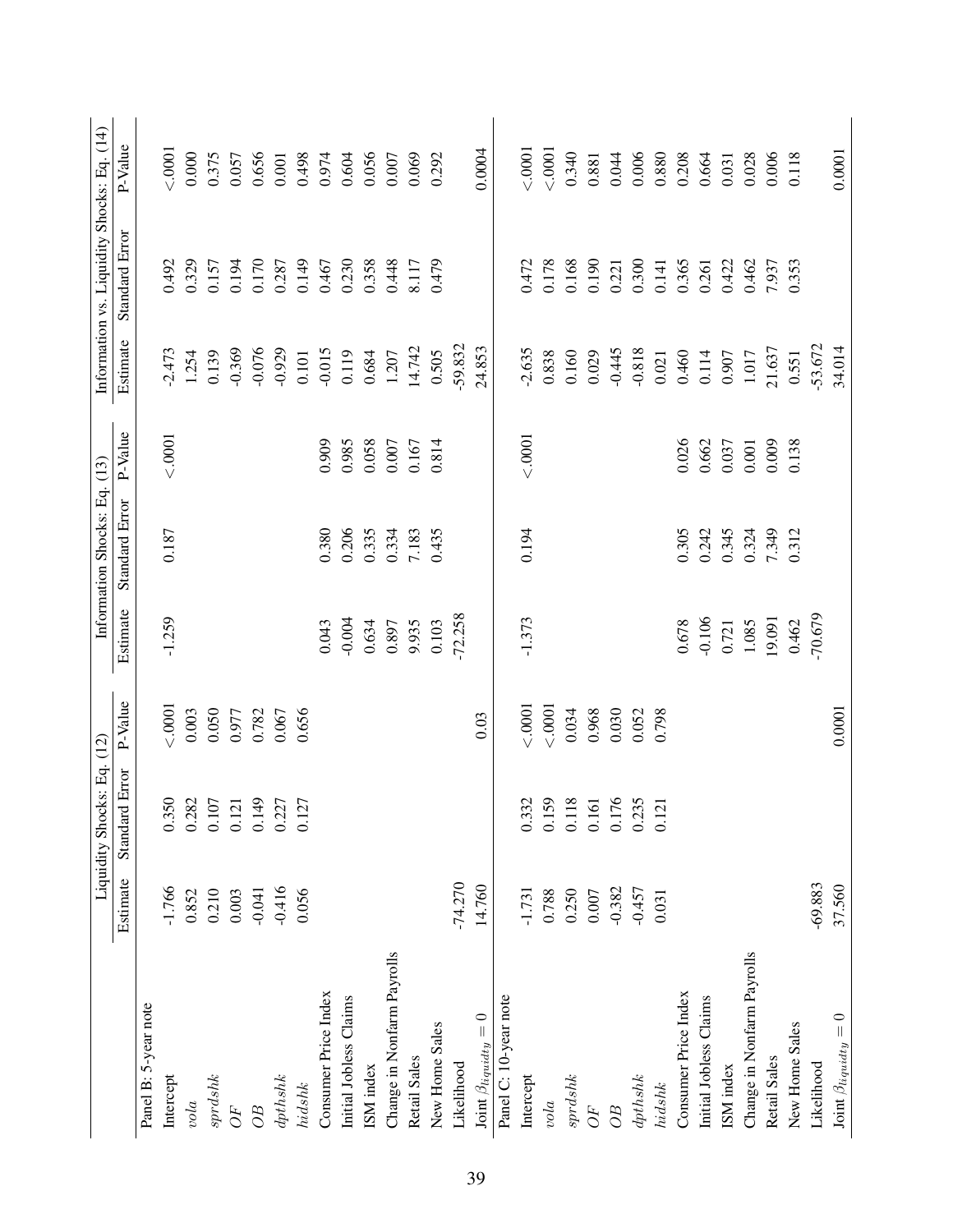|                       |          |                              | contrasts the price discovery process after jumps vs. |          |                               | days with no jumps. For jump days, the order flows (OF) are observed every 5-minute over the 60-minute<br>horizon after jumps. For non-jump days, the order flows (OF) are observed every 5-minute from 8:30 to 15:00 EST. The second, third and fourth set of columns |          |                               |         |          |                               |         |
|-----------------------|----------|------------------------------|-------------------------------------------------------|----------|-------------------------------|------------------------------------------------------------------------------------------------------------------------------------------------------------------------------------------------------------------------------------------------------------------------|----------|-------------------------------|---------|----------|-------------------------------|---------|
|                       |          |                              |                                                       |          |                               | restrict our analysis to the days with pre-scheduled news announcements and contrasts the price discovery process after jumps vs. days with no jumps. The model                                                                                                        |          |                               |         |          |                               |         |
|                       |          |                              |                                                       |          |                               | is estimated over 15-minute, 30-minute, and 60-minute horizon after jumps. Results for 2-year note, 5-year note, and 10-year note are reported in Panels A, B, and                                                                                                     |          |                               |         |          |                               |         |
| C respectively.       |          |                              |                                                       |          |                               |                                                                                                                                                                                                                                                                        |          |                               |         |          |                               |         |
|                       |          | All: Jump vs. No Jump (60-m) |                                                       |          | News: Jump vs. No Jump (15-m) |                                                                                                                                                                                                                                                                        |          | News: Jump vs. No Jump (30-m) |         |          | News: Jump vs. No Jump (60-m) |         |
|                       | Estimate | <b>Std Error</b>             | P-value                                               | Estimate | Std Error                     | P-value                                                                                                                                                                                                                                                                | Estimate | Std Error                     | P-value | Estimate | Std Error                     | P-value |
| Panel A: 2-year note  |          |                              |                                                       |          |                               |                                                                                                                                                                                                                                                                        |          |                               |         |          |                               |         |
|                       | 0.040    | 0.036                        | 0.272                                                 | 0.223    | 0.540                         | 0.680                                                                                                                                                                                                                                                                  | 0.032    | 0.315                         | 0.920   | 0.214    | 0.183                         | 0.242   |
| $\alpha_{jump}$       | $-0.943$ | 0.256                        | 0.000                                                 | $-0.002$ | 1.277                         | 0.999                                                                                                                                                                                                                                                                  | $-0.497$ | 0.731                         | 0.497   | $-0.250$ | 0.416                         | 0.549   |
| $\beta^{OF}$          | 0.014    | 0.000                        | < .0001                                               | 0.019    | 0.002                         | 0001                                                                                                                                                                                                                                                                   | 0.018    | 0.001                         | 0001    | 0.016    | 0.001                         | < .0001 |
| $\beta_{jump}^{OF}$   | $-0.002$ | 0.001                        | 0.008                                                 | 0.007    | 0.003                         | 0.016                                                                                                                                                                                                                                                                  | $-0.005$ | 0.002                         | 0.013   | $-0.004$ | 0.001                         | 0.002   |
| $adj-R^2$             | 0.189    |                              |                                                       | 0.124    |                               |                                                                                                                                                                                                                                                                        | 0.145    |                               |         | 0.151    |                               |         |
| Panel B: 5-year note  |          |                              |                                                       |          |                               |                                                                                                                                                                                                                                                                        |          |                               |         |          |                               |         |
|                       | 0.506    | 0.080                        | 0001                                                  | 0.474    | 0.926                         | 0.609                                                                                                                                                                                                                                                                  | 0.447    | 0.568                         | 0.431   | 0.685    | 0.342                         | 0.045   |
| $\alpha_{jump}$       | 0.683    | 0.570                        | 0.234                                                 | 3.045    | 2.255                         | 0.177                                                                                                                                                                                                                                                                  | 0.947    | 1.387                         | 0.495   | 1.351    | 0.835                         | 0.106   |
| $\beta^{OF}$          | 0.060    | 0.001                        | < .0001                                               | 0.081    | 0.005                         | 000000000000                                                                                                                                                                                                                                                           | 0.079    | 0.003                         | 0001    | 0.070    | 0.002                         | 0001    |
| $\beta_{jump}^{OF}$   | $-0.002$ | 0.001                        | 0.179                                                 | $-0.035$ | 0.010                         | 0.000                                                                                                                                                                                                                                                                  | $-0.026$ | 0.006                         | 0001    | $-0.018$ | 0.004                         | < .0001 |
| $adj-R^2$             | 0.227    |                              |                                                       | 0.230    |                               |                                                                                                                                                                                                                                                                        | 0.250    |                               |         | 0.244    |                               |         |
| Panel C: 10-year note |          |                              |                                                       |          |                               |                                                                                                                                                                                                                                                                        |          |                               |         |          |                               |         |
|                       | 0.459    | 0.133                        | $0.001\,$                                             | 0.837    | 1.433                         | 0.559                                                                                                                                                                                                                                                                  | 0.221    | 0.909                         | 0.808   | 0.710    | 0.567                         | 0.211   |
| $\alpha_{jump}$       | 0.545    | 0.941                        | 0.562                                                 | 0.1049   | 3.696                         | 0.777                                                                                                                                                                                                                                                                  | $-0.325$ | 2.351                         | 0.890   | 0.196    | 1.466                         | 0.894   |
| $\beta^{OF}$          | 0.128    | 0.001                        | 00000000000                                           | 0.178    | 0.008                         | 0001                                                                                                                                                                                                                                                                   | 0.160    | 0.006                         | 0001    | 0.134    | 0.004                         | 0001    |
| $\beta_{jump}^{OF}$   | $-0.004$ | 0.003                        | 0.146                                                 | $-0.065$ | 0.018                         | 0.001                                                                                                                                                                                                                                                                  | $-0.038$ | 0.012                         | 0.002   | $-0.018$ | 0.008                         | 0.022   |
| $R^2$<br>$adj -$      | 0.288    |                              |                                                       | 0.341    |                               |                                                                                                                                                                                                                                                                        | 0.324    |                               |         | 0.292    |                               |         |

# Table VIII. Post-Jump Price Discovery: Order Flow Table VIII. Post-Jump Price Discovery: Order Flow

This table reports the coefficient estimates, standard errors and p-values for the post-jump price discovery process specified in Eq. (15). The first set of columns

This table reports the coefficient estimates, standard errors and p-values for the post-jump price discovery process specified in Eq. (15). The first set of columns

40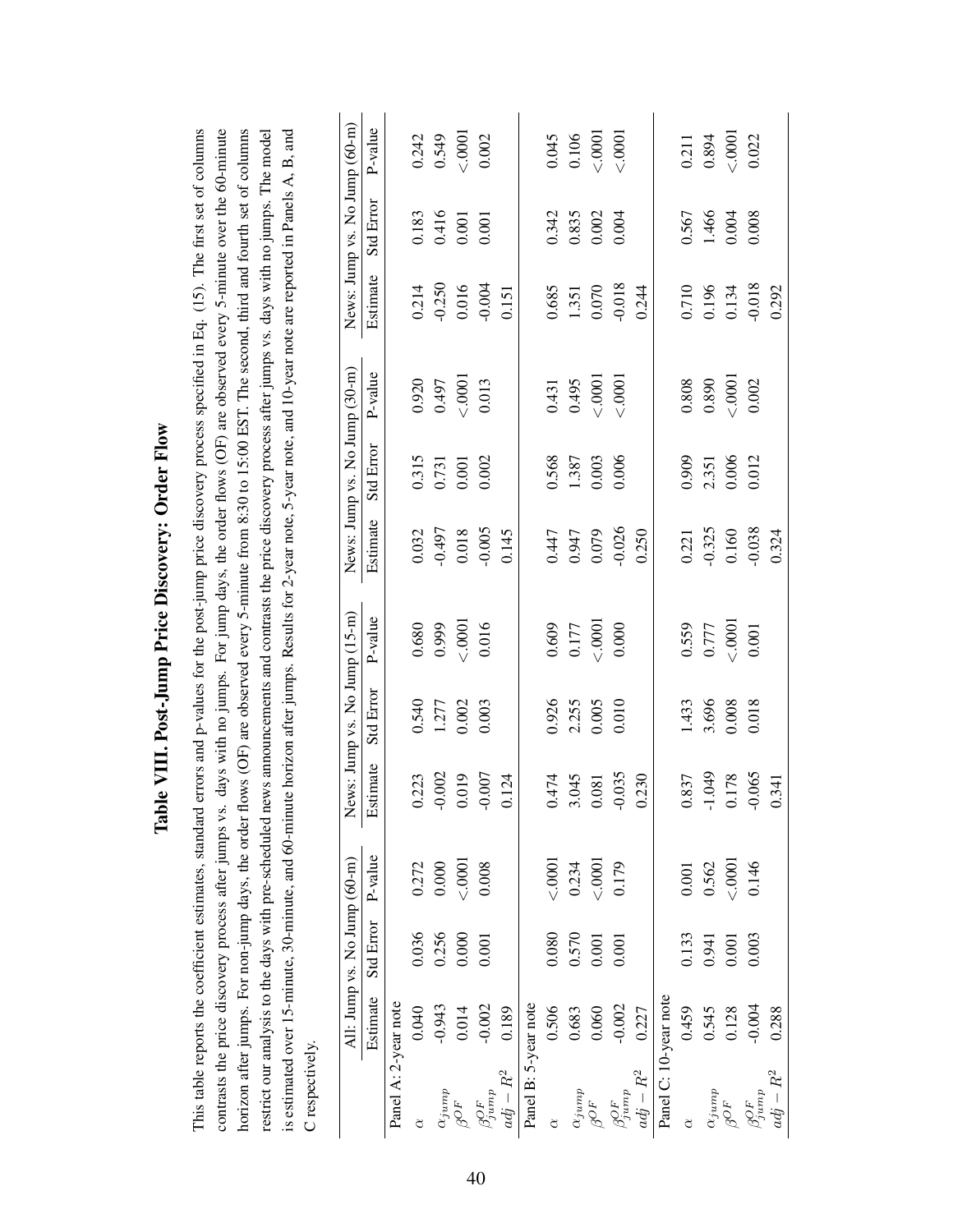# FIGURE 1 Intraday Market Activities

This figure plots market activities in each half-hour window during the day from 7:30 a.m. to 5:00 p.m.. Variables include trading volume (\$ millions), trading duration (seconds), relative bid-ask spread  $(\times 10, 000)$ , return volatility (%) calculated from 5-minute returns based on the mid bid-ask quote, average depth at the best bid and ask (\$ millions) calculated over each 5-minute interval, and average hidden depth at the best bid and ask (\$ millions) calculated over each 5-minute interval.

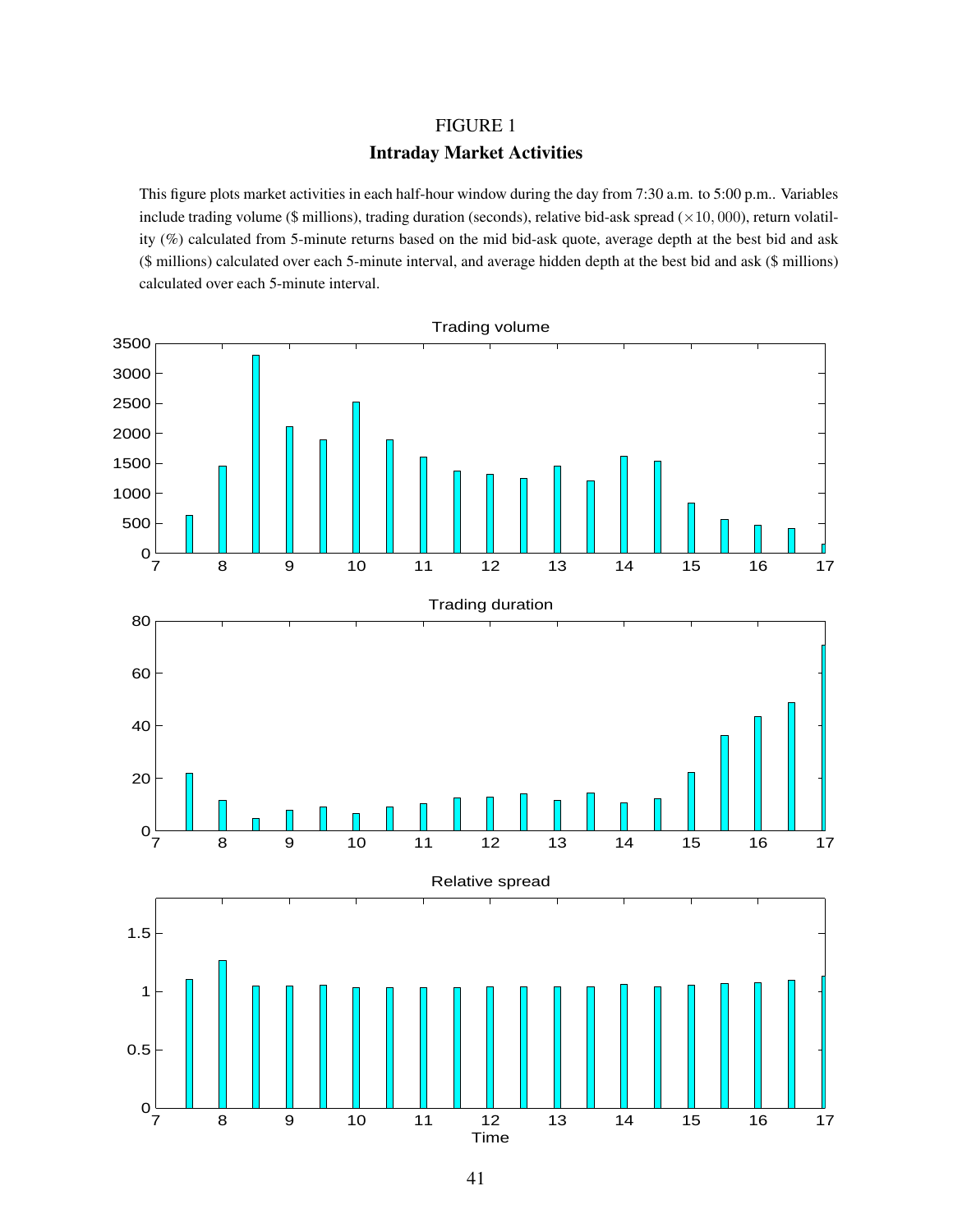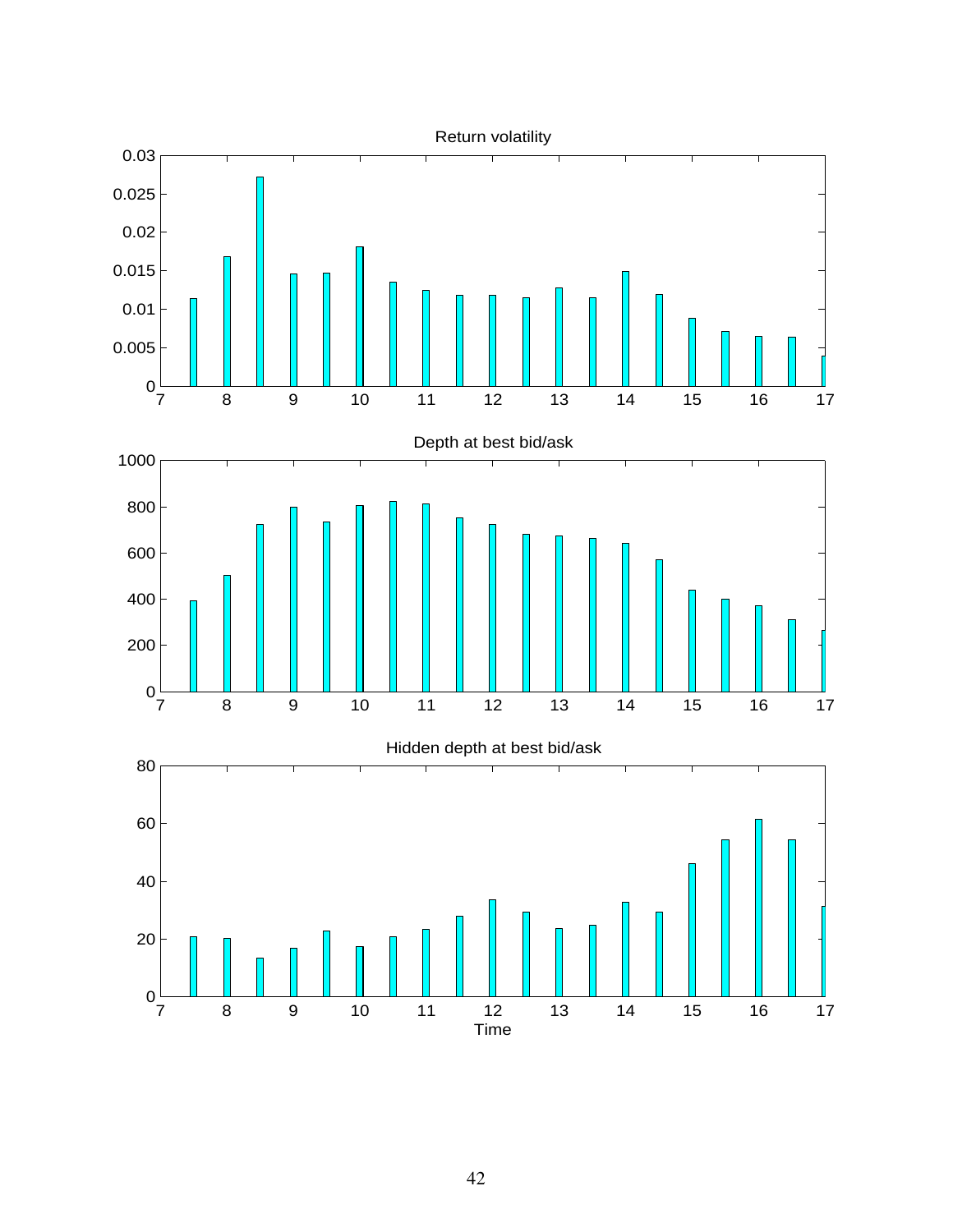# FIGURE 2

# Intraday Frequency of Jumps

This figure plots intra-day distribution of jump frequency (number of jumps over each 5-minute interval) for 2-, 5-, and 10-year notes. The intra-day distribution of jump frequency is plotted for all jumps as well as jumps outside pre-scheduled news announcement time.

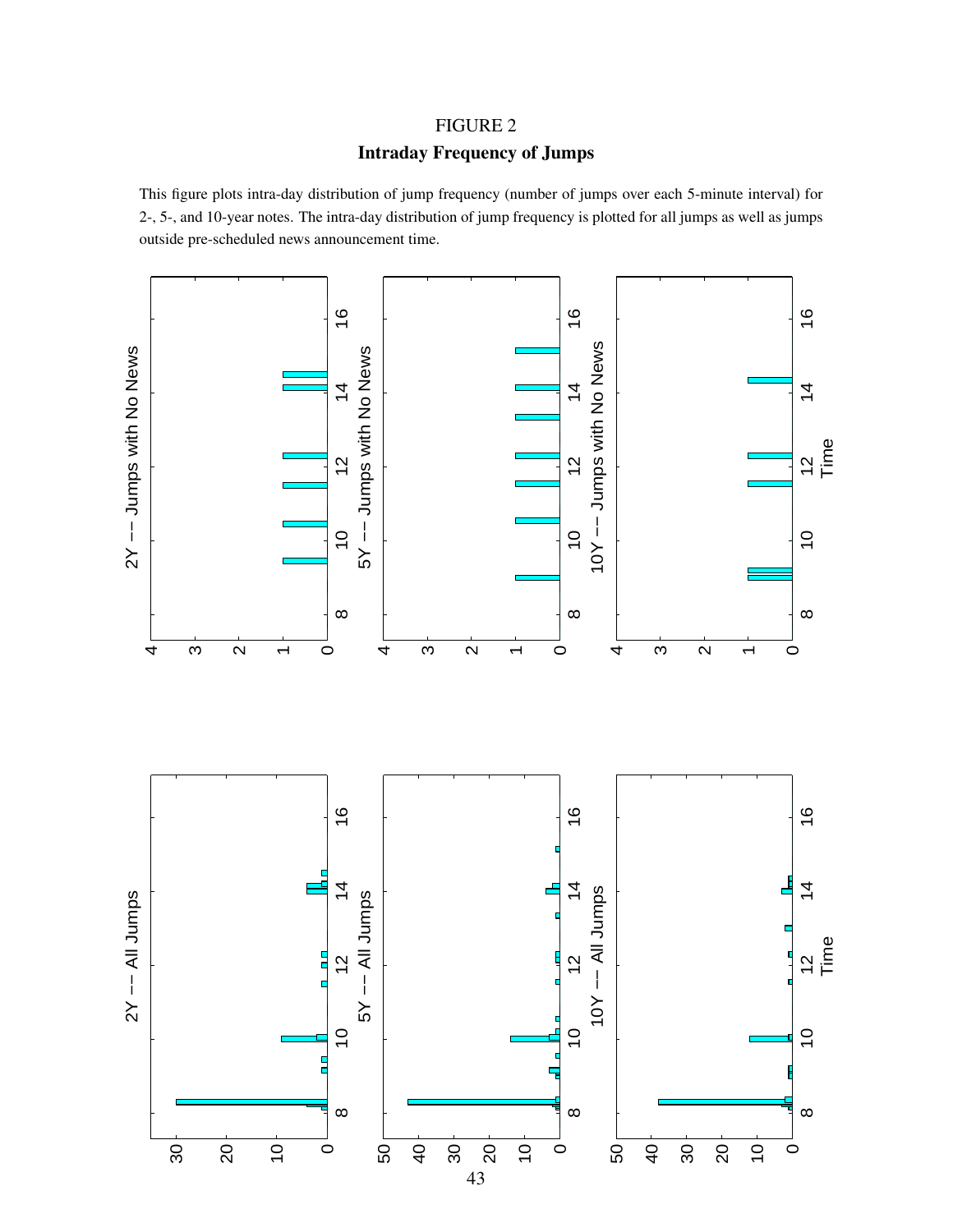#### FIGURE 3

# Return and Trading Volume – Jumps outside announcement time (10-year note)

This figure plots market activities, return and trading volume, for four representative cases of jumps in the 10-year note price occurred outside announcement time. The legend in each plot indicates the date that jumps occur.





44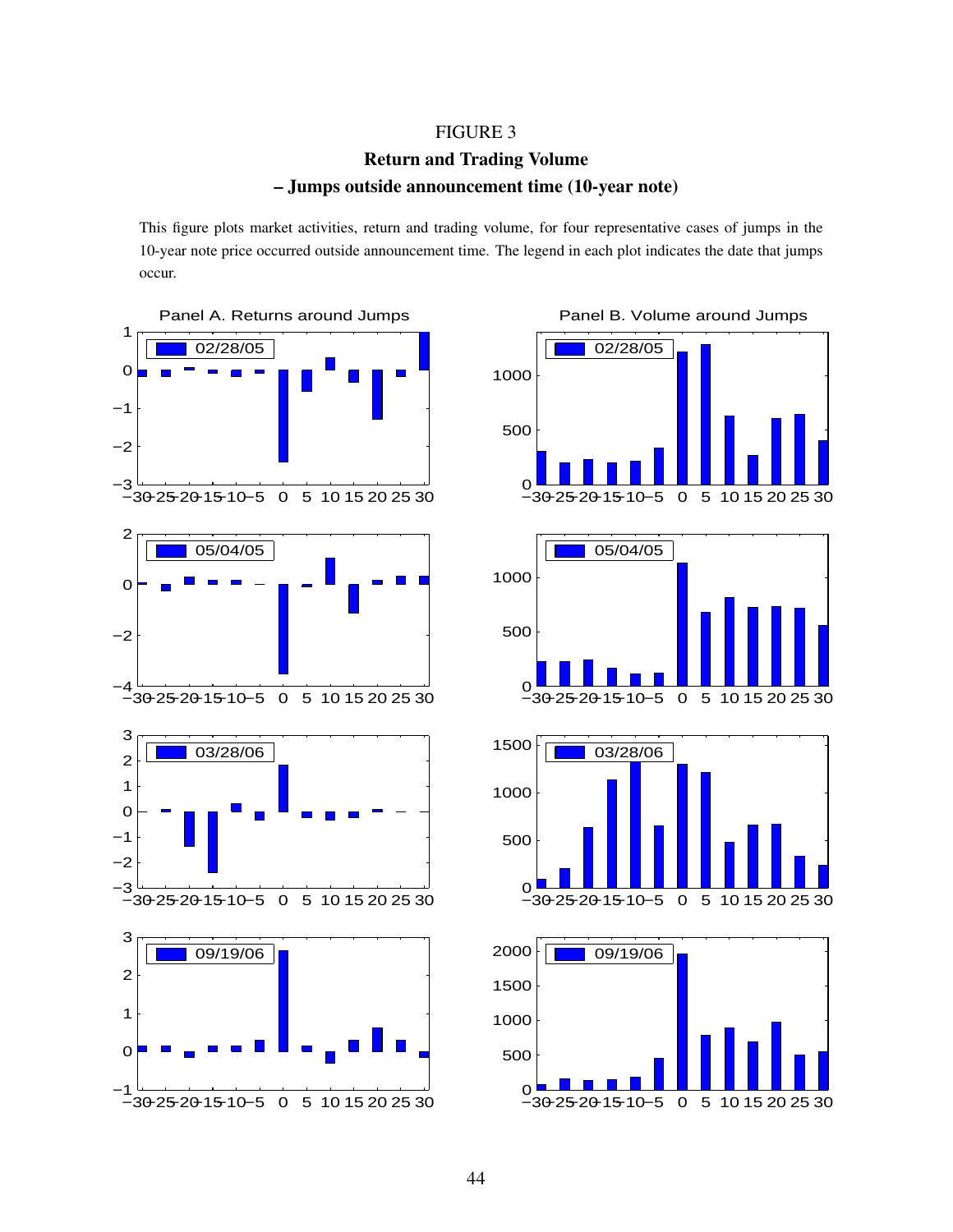#### FIGURE 4

#### Market Activities Around Jumps (2-year note)

This figure plots market activities before and after jumps. The left column contrasts market activities around jumps occurring at announcement time to announcements with no jumps. The right column plots market activities around jumps outside pre-scheduled news announcement time. Variables include trading volume (\$ millions), return volatility (%), relative bid-ask spread ( $\times$ 10, 000), depth of the entire order book (\$ millions), depth at the best bid and ask (\$ millions), total hidden depth (\$ millions), hidden depth at the best bid and ask (\$ millions), and an indicator of post-jump return reversal/momentum.